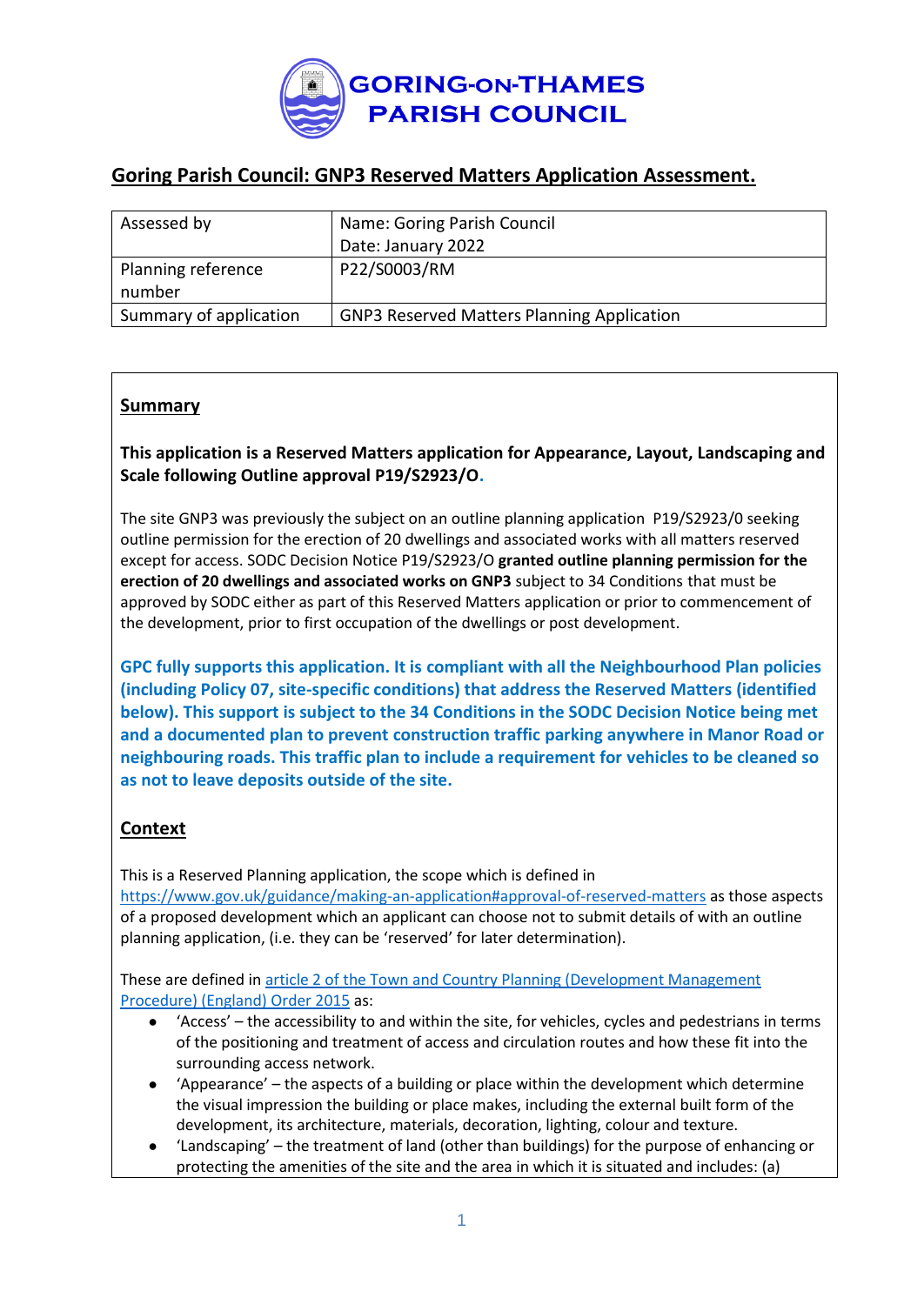

screening by fences, walls or other means; (b) the planting of trees, hedges, shrubs or grass; (c) the formation of banks, terraces or other earthworks; (d) the laying out or provision of gardens, courts, squares, water features, sculpture or public art; and (e) the provision of other amenity features;

- 'Layout'  $-$  the way in which buildings, routes and open spaces within the development are provided, situated and orientated in relation to each other and to buildings and spaces outside the development.
- 'Scale' the height, width and length of each building proposed within the development in relation to its surroundings.

The SODC Decision Notice for the Outline Planning Application approved matters relating to Access. This document comments on the remaining four reserved matters (Appearance, Landscaping, Layout and Scale) in some detail. It summarises our assessment of the planning application against the policies of the Neighbourhood Plan (including Policy 07 site-specific requirements) in that context. It also notes where GPCs previous comments for the Outline planning application are addressed by an SODC Decision Notice Condition (for which approval may be granted at a later stage post-approval but prior to development and / or occupation).

For completeness, it includes both GPC's previous consultation comments related to the Outline Planning Application and new comments relating to the Reserved Matters application (P22/S0003/RM). Where GPC's previous comments relate to any of the Conditions that have been identified by SODC for approval after the Reserved Matters application, this document identifies them and whether they are Conditions for pre-development or pre-occupation approval. These Conditions have been applied by SODC, who, as the planning authority, are responsible for reviewing the planning application and determining whether it satisfies them. Many of these Conditions are technical matters that have benefitted from SODC planning expertise in their formulation, and require significant technical expertise to properly evaluate. It is therefore neither feasible for GPC to undertake such technical assessments, nor is it appropriate since it is the responsibility of the planning authority, SODC. As such we have, where appropriate, qualified the assessment as **"**no objection, subject to approval by SODC that the relevant Condition has been met"

The developer has included a full set of plans in their application. These have been reviewed when assessing compliance with the Neighbourhood Plan Policies. In addition, the developer has included a document (Neighbourhood Plan Policy Statement) in the Reserved Matters supporting documentation that specifically considers compliance with all the Neighbourhood Plan policies including the 14 site-specific requirements (SSRs) for GNP3. This document is referenced throughout the comments below and is useful in helping to assess compliance. From our inspection, the document appears to accurately summarise the details in the plans included in this application.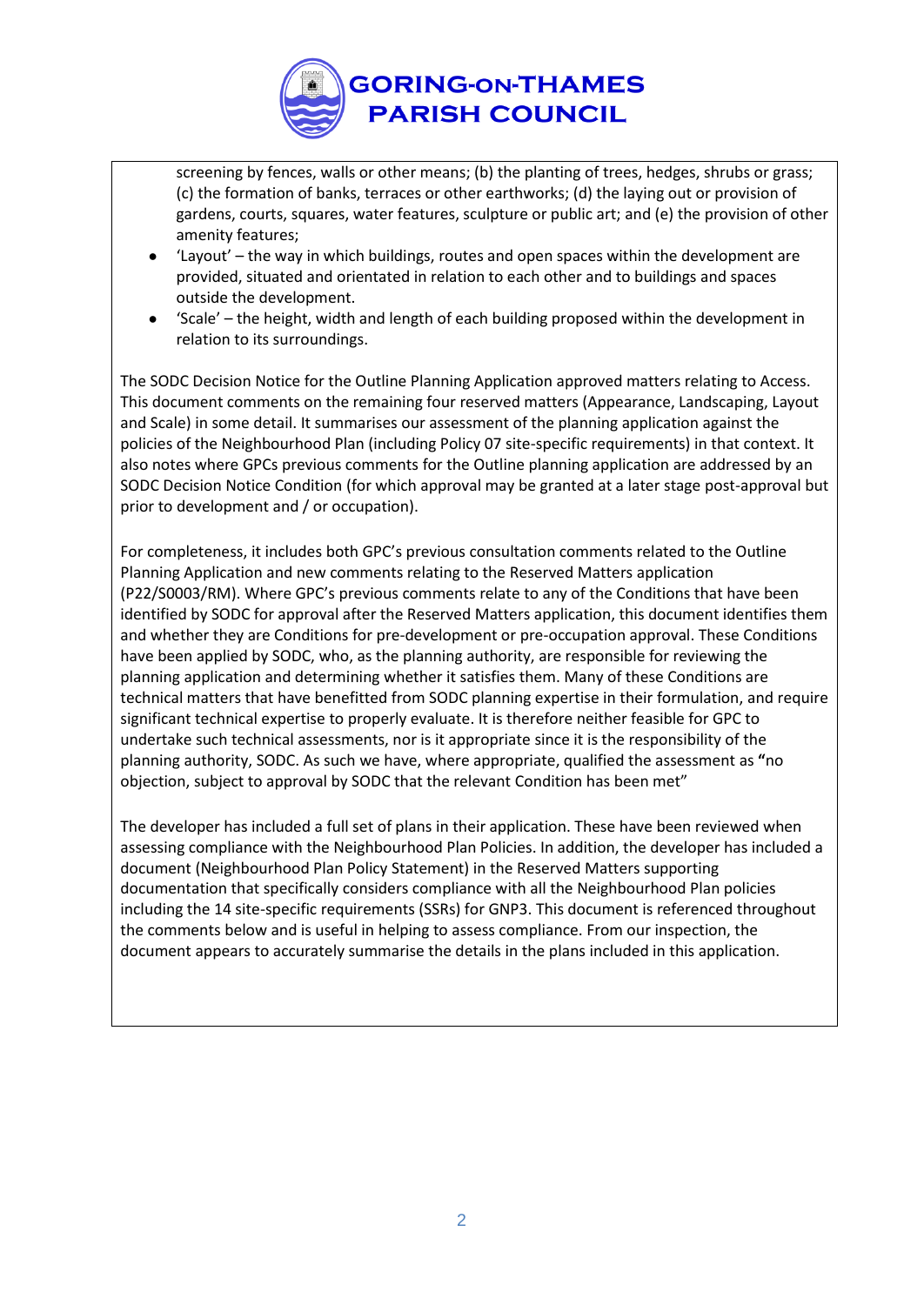

## **Table 1 – Detailed assessment for conformance to Neighbourhood Plan Policies**

The following symbols signify the level of compliance of the planning application to each NP Policy:

**Y** = the application is compliant with the NP policy

**N** = the application is not compliant with the NP policy or sub-policy

**n/a** = the policy or sub-policy is not applicable to this application

| <b>NP Policy Number</b>                                                                                                                                                                                                                                                 | <b>GPC Comment - Original Application</b> | <b>Compliance</b> | <b>GPC Comment - Revised Application</b>                                                                                                                                                                                                                                                                                                     |
|-------------------------------------------------------------------------------------------------------------------------------------------------------------------------------------------------------------------------------------------------------------------------|-------------------------------------------|-------------------|----------------------------------------------------------------------------------------------------------------------------------------------------------------------------------------------------------------------------------------------------------------------------------------------------------------------------------------------|
| Policy.01 Number of<br>dwellings to be allocated<br>New development in Goring will<br>focus on the four proposed<br>development sites which will deliver<br>approximately 94 houses.                                                                                    | <b>No Objection</b>                       | v                 | No objection by GPC - This Reserved Matters<br>application complies with the Neighbourhood Plan<br>Policy 01.<br>The number of dwellings, 20, is that required by the<br>Neighbourhood Plan and has not changed from that<br>already approved by SODC (reference SODC Decision<br>Notice for Outline Planning Application<br>(P19/S2923/0)). |
|                                                                                                                                                                                                                                                                         |                                           |                   |                                                                                                                                                                                                                                                                                                                                              |
| Policy.02 Infill<br>Is the proposed site filling a small<br>gap in an otherwise built-up<br>frontage or on other sites within<br>the built-up area of Goring where<br>the site is closely surrounded by<br>buildings. If so, all of the following<br>tests must be met: | Not applicable                            | n/a               | Not applicable                                                                                                                                                                                                                                                                                                                               |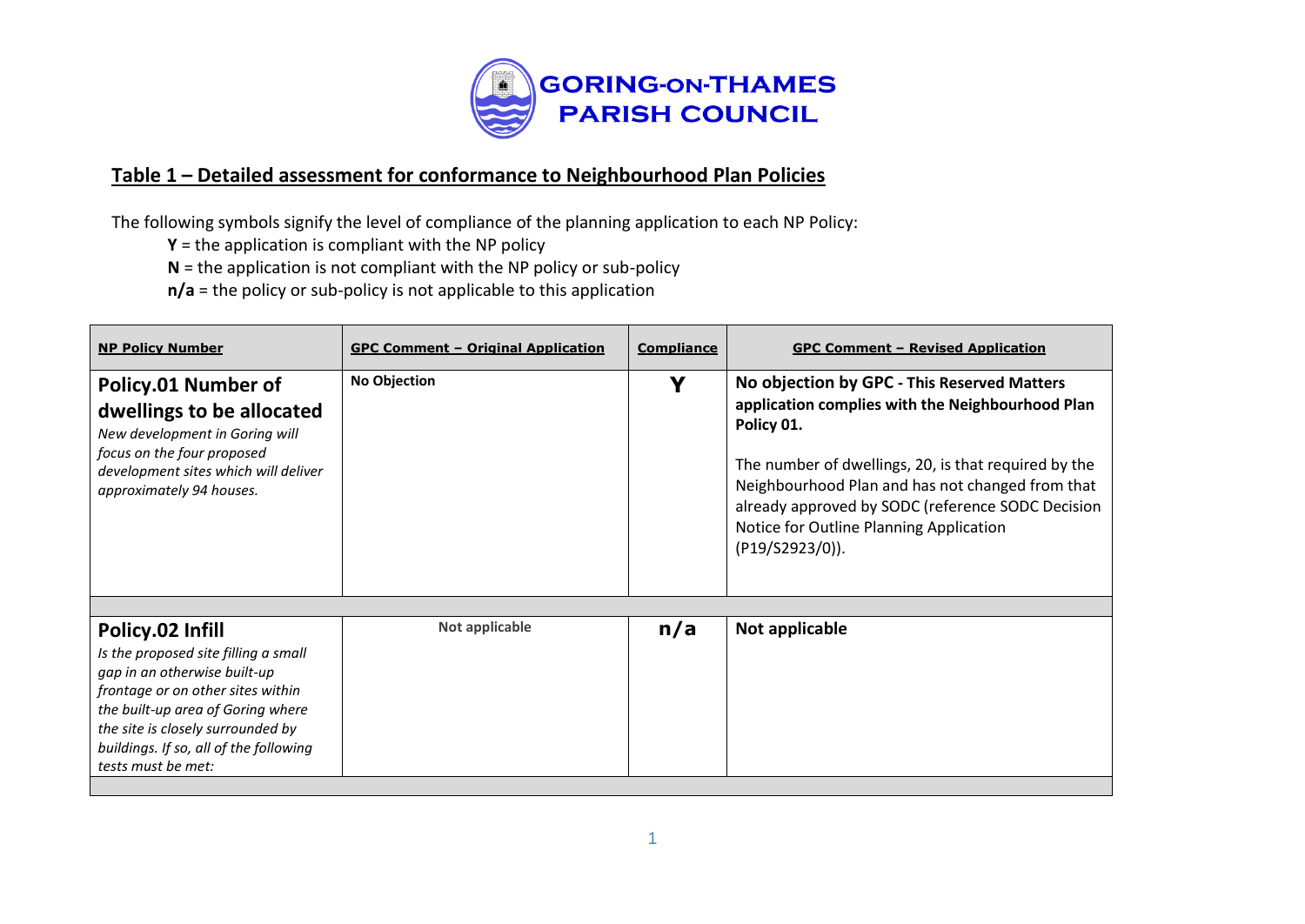

| <b>Policy. 03 Housing Mix</b><br>A mix of dwelling types and sizes to<br>meet the needs of current and future<br>households and all the following<br>tests must be met:                                     | No objection $-$ but a number of matters<br>of compliance with the policy that must<br>be addressed at the Reserved Matters<br>stage. | Y | No objection by GPC - This Reserved Matters<br>application complies with the Neighbourhood Plan<br>Policy 03.<br>The proposal includes a mix of dwelling types and<br>sizes specified in the Neighbourhood Plan and meets<br>all of the tests defined.                                                                                                                                                                                                                                                  |
|-------------------------------------------------------------------------------------------------------------------------------------------------------------------------------------------------------------|---------------------------------------------------------------------------------------------------------------------------------------|---|---------------------------------------------------------------------------------------------------------------------------------------------------------------------------------------------------------------------------------------------------------------------------------------------------------------------------------------------------------------------------------------------------------------------------------------------------------------------------------------------------------|
| Does it include a significant<br>1)<br>proportion of 1, 2 or 3-<br>bedroom units, low<br>cost/affordable<br>accommodation and<br>properties suitable for older<br>people?                                   |                                                                                                                                       |   | Yes. The proposal is for:<br>4 x 2 bedroom homes for affordable rent<br>2 x 2 bedroom homes for shared ownership<br>2 x 3 bedroom houses for affordable rent<br>3 x 2 bedroom market homes<br>5 x 3 bedroom market homes<br>4 x 4 bedroom market homes<br>75% (16/20) of the dwellings will have 2 or 3<br>bedrooms.<br>All affordable homes and four market homes will<br>meet the standards of Part M (4) category 2:<br>accessible and adapted dwellings, particularly<br>suitable for older people. |
| Are at least 5% of any<br>2)<br>affordable housing dwellings<br>on the site designed to the<br>standards of Part M (4)<br>category 3: wheelchair<br>accessible dwellings (or any<br>replacement standards)? |                                                                                                                                       |   | Yes. Plot 11, a 2 bedroom affordable home for rent,<br>will be designed to meet the standards of Part M (4)<br>category 3: wheelchair accessible dwellings. This<br>equates to 12.5% of the total dwellings.                                                                                                                                                                                                                                                                                            |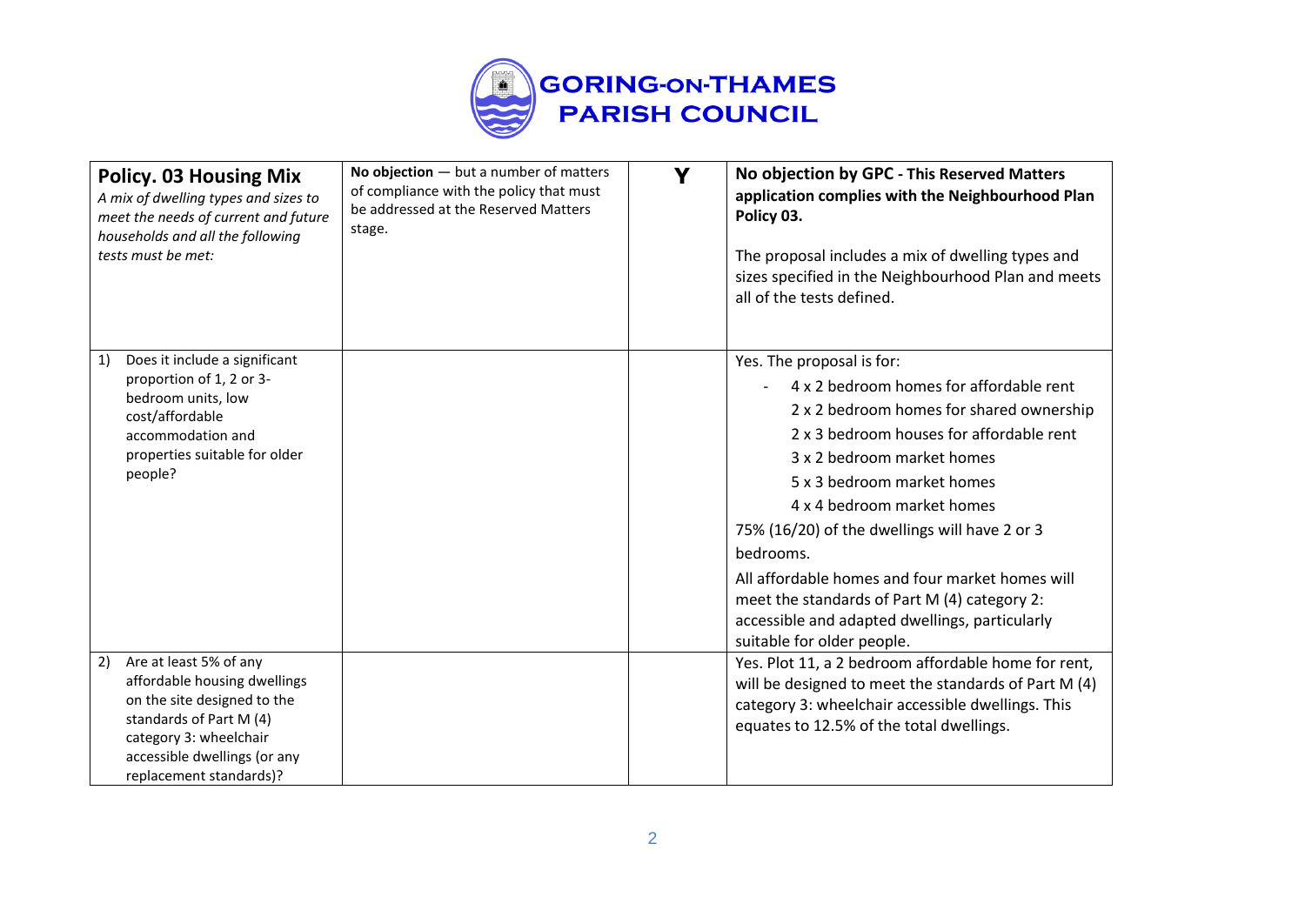

| Are all affordable housing and<br>3)<br>1 and 2 bed market housing<br>dwellings designed to meet<br>the Nationally Described                                                              |                |     | Yes. All affordable dwellings and 2 bedroom market<br>housing will be designed to Nationally Described<br>Space Standards.      |
|-------------------------------------------------------------------------------------------------------------------------------------------------------------------------------------------|----------------|-----|---------------------------------------------------------------------------------------------------------------------------------|
| Space Standards?                                                                                                                                                                          |                |     |                                                                                                                                 |
| Does the site contain 11 or<br>4)<br>more dwellings?<br>If so, apply the following<br>Tests:                                                                                              |                |     | Yes.                                                                                                                            |
| Are all affordable<br>a)<br>dwellings on the site<br>designed to the<br>standards of Part M (4)<br>category 2: accessible<br>dwellings (or any<br>replacement standards)?                 |                |     | Yes. All affordable homes will meet the standards of<br>Part M (4) category 2: accessible and adapted<br>dwellings.             |
| Are at least 15% of<br>b)<br>market housing dwellings<br>on the site designed to<br>the standards of Part M<br>(4) category 2: accessible<br>dwellings (or any<br>replacement standards)? |                |     | Yes, 4 of the 12 market dwellings (33%) will be<br>compliant with Part M (4) category 2: accessible and<br>adaptable standards. |
|                                                                                                                                                                                           |                |     |                                                                                                                                 |
| Policy. 04: Housing for<br>the elderly<br>If the development is purpose-built<br>housing for people aged 55+<br>and/or 75+ this policy applies.                                           | Not applicable | n/a | Not applicable                                                                                                                  |
|                                                                                                                                                                                           |                |     |                                                                                                                                 |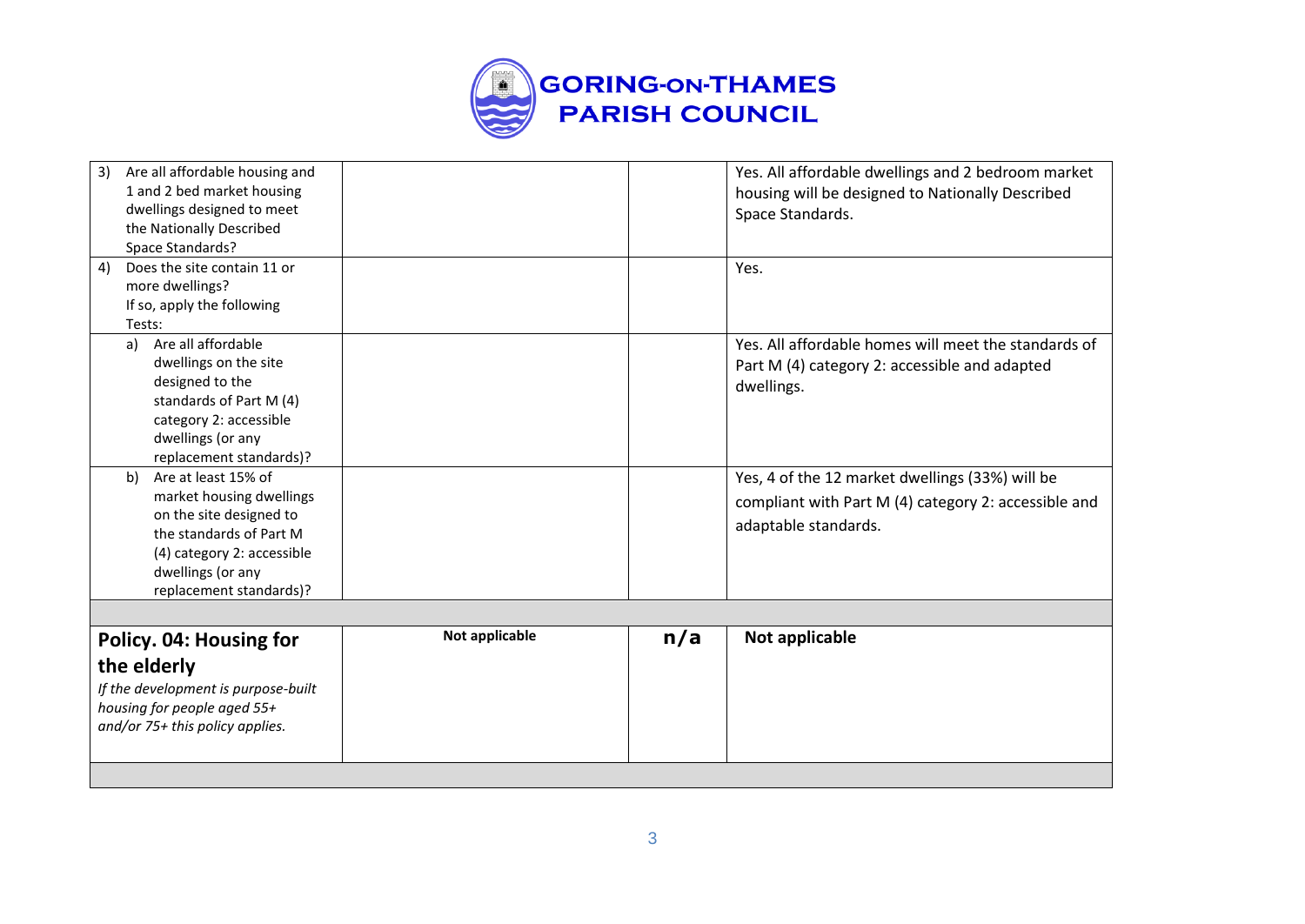

| Policy. 05: Affordable<br>housing<br>If there is a net gain on the site of<br>6 or more dwellings this policy<br>applies and all the following tests<br>must be met: | No objection $-$ but there are a number<br>of compliance matters that must be<br>addressed in the Reserved Matters<br>stage. | Y | No objection by GPC - This Reserved Matters<br>application complies with the Neighbourhood Plan<br>Policy 05.<br>The required percentage and mix of affordable<br>housing are proposed.                                                                                          |
|----------------------------------------------------------------------------------------------------------------------------------------------------------------------|------------------------------------------------------------------------------------------------------------------------------|---|----------------------------------------------------------------------------------------------------------------------------------------------------------------------------------------------------------------------------------------------------------------------------------|
| Are 40% or more of the<br>1)<br>dwellings affordable<br>(including a financial<br>contribution for any part<br>dwellings)?                                           |                                                                                                                              |   | Yes. 40% of the dwellings (8/20) will be affordable.                                                                                                                                                                                                                             |
| 2)<br>Is the tenure mix of the<br>affordable housing will be<br>75% social rented and 25%<br>shared ownership by the<br>most up-to-date housing<br>evidence?         |                                                                                                                              |   | Yes. 75% (6) of the affordable dwellings will be for<br>social rent, 25% (2) of the affordable dwellings will<br>be for shared ownership.                                                                                                                                        |
| 3)<br>Does the site contain both<br>market and affordable<br>housing?                                                                                                |                                                                                                                              |   | Yes                                                                                                                                                                                                                                                                              |
| Are all affordable dwellings<br>4)<br>provided on this site?                                                                                                         |                                                                                                                              |   | Yes                                                                                                                                                                                                                                                                              |
|                                                                                                                                                                      |                                                                                                                              |   |                                                                                                                                                                                                                                                                                  |
| <b>Policy.07 Site-specific</b><br>requirements for<br><b>Allocated site GNP3</b>                                                                                     |                                                                                                                              |   | See Policy 7 at the end of this document. No<br>objection by GPC - Subject to the relevant<br>conditions in the Decision Notice being met within<br>the specified timescale, this Reserved Matters<br>application complies with the Neighbourhood Plan<br>Policy 07, items 1-14. |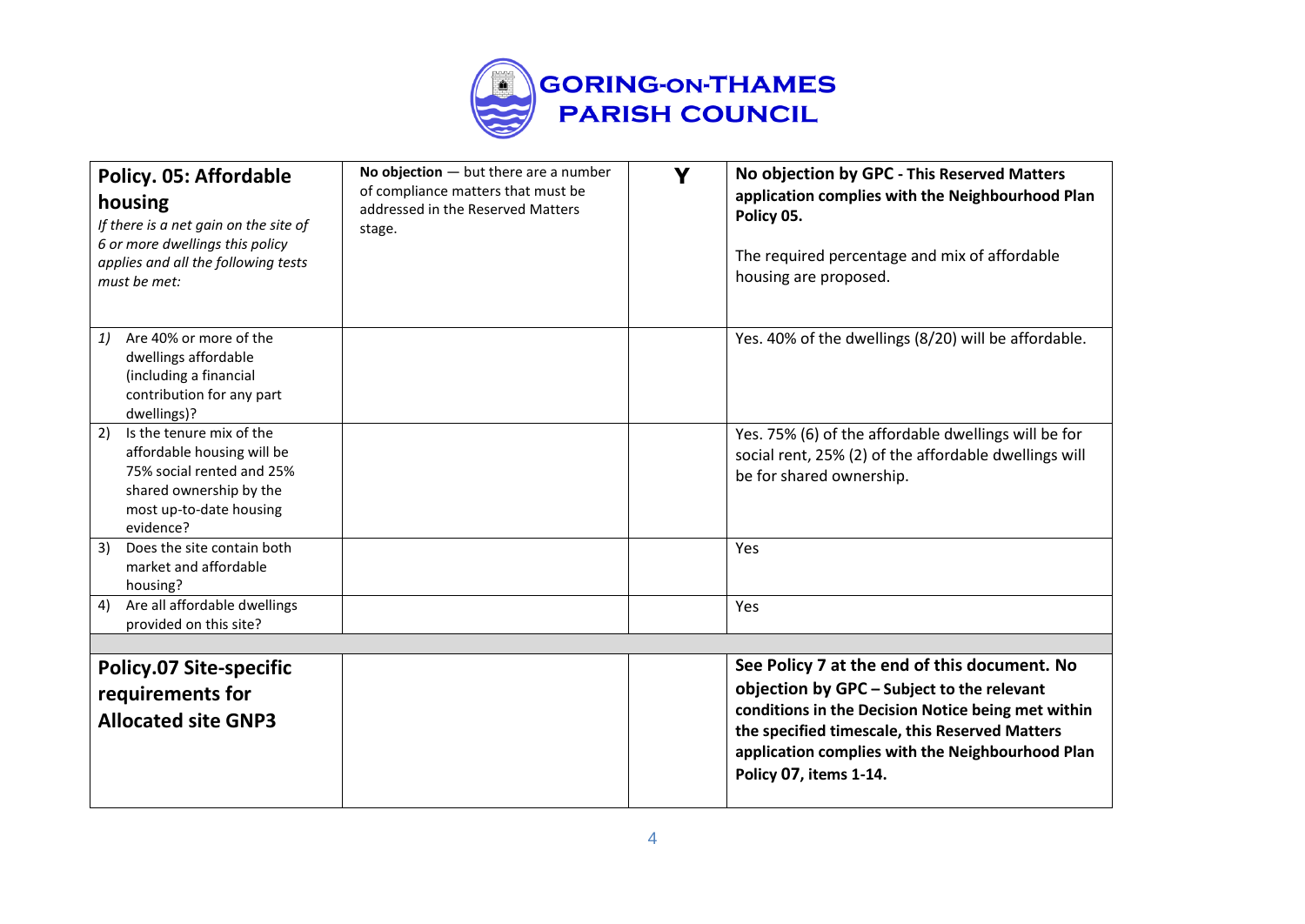

# **Policy. 11: Conserving and enhancing Goring's landscape**

*If the proposal affects the setting of the Chilterns AONB or North Wessex Downs AONB, this policy applies and all the following tests must be met:*

*1) Does the proposal conserve and enhance the AONB's special qualities, distinctive character, tranquillity and remoteness in accordance with national planning policy and the overall purpose of the AONB designation?*

*2) Is the proposal appropriate to the economic, social and environmental wellbeing of Goring or is desirable for its understanding and enjoyment? 3) Does the proposal meet the aims of the statutory Chilterns AONB Management Plan? 4) Does the proposal avoid adverse impacts from individual proposals* 

*(including their cumulative effects), unless these can be satisfactorily mitigated?*

**No objection.** This site has been accepted in the Goring NP as suitable for development, subject to compliance with the Site Specific Requirements at Policy.07 and other relevant policies in the NP. This application appears to be in compliance with all SSRs (Policy.07), though this will need to be reviewed at the Reserved Matters stage.

**Y No objection by GPC – Subject to the relevant conditions in the Decision Notice being met within the specified timescale, this Reserved Matters application complies with the Neighbourhood Plan Policy 11.**

> This site has already been accepted in the Goring NP as suitable for development.

The site has already been granted outline planning approval.

The number of dwellings has not changed from the outline planning application, and the Appearance, Layout, Landscaping and Scale of the proposed development are compliant with the SSRs in Policy 07.

As mentioned by GPC in the Outline response opposite, it is important that the application is compliant with all of the SSRs. This is considered in detail in the comments for Policy 07 later in this document, particularly regarding the four reserved matters of appearance, landscaping, layout and scale and paying particular attention to the sensitivity of this site.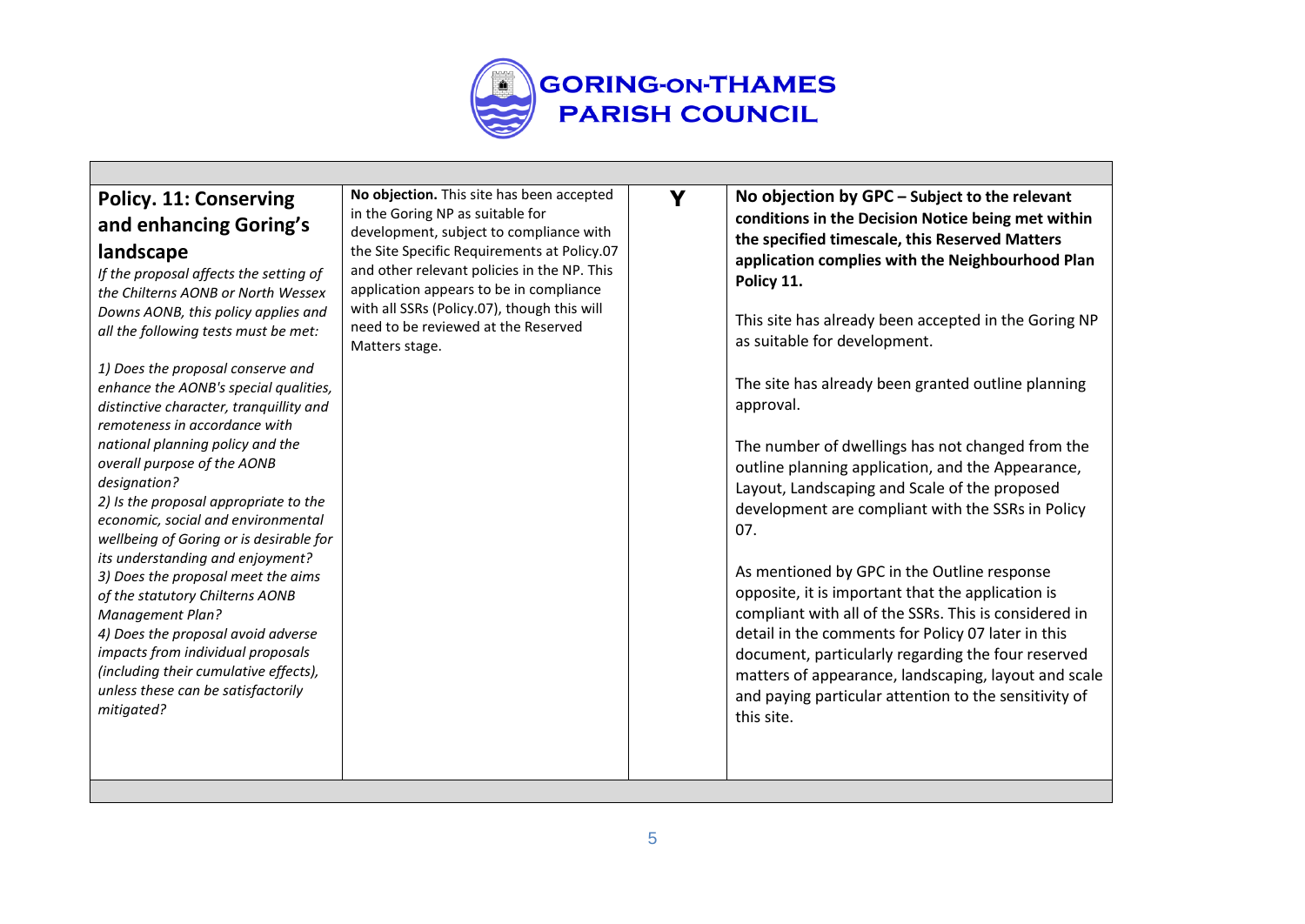

| <b>Policy. 12: Conserve</b><br>and enhance                                                                                                                                                                                                                                                                                                                                                                                                                                                            | No objection $-$ there are no identified<br>rare species, Habitats of Principle<br>Importance or Designated Wildlife<br>Sites on this site (see NP evidence). | Y | No objection by GPC - Subject to the relevant<br>conditions in the Decision Notice being met within<br>the specified timescale, this Reserved Matters                                                                                                                                                                                                                                                                                                                                                                                                                                                                                                                                                                                                                                                                                                                                                                                                                                                                                                                                                                                                            |
|-------------------------------------------------------------------------------------------------------------------------------------------------------------------------------------------------------------------------------------------------------------------------------------------------------------------------------------------------------------------------------------------------------------------------------------------------------------------------------------------------------|---------------------------------------------------------------------------------------------------------------------------------------------------------------|---|------------------------------------------------------------------------------------------------------------------------------------------------------------------------------------------------------------------------------------------------------------------------------------------------------------------------------------------------------------------------------------------------------------------------------------------------------------------------------------------------------------------------------------------------------------------------------------------------------------------------------------------------------------------------------------------------------------------------------------------------------------------------------------------------------------------------------------------------------------------------------------------------------------------------------------------------------------------------------------------------------------------------------------------------------------------------------------------------------------------------------------------------------------------|
| biodiversity<br>Any new development should<br>conserve, restore and enhance<br>landscape features (mature trees,<br>hedgerows, ponds, grass banks,<br>ancient walls etc), improve<br>existing wildlife habitats, and<br>protect and enhance wildlife<br>corridors in Goring, including<br>protection of the Habitats of<br>Principal Importance and<br>Designated Wildlife Sites. This<br>policy applies to all new<br>development (including infill), and<br>all the following tests must be<br>met. | There are, though, a number of matters<br>of compliance that will need to be<br>confirmed at the Reserved Matters<br>stage.                                   |   | application complies with the Neighbourhood Plan<br>Policy 12.<br>The Reserved Matters application demonstrates a<br>thorough and compliant approach to conserving and<br>enhancing biodiversity and estimates a net increase<br>of 25%.<br>SODC Decision Notice Condition 21 says:<br>"Concurrent with the submission of any reserved matters<br>application associated to this outline permission, a<br>detailed Biodiversity Mitigation and Enhancement<br>Strategy (BMES) shall be submitted to and approved in<br>writing by the local planning authority. The BMES shall<br><i>include:</i><br>Updated ecological surveys as necessary<br>a)<br>(particularly badger surveys);<br>A biodiversity impact calculator assessment<br>which demonstrates that the development will<br>achieve a no net-loss of biodiversity on site as a<br>minimum;<br>Details of working methods to minimise impacts<br>c)<br>on biodiversity during the construction phase;<br>Details of habitat creation on site including<br>d)<br>methods to successfully establish the target<br>habitats and a scheme of ongoing maintenance<br>(cross referencing landscaping plans); |
|                                                                                                                                                                                                                                                                                                                                                                                                                                                                                                       |                                                                                                                                                               |   |                                                                                                                                                                                                                                                                                                                                                                                                                                                                                                                                                                                                                                                                                                                                                                                                                                                                                                                                                                                                                                                                                                                                                                  |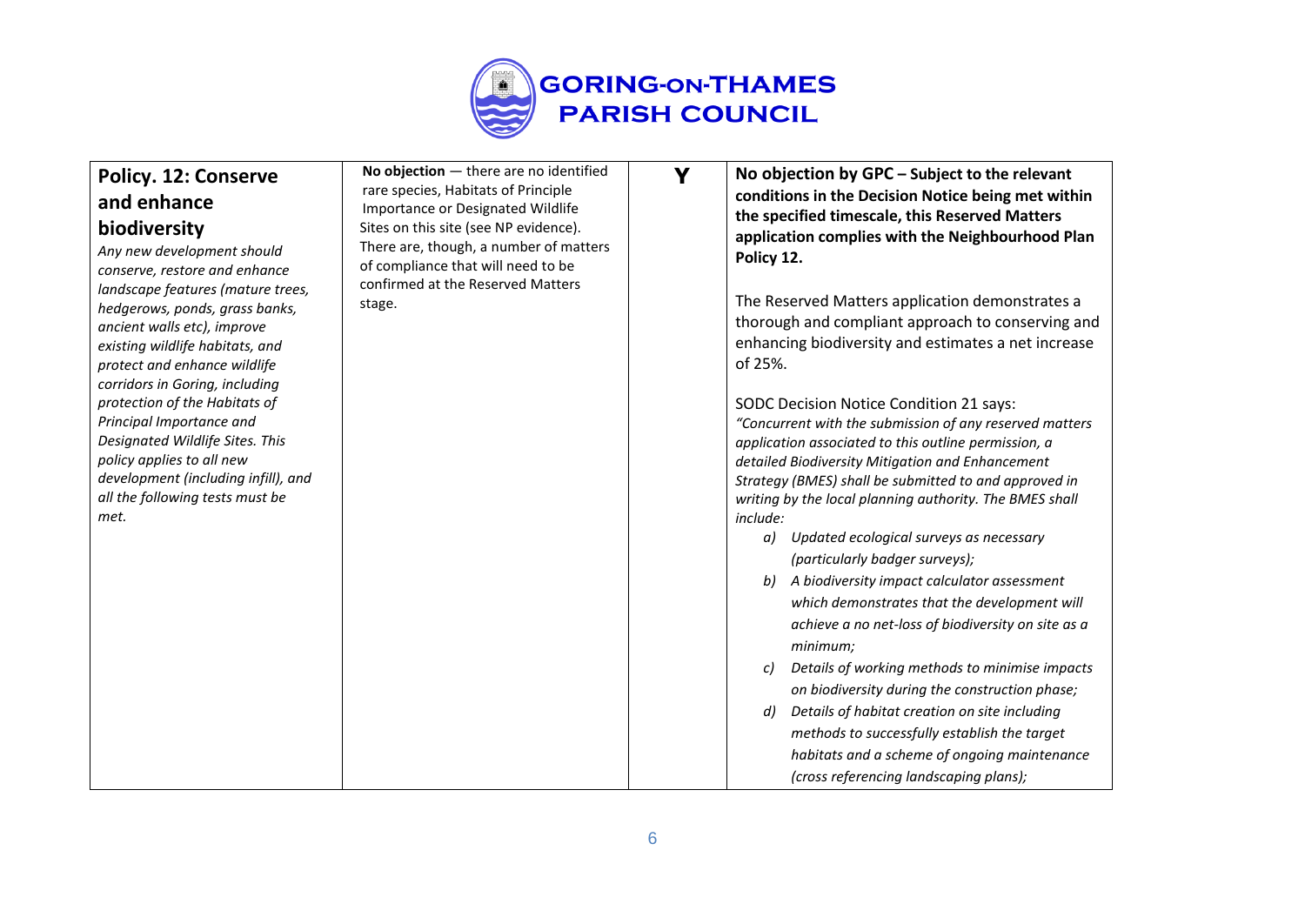

|                                                                                                                                                         |                                                                                                                                            |   | Details of species enhancements on site including<br>e)<br>the provision of birdboxes, bat boxes, reptile<br>refugia and 1 barn owl box."                                                                               |
|---------------------------------------------------------------------------------------------------------------------------------------------------------|--------------------------------------------------------------------------------------------------------------------------------------------|---|-------------------------------------------------------------------------------------------------------------------------------------------------------------------------------------------------------------------------|
|                                                                                                                                                         |                                                                                                                                            |   | The developers Reserved Matters pack includes a<br>detailed BMES which satisfies all of Condition 21.                                                                                                                   |
| Does the proposal<br>1)<br>demonstrate a net gain in<br>biodiversity?                                                                                   |                                                                                                                                            |   | Yes. The Biodiversity Impact Statement<br>demonstrates an estimated net gain of 25%.                                                                                                                                    |
| Does the proposal include<br>2)<br>management plans to ensure<br>new and replacement<br>biodiversity features are<br>sustainable over the long<br>term? |                                                                                                                                            |   | Yes. Appendix A of the BMES is a detailed<br>management plan/work schedule for new and<br>replacement biodiversity features.                                                                                            |
| $\overline{3}$<br>Does the proposal protect<br>and retain all mature trees<br>and hedgerows wherever<br>possible?                                       |                                                                                                                                            |   | Yes. Paragraph 2.17 of the Reserved Matters<br>Neighbourhood Plan Policy Statement included with<br>the developer's pack says:                                                                                          |
|                                                                                                                                                         |                                                                                                                                            |   | "Aside from one horse chestnut required to be removed<br>for the access, all the mature trees and hedgerows around<br>the site are being protected and retained."                                                       |
| Does the proposal protect<br>4)<br>and conserve all rare species?                                                                                       |                                                                                                                                            |   | Yes, included in the BMES.                                                                                                                                                                                              |
|                                                                                                                                                         |                                                                                                                                            |   |                                                                                                                                                                                                                         |
| Policy. 13: Light<br><b>Pollution</b><br>Development proposals must<br>include external lighting schemes<br>which include design features and           | No objection $-$ though there are a<br>number of matters of compliance that will<br>need to be addressed at the Reserved<br>Matters stage. | Y | No objection by GPC - Subject to the relevant<br>conditions in the Decision Notice being met within<br>the specified timescale, this Reserved Matters<br>application complies with the Neighbourhood Plan<br>Policy 13. |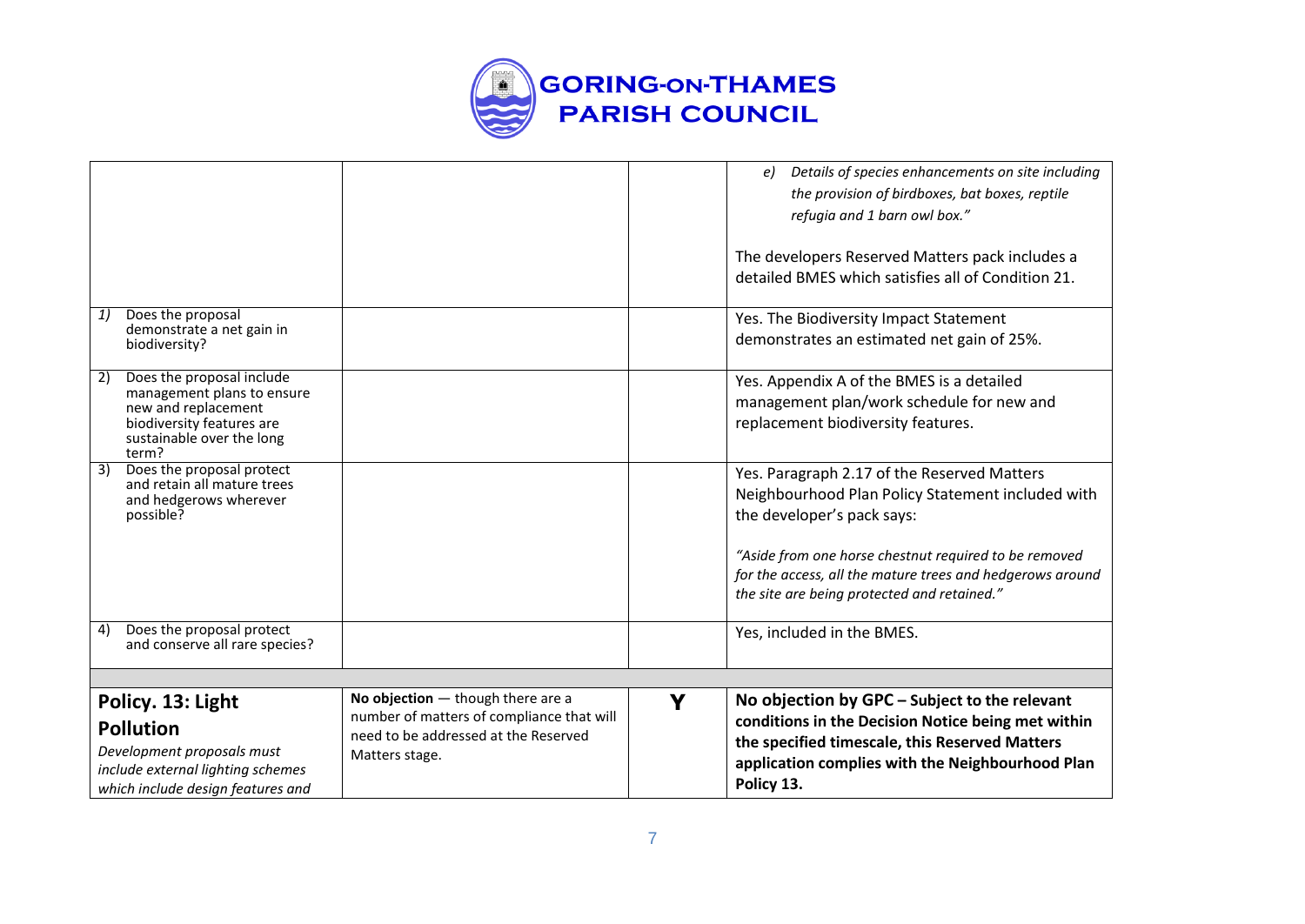

| mitigating measures to minimise<br>light pollution. This policy applies<br>to all new development (including<br>infill), and all the following tests<br>must be met: | Following the approval of the Reserved Matters<br>application, 'Secure by Design" certification will be<br>required before construction starts. This requires<br>lighting to front and rear of properties. The<br>proposed lighting scheme has been designed to be<br>sensitive to the dark rural edge of the village, as<br>required by CCB.                                                                                                                                                                                                                                                                                                                                                                                                                                                                                                                                            |
|----------------------------------------------------------------------------------------------------------------------------------------------------------------------|------------------------------------------------------------------------------------------------------------------------------------------------------------------------------------------------------------------------------------------------------------------------------------------------------------------------------------------------------------------------------------------------------------------------------------------------------------------------------------------------------------------------------------------------------------------------------------------------------------------------------------------------------------------------------------------------------------------------------------------------------------------------------------------------------------------------------------------------------------------------------------------|
| Does the proposal include an<br>1)<br>external lighting scheme<br>which avoids over-lighting?                                                                        | The lighting scheme avoids over-lighting by<br>proposing:<br>1 street light at the Manor Road entrance to the<br>$\overline{\phantom{a}}$<br>site (S278 agreement)<br>1 low level bollard light at entry to emergency<br>vehicle access from the site<br>Lights at front and rear of each property,<br>These measures will ensure that:<br>the dark, rural character at the edge of the<br>$\overline{\phantom{m}}$<br>village would be maintained<br>light pollution would not spill over from the<br>sensitive rural edge into the dark countryside<br>beyond<br>wildlife and its habitats would not be damaged<br>by inappropriate light<br>street furniture would be minimised.<br>These measures comply with the Chilterns Building<br>Design Guide, SODC's Design Guide and the<br>Institution of Lighting Professionals' Guidance Note 1<br>"Reduction of Obtrusive Light" (2021) |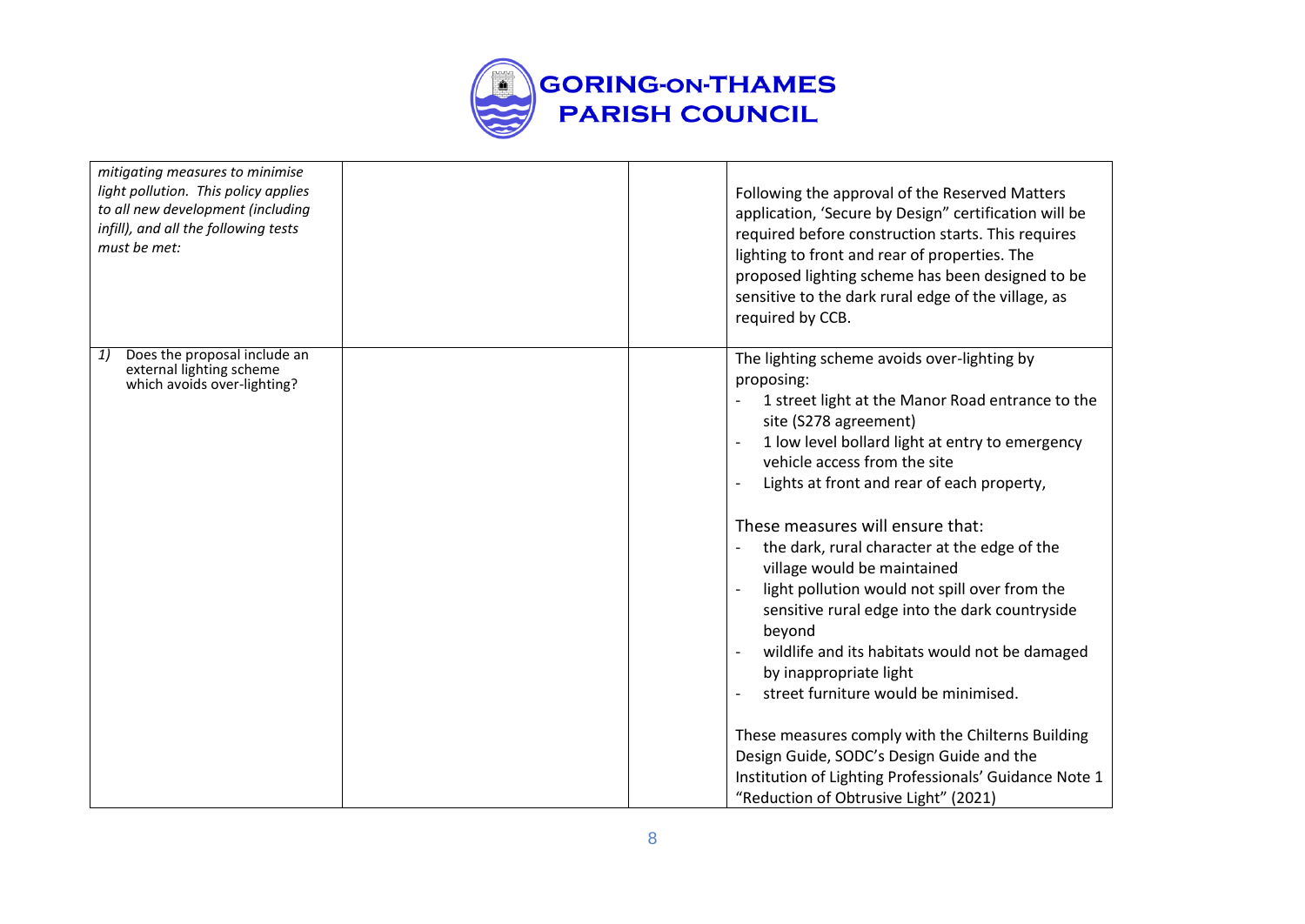

| 2) | Does the proposal include an<br>external lighting scheme<br>which limits the adverse<br>impact on neighbouring<br>residents?                                                                                                                                |                                                                                                                                            |   | Yes. Each property will be provided with front and<br>rear lighting. The detail of the type of light so as not<br>to impact on neighbours will need to be confirmed<br>as part of the Secure by Design certification process.                                                                                                                                                                                                                                          |
|----|-------------------------------------------------------------------------------------------------------------------------------------------------------------------------------------------------------------------------------------------------------------|--------------------------------------------------------------------------------------------------------------------------------------------|---|------------------------------------------------------------------------------------------------------------------------------------------------------------------------------------------------------------------------------------------------------------------------------------------------------------------------------------------------------------------------------------------------------------------------------------------------------------------------|
| 3) | Does the proposal include an<br>external lighting scheme<br>which limits the adverse<br>impact on the rural character<br>of the countryside?                                                                                                                |                                                                                                                                            |   | Yes. The submitted lighting proposal is discrete and<br>aims to balance public safety with limitation of any<br>adverse impact on the rural character of the site.                                                                                                                                                                                                                                                                                                     |
| 4) | Does the proposal include an<br>external lighting scheme<br>which limits the adverse<br>impact on biodiversity?                                                                                                                                             |                                                                                                                                            |   | Yes. The submitted lighting proposal is discrete and<br>aims to balance public safety with limitation of any<br>adverse impact on biodiversity.                                                                                                                                                                                                                                                                                                                        |
|    |                                                                                                                                                                                                                                                             |                                                                                                                                            |   |                                                                                                                                                                                                                                                                                                                                                                                                                                                                        |
|    | Policy. 14: Air quality<br>and pollution<br>Any development should seek to<br>minimise the impact of air<br>pollution on immediate<br>neighbours and the wider<br>community of Goring. This policy<br>applies to all new development<br>(including infill). | No objection $-$ though there are a<br>number of matters of compliance that will<br>need to be addressed at the Reserved<br>Matters stage. | Y | No objection by GPC - This Reserved Matters<br>application complies with the Neighbourhood Plan<br>Policy 14.<br>The development minimises the impact of air<br>pollution. The design features that support this<br>assessment are detailed in paragraph 2.25, Reserved<br>Matters Neighbourhood Plan Policy Statement, and<br>summarised below:<br>The properties will be heated using air source<br>$\overline{a}$<br>heat pumps, rather than gas boilers. These are |
|    |                                                                                                                                                                                                                                                             |                                                                                                                                            |   | powered by electricity and will ensure there is<br>no requirement for gas to be used in the<br>development, thereby reducing fossil fuel<br>emissions and inherently complying with<br>Decision Notice 26.                                                                                                                                                                                                                                                             |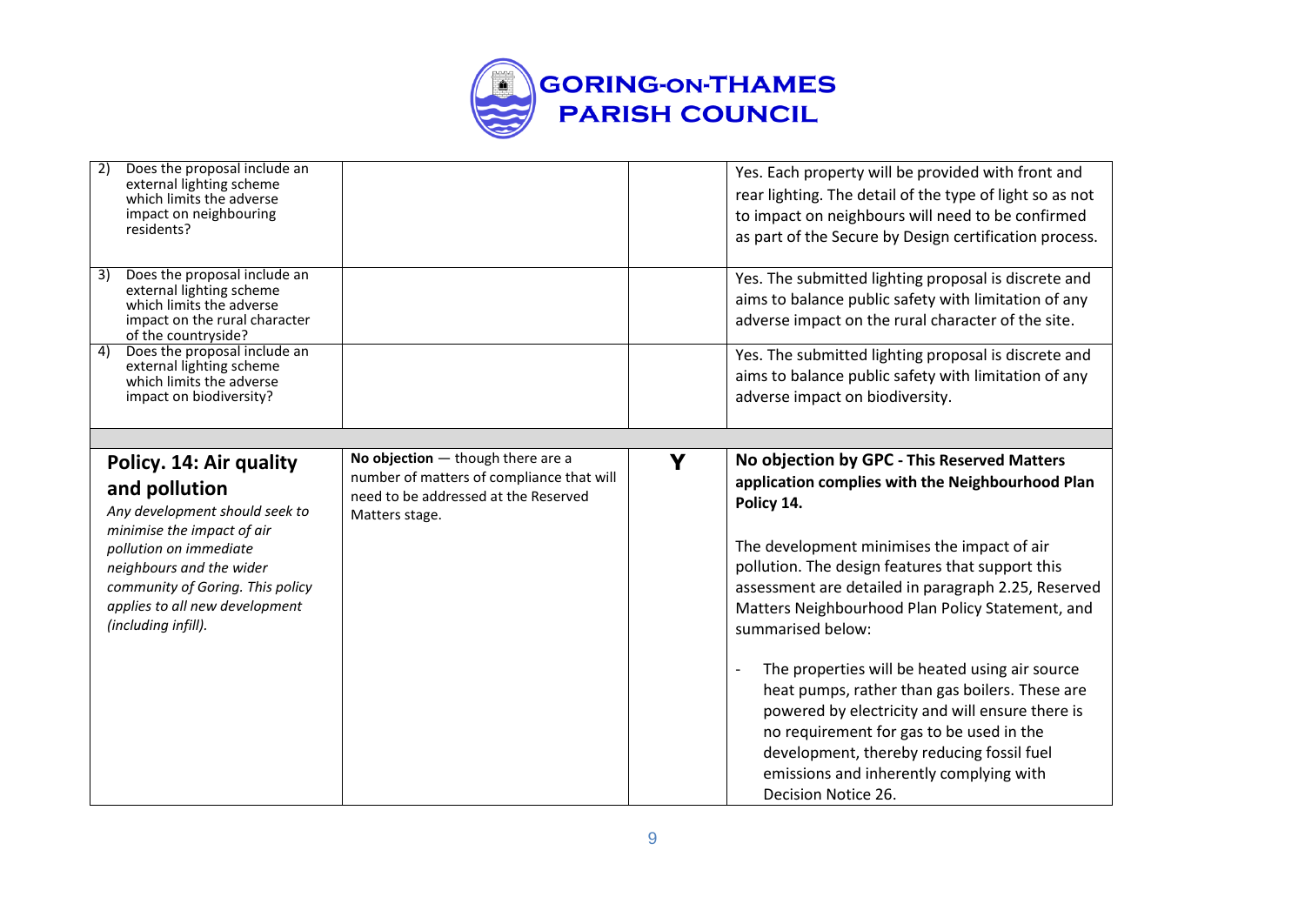

|                                                                                                                                                                                |                                                                                                                                            |   | An electric car charging point will be<br>incorporated for every dwelling, reducing the<br>need for internal combustion engines within the<br>site.<br>The development site is in a sustainable location<br>close to the village centre and railway station.<br>Two footpath and cycle links have been provided<br>from within the site to ensure new residents can<br>access the local facilities and services in a<br>sustainable way.<br>Residents will be actively encouraged within<br>their homeowners' pack to switch to a<br>renewable electricity provider.<br>Residents will be provided with an Active and<br>Green Travel Guide to encourage the use of<br>sustainable transport methods over the use of<br>motorized vehicles. |
|--------------------------------------------------------------------------------------------------------------------------------------------------------------------------------|--------------------------------------------------------------------------------------------------------------------------------------------|---|---------------------------------------------------------------------------------------------------------------------------------------------------------------------------------------------------------------------------------------------------------------------------------------------------------------------------------------------------------------------------------------------------------------------------------------------------------------------------------------------------------------------------------------------------------------------------------------------------------------------------------------------------------------------------------------------------------------------------------------------|
| Policy.15: Water,<br><b>Sewerage and Drainage</b><br>capacity                                                                                                                  | No objection $-$ though there are a<br>number of matters of compliance that will<br>need to be addressed at the Reserved<br>Matters stage. | Y | No objection by GPC - Subject to the relevant<br>conditions in the Decision Notice being met at the<br>appropriate time, this Reserved Matters application<br>complies with the Neighbourhood Plan Policy 15.                                                                                                                                                                                                                                                                                                                                                                                                                                                                                                                               |
| All development proposals must<br>demonstrate that there are or will<br>be adequate water supply and<br>water treatment facilities in place<br>to serve the whole development. |                                                                                                                                            |   | Thames Water confirmed at the Outline Planning<br>application phase that it has no objection regarding<br>surface water, foul drainage and water supply<br>capacity and that it required a Groundwater Risk<br>Assessment. A report from MJA Consulting,<br>Groundwater Risk Assessment, has been included in<br>the Reserved Matters planning application.                                                                                                                                                                                                                                                                                                                                                                                 |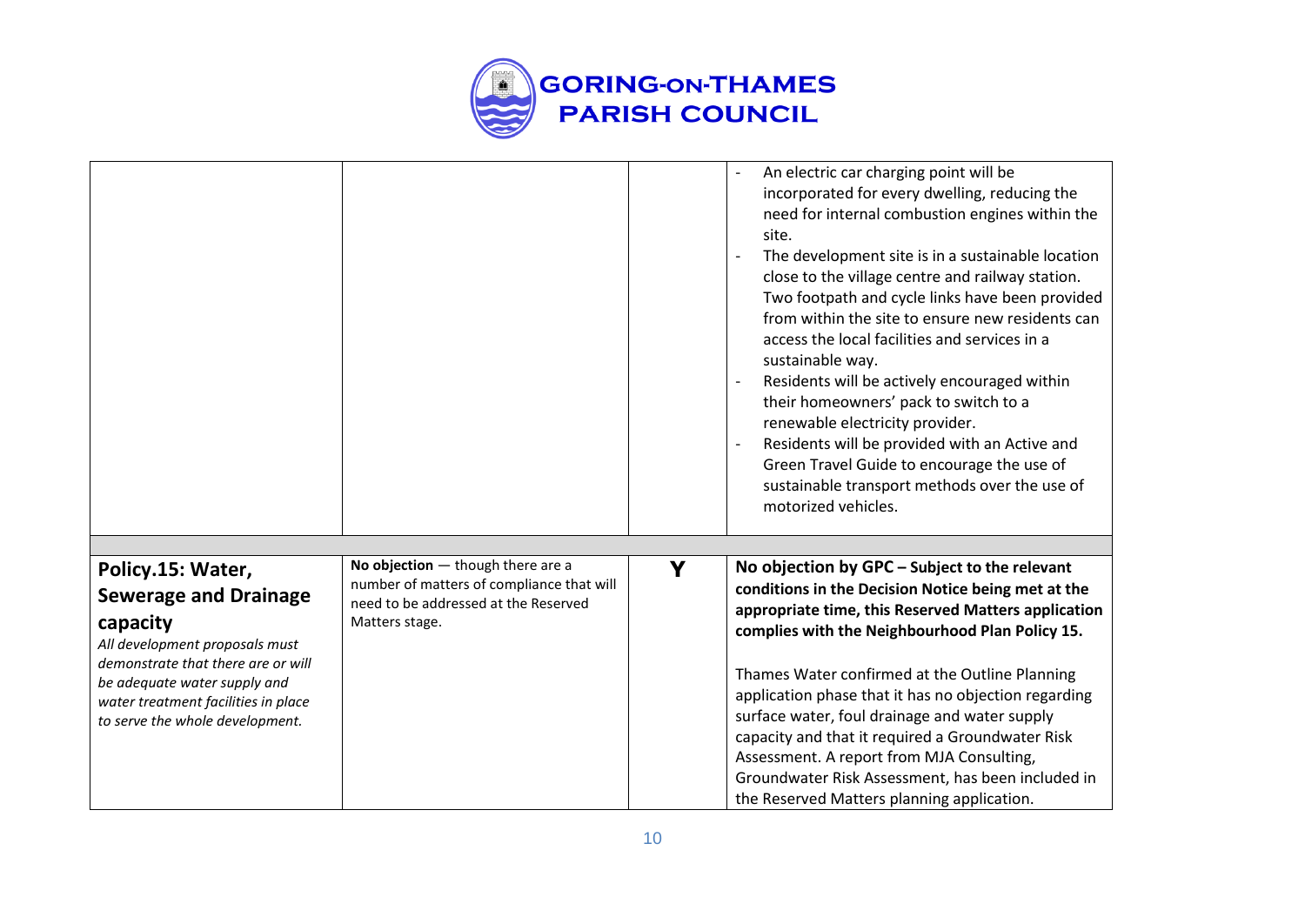

|  | Following approval of this Reserved Matters<br>application and prior to the commencement of the |
|--|-------------------------------------------------------------------------------------------------|
|  | development, a number of the SODC Decision Notice                                               |
|  | Conditions (see below) related to this Policy 15 must                                           |
|  | be satisfied. While the plans provided appear to                                                |
|  | demonstrate compliance with these conditions, this                                              |
|  | must be determined by SODC. They are technical                                                  |
|  | issues requiring significant technical expertise to                                             |
|  | properly evaluate. It is therefore neither feasible for                                         |
|  | GPC to undertake such technical assessments, nor is                                             |
|  | it appropriate since it is the responsibility of the                                            |
|  | planning authority, SODC.                                                                       |
|  | Condition 8 - "No development shall begin until a                                               |
|  | detailed surface water drainage scheme has been                                                 |
|  | submitted to and approved in writing by the local                                               |
|  | planning authority."                                                                            |
|  |                                                                                                 |
|  | A detailed surface water drainage scheme has                                                    |
|  | been included in the Reserved Matters                                                           |
|  | application.                                                                                    |
|  |                                                                                                 |
|  | Condition 9 - Prior to the commencement of                                                      |
|  | development, a full foul water drainage scheme shall                                            |
|  | be submitted to and approved in writing by the Local                                            |
|  | Planning Authority.                                                                             |
|  | Condition 10 - No development shall commence until                                              |
|  | a strategy and programme for groundwater                                                        |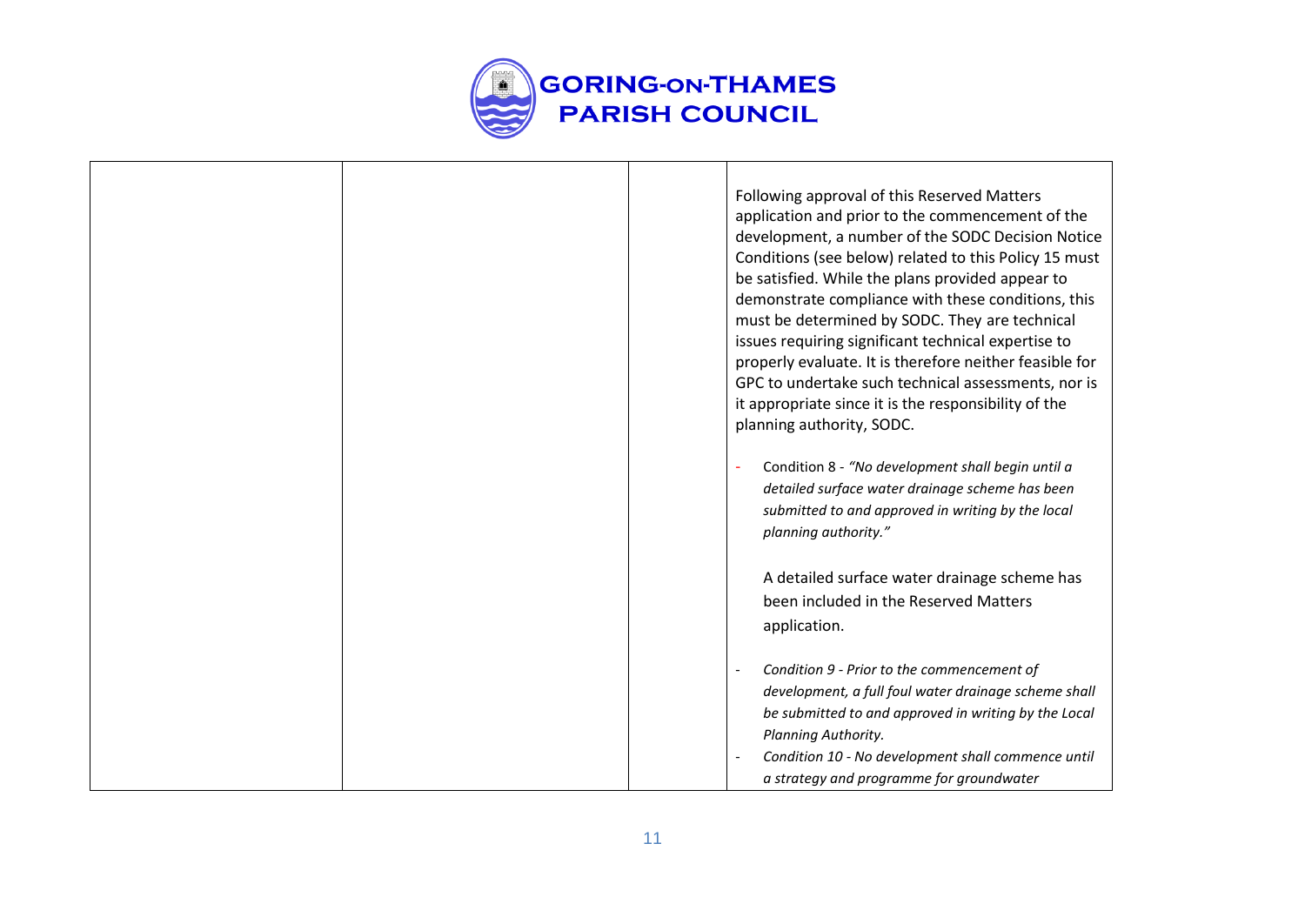

|                                                                                                                                                                                                                         |                                                                                                                                            |   | monitoring has been submitted to and approved by<br>the Local Planning Authority.<br>Condition 15 - No surface water from the<br>development shall be discharged onto the adjoining<br>highway and a scheme to prevent this occurrence<br>shall be submitted to and approved in writing by the<br>Local Planning Authority and constructed prior to the<br>commencement of building operations.<br>Condition 17 - Prior to the commencement of any site<br>works or operations relating to the development<br>(including demolition and site clearance) hereby<br>permitted, a plan showing the locations of all<br>proposed drainage and utilities, shall be submitted to<br>and approved in writing by the Local Planning<br>Authority." |
|-------------------------------------------------------------------------------------------------------------------------------------------------------------------------------------------------------------------------|--------------------------------------------------------------------------------------------------------------------------------------------|---|--------------------------------------------------------------------------------------------------------------------------------------------------------------------------------------------------------------------------------------------------------------------------------------------------------------------------------------------------------------------------------------------------------------------------------------------------------------------------------------------------------------------------------------------------------------------------------------------------------------------------------------------------------------------------------------------------------------------------------------------|
| Policy. 16: Building<br>design principles<br>All development must respect<br>and maintain the character of<br>the village and the surrounding<br>rural AONB, must meet tests 1 to<br>7 below and should satisfy test 8: | No objection $-$ though there are a<br>number of matters of compliance that will<br>need to be addressed at the Reserved<br>Matters stage. | Y | No objection by GPC - This Reserved Matters<br>application complies with the Neighbourhood Plan<br>Policy 16.<br>The proposals meet tests 1 to 7 below and satisfy<br>test 8:                                                                                                                                                                                                                                                                                                                                                                                                                                                                                                                                                              |
| Does the proposal comply with<br>1)<br>SODC's Design Guide?                                                                                                                                                             |                                                                                                                                            |   | Yes. The Design Statement submitted with this<br>application illustrates how the design has taken into<br>account the principles and design criteria set out in<br>the South Oxfordshire Design Guide.                                                                                                                                                                                                                                                                                                                                                                                                                                                                                                                                     |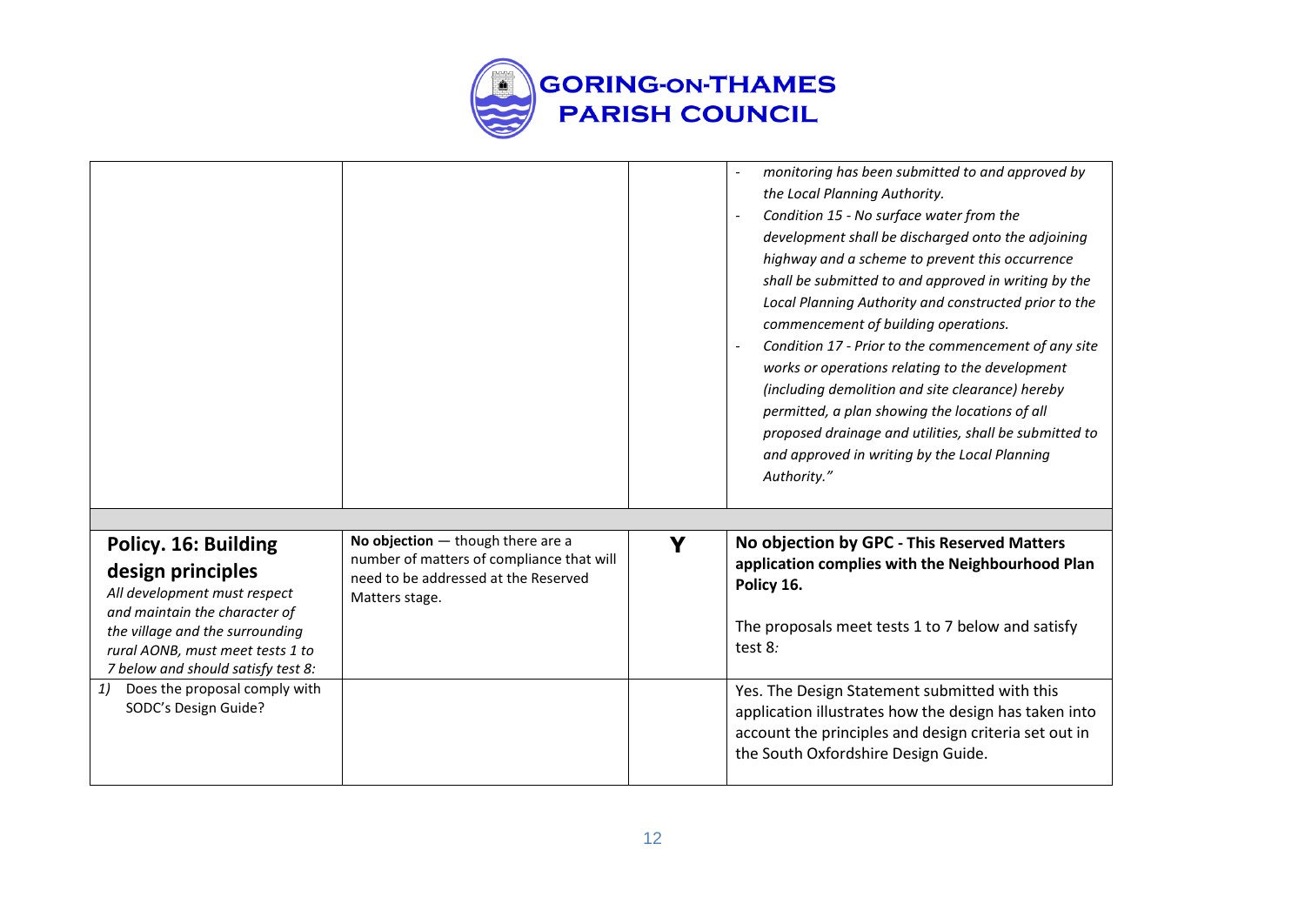

|                                                                                                                                       | The proposed development has a clear identity and<br>sense of place, with an attractive meadow area that<br>will enhance amenity for new residents and the<br>whole community. The development provides a<br>variety of dwellings increasing choice, both within<br>itself and for the village as a whole.                                                                                |
|---------------------------------------------------------------------------------------------------------------------------------------|-------------------------------------------------------------------------------------------------------------------------------------------------------------------------------------------------------------------------------------------------------------------------------------------------------------------------------------------------------------------------------------------|
|                                                                                                                                       | Design details, particularly the elevations, reflect the<br>local vernacular and add interest. The site is well laid<br>out, with good vehicular and pedestrian access<br>within the site and from the centre of the village.<br>Particular care seems to have been taken to make<br>the development sustainable by the use of air source<br>heating and electric car points for example. |
|                                                                                                                                       | There are detailed plans for landscaping and<br>biodiversity to mitigate any visual impact on the<br>AONB.                                                                                                                                                                                                                                                                                |
| Does the proposal comply with<br>2)<br>the Chilterns Buildings Design<br>Guide?                                                       | Yes, the Design Statement submitted with this<br>proposal illustrates how the design adopts use of<br>local, vernacular materials as recommended in the<br>Chiltern Buildings Design Guide, creating a sense of<br>place.                                                                                                                                                                 |
| Does the proposal respond<br>3)<br>positively to scale, mass, density<br>and design of the immediate<br>area and the village context? | Yes.<br>The Neighbourhood Plan and SODC (in the Outline<br>planning application) have already approved that<br>this site is suitable to support 20 houses with a mix<br>of 4, 3 and 2 bedroom and a mix of market and                                                                                                                                                                     |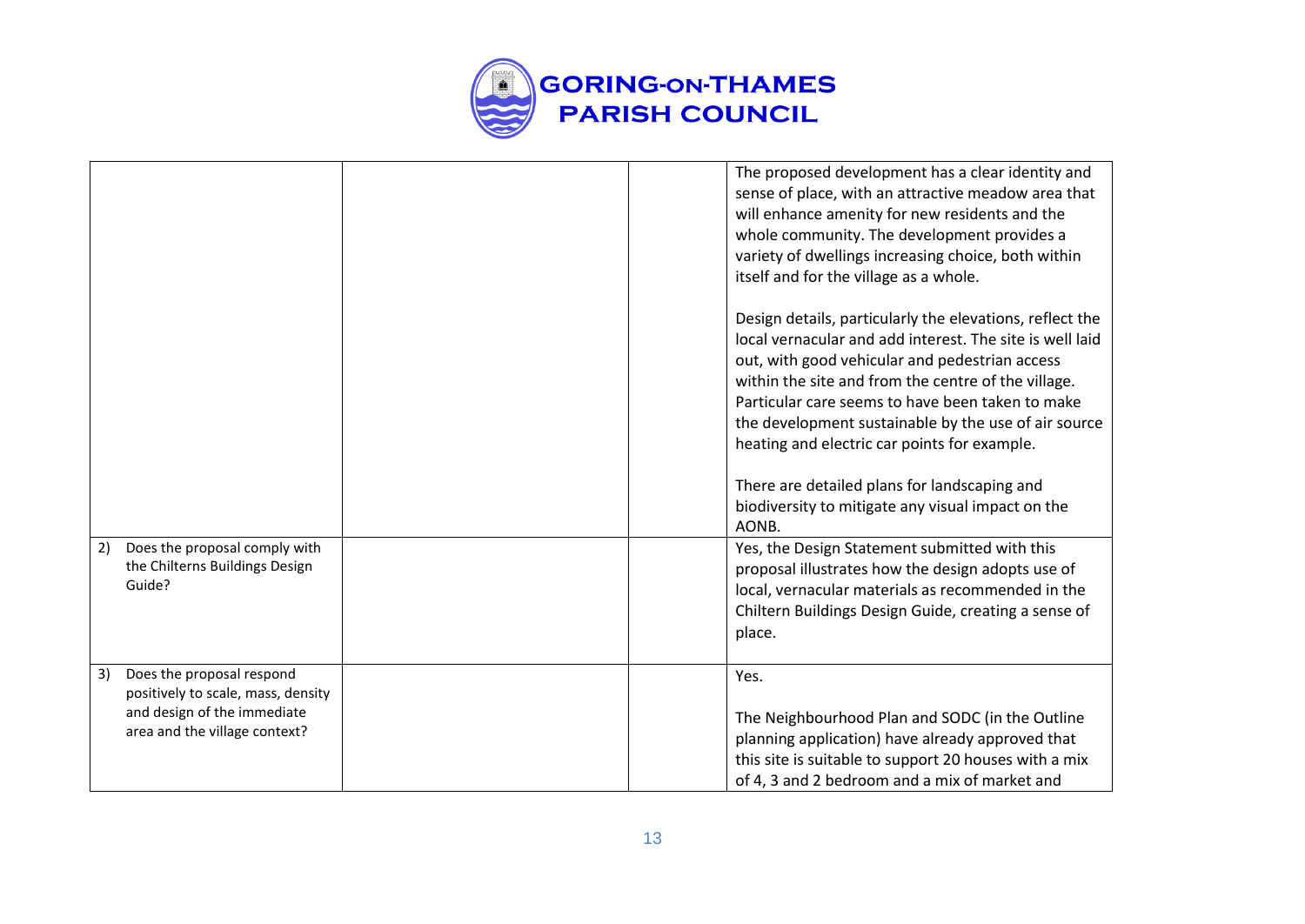

| affordable houses. SODC has already confirmed the<br>acceptability of the scale of development relative to<br>the surroundings.                                                                                                                                                                                                                                                                                                                                                                                                                                                                                                                                                                                                                                                                                                                                                                                                     |
|-------------------------------------------------------------------------------------------------------------------------------------------------------------------------------------------------------------------------------------------------------------------------------------------------------------------------------------------------------------------------------------------------------------------------------------------------------------------------------------------------------------------------------------------------------------------------------------------------------------------------------------------------------------------------------------------------------------------------------------------------------------------------------------------------------------------------------------------------------------------------------------------------------------------------------------|
| All areas of the village, including edge of the village<br>locations, have a mix of large and smaller properties.<br>The scale of dwellings being proposed is consistent<br>with the Neighbourhood Plan policies and also<br>accepted by the SODC Planning Officer in the SODC<br>planning committee report, 16 <sup>th</sup> December 2020,<br>which says in paragraph 7.30:<br>"I am satisfied that the scale of the development<br>would be appropriate to the context of the site<br>and that the development would meet the<br>design objectives of the NPPF and the<br>Development Plan policies that seek to secure<br>high quality developments".<br>In addition, in paragraph 7.54 says:<br>"It is considered that the proposed density is<br>sensitive to the constraints in the immediate<br>area and therefore consistent with the GNP<br>policy regarding density and the requirements of<br>policy CSH2 of the SOCS". |
| The design of the site balances the need for smaller<br>dwellings in Goring by providing extensive mitigation<br>to make the site visually acceptable including a<br>buffer zone between the dwellings and the southern<br>boundary and 8 of the larger 1.5 storey properties                                                                                                                                                                                                                                                                                                                                                                                                                                                                                                                                                                                                                                                       |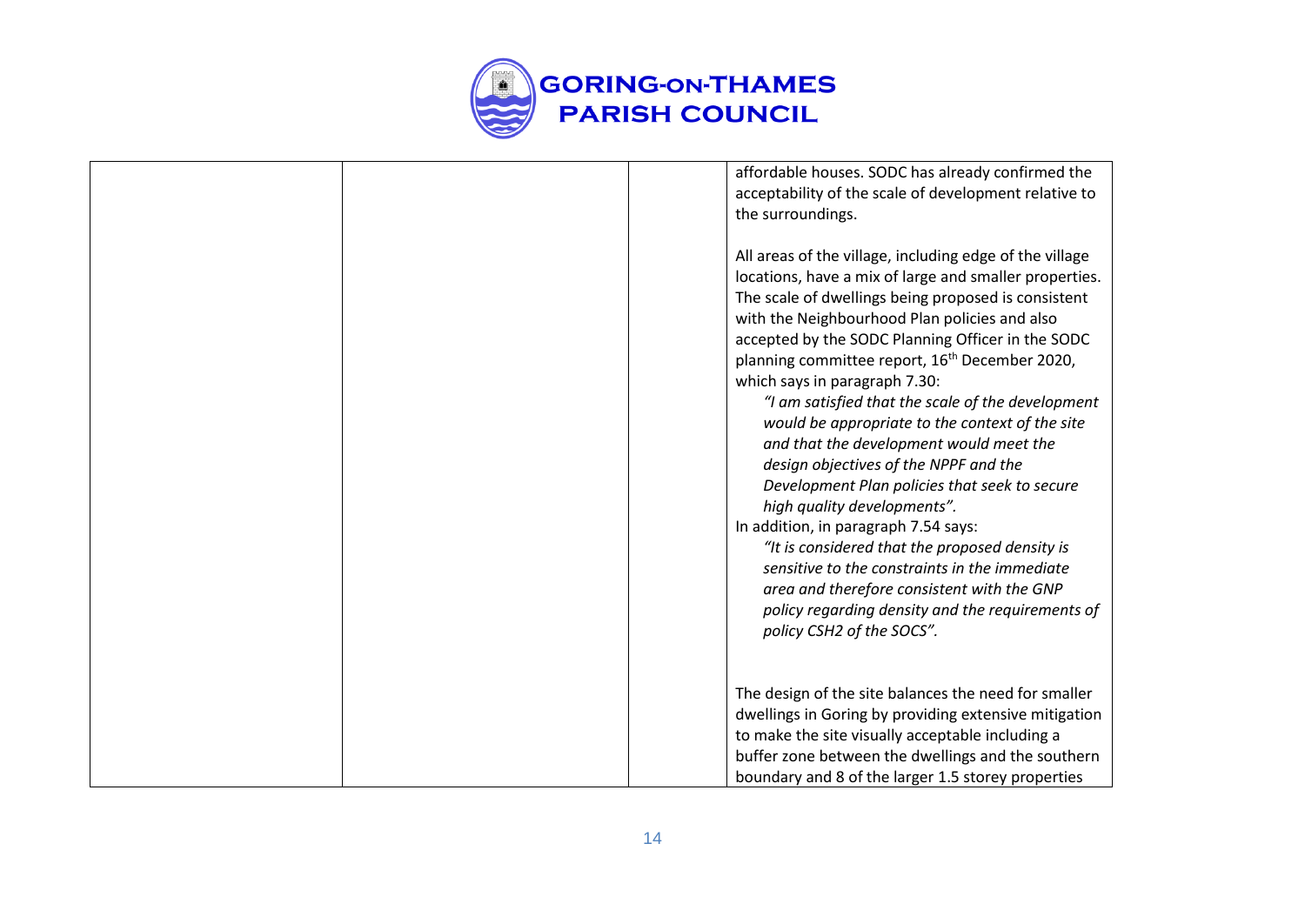

| facing the meadow area which borders the boundary<br>with Manor Road.                                                                                                                                                                                                                                                                                                                                                                                                                                                                                                                                                                                                                                                                                                                                                                                                                                                                                          |
|----------------------------------------------------------------------------------------------------------------------------------------------------------------------------------------------------------------------------------------------------------------------------------------------------------------------------------------------------------------------------------------------------------------------------------------------------------------------------------------------------------------------------------------------------------------------------------------------------------------------------------------------------------------------------------------------------------------------------------------------------------------------------------------------------------------------------------------------------------------------------------------------------------------------------------------------------------------|
| This application addresses the four Reserved<br>Matters issues of appearance, landscape, layout and<br>scale and has significant benefits over the indicative<br>design in the Outline Planning application:                                                                                                                                                                                                                                                                                                                                                                                                                                                                                                                                                                                                                                                                                                                                                   |
| Less of the site to be occupied by roads<br>$\overline{a}$<br>Re-positioning of the dwellings, improving<br>$\overline{\phantom{a}}$<br>privacy for both new residents and neighbours,<br>creating more space between the buildings and<br>providing garden-to-garden boundaries.<br>Re-positioning of the dwellings to pull them back<br>$\overline{\phantom{a}}$<br>from the edges of the site, creating more space<br>to strengthen the buffer zone and improve<br>screening.<br>Fewer dwellings face west towards Manor Rd.<br>$\overline{\phantom{a}}$<br>These will have 1.5 storeys and in appearance<br>are more sympathetic to the semi-rural<br>character of the surrounding area than those of<br>the outline proposal.<br>More space has been made for street trees and<br>strengthening buffer planting around the<br>periphery. The buffer planting for the whole site<br>will be protected by a legal agreement and<br>professional management. |
| The design rationale and illustrations, demonstrate<br>that the appearance and scale of these dwellings are                                                                                                                                                                                                                                                                                                                                                                                                                                                                                                                                                                                                                                                                                                                                                                                                                                                    |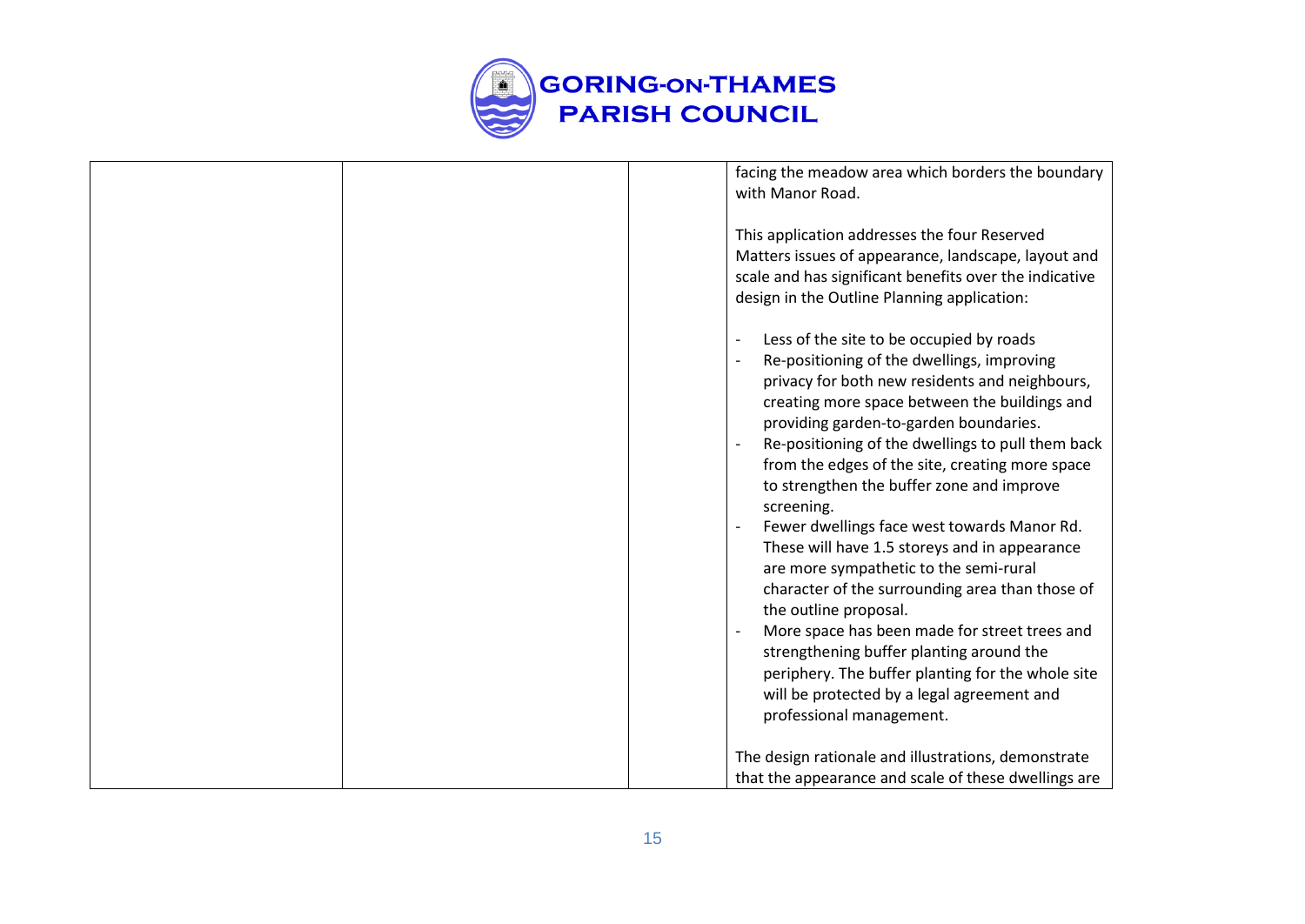

| appropriate for this semi-rural location and                            |
|-------------------------------------------------------------------------|
| respectful of neighbouring properties. For example:                     |
| Buildings of an appropriate height and size, 1.5 -                      |
| 2 storey high in different orientations, with                           |
| varying ridge and gable heights (max 8.5m),                             |
| some with hip ends and dormer windows, create                           |
| visual interest and reflect Goring's village                            |
| character.                                                              |
| GNP Policy.05 requires that the affordable                              |
| housing should be provided on site and should                           |
| be mixed with market housing. The scale of                              |
| buildings and their arrangement balances the                            |
| need to provide, on this site, as well as a number                      |
| of larger market dwellings, a mix of smaller and                        |
| affordable dwellings.                                                   |
| Design details in the elevations reflect the local<br>$\overline{a}$    |
| vernacular and add interest, for example,                               |
| latticed, cottage-style porches, recessed                               |
| windows with brick arched openings, bay and                             |
| dormer windows, brick bands, stone cills.                               |
| The Chilterns Design Guide has been used to<br>$\overline{\phantom{a}}$ |
| select a range of materials appropriate to                              |
| Goring's built environment and the surrounding                          |
| AONB landscape. Materials include varied blends                         |
| of textured Chiltern brick styles, flint, clay roof                     |
| tiles, traditional cladding and hanging tiles, and                      |
| some slate roofs. All are chosen to reflect the                         |
| local vernacular building style and to preserve a                       |
| local sense of place.                                                   |
| Plot sizes and distances between buildings                              |
| exceed SODC's minimum design guidance.                                  |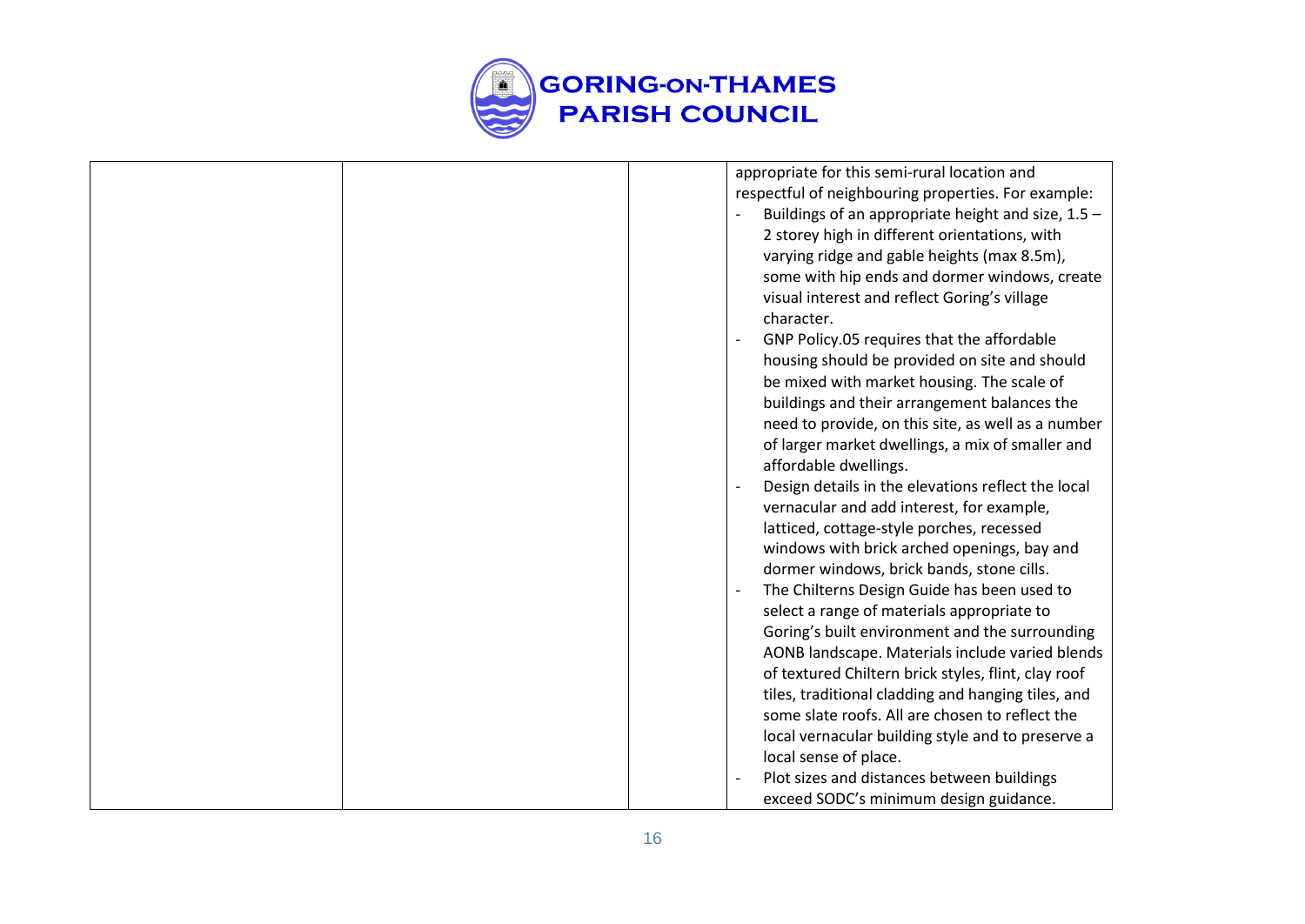

| Does the proposal conserve and<br>4)<br>enhance the characteristics of<br>the Conservation Areas and their<br>settings that make a significant<br>contribution to the area?                                      | Not applicable                                                                                                                                                                                                                                                                                                                                                                                                                                                                                                                                                                                                                                                                                                                                                                                                                                                                                                                                                                                                                                     |
|------------------------------------------------------------------------------------------------------------------------------------------------------------------------------------------------------------------|----------------------------------------------------------------------------------------------------------------------------------------------------------------------------------------------------------------------------------------------------------------------------------------------------------------------------------------------------------------------------------------------------------------------------------------------------------------------------------------------------------------------------------------------------------------------------------------------------------------------------------------------------------------------------------------------------------------------------------------------------------------------------------------------------------------------------------------------------------------------------------------------------------------------------------------------------------------------------------------------------------------------------------------------------|
| Is the development in an-edge-<br>5)<br>of-village location? If so:<br>Does it acknowledge the<br>a)<br>Plan's spatial strategy?<br>Is it sensitive to the<br>b)<br>transition from urban to<br>rural character? | Yes.<br>a) The site is an edge of the village location and was<br>allocated by GNP for development as one of the four<br>sites that best satisfied the Plan's spatial strategy.<br>This requires:<br>Small to medium-sized sites<br>Brownfield, or peripheral sites, contiguous with<br>the edge of the built area<br>Mitigation to provide a gradual transition to the<br>open countryside.<br>A balance between making more efficient use of<br>land to meet housing need whilst protecting<br>Goring's special landscape.<br>The site meets these requirements by providing a<br>small development of 20 units. Mitigation of visual<br>impact on the AONB landscape will be achieved by:<br>adoption of a layout (above) which minimises<br>visual impact on neighbours and the landscape<br>use of good building design with a range of<br>dwelling sizes and styles to create an interesting<br>group of buildings of appropriate scale and<br>appearance for a sensitive site in a village<br>location<br>landscaping strategies including: |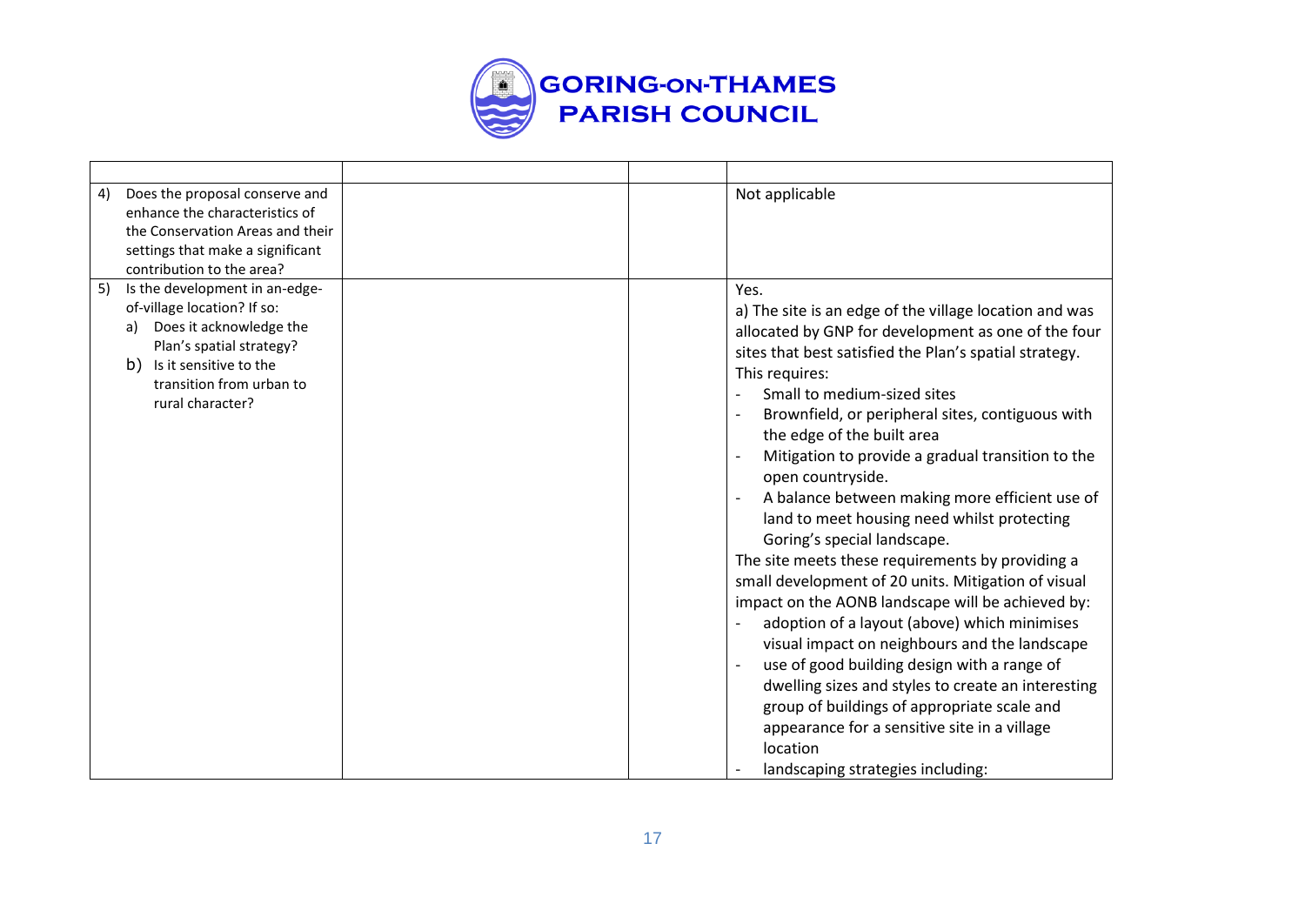

| 5) | Does the proposal<br>sympathetically introduce high<br>quality, modern design in |  | strengthening the green buffer zone to<br>$\circ$<br>the south and east with native trees and<br>shrubs, protected by legal agreement<br>planting of large species specimen trees<br>$\circ$<br>in the meadow and along the access<br>road to screen houses from Manor Road<br>native species hedgerows to screen<br>$\circ$<br>houses facing Manor Rd<br>b) The proposal is sensitive to the transition from<br>urban to rural, for example:<br>Careful attention to preservation and<br>management of the meadow landscape setting,<br>with new planting and new pathways connected<br>to Elmcroft to encourage public access to the<br>countryside beyond.<br>Mitigation planting in the meadow to screen the<br>new development.<br>Reinforcement planting for the existing<br>boundary screen to the south to ensure that<br>development is screened from the meadows<br>beyond the edge of the village. This buffer zone<br>will be protected by a legal agreement to ensure<br>its retention and careful management to ensure<br>that it cannot be cut down.<br>Yes. The designs proposed are varied, attractive and<br>interesting, and present residents with a choice of<br>dwellings which confirm a sense of place. |
|----|----------------------------------------------------------------------------------|--|---------------------------------------------------------------------------------------------------------------------------------------------------------------------------------------------------------------------------------------------------------------------------------------------------------------------------------------------------------------------------------------------------------------------------------------------------------------------------------------------------------------------------------------------------------------------------------------------------------------------------------------------------------------------------------------------------------------------------------------------------------------------------------------------------------------------------------------------------------------------------------------------------------------------------------------------------------------------------------------------------------------------------------------------------------------------------------------------------------------------------------------------------------------------------------------------------------------------------------|
|    |                                                                                  |  |                                                                                                                                                                                                                                                                                                                                                                                                                                                                                                                                                                                                                                                                                                                                                                                                                                                                                                                                                                                                                                                                                                                                                                                                                                 |
|    | appropriate locations?                                                           |  |                                                                                                                                                                                                                                                                                                                                                                                                                                                                                                                                                                                                                                                                                                                                                                                                                                                                                                                                                                                                                                                                                                                                                                                                                                 |
| 6) | Does the proposal adopt locally                                                  |  | Yes. The proposed design adopts all these locally                                                                                                                                                                                                                                                                                                                                                                                                                                                                                                                                                                                                                                                                                                                                                                                                                                                                                                                                                                                                                                                                                                                                                                               |
|    | distinctive features and                                                         |  | distinctive features and complies with the Goring                                                                                                                                                                                                                                                                                                                                                                                                                                                                                                                                                                                                                                                                                                                                                                                                                                                                                                                                                                                                                                                                                                                                                                               |
|    | materials such as decorative red                                                 |  | Design Statement.                                                                                                                                                                                                                                                                                                                                                                                                                                                                                                                                                                                                                                                                                                                                                                                                                                                                                                                                                                                                                                                                                                                                                                                                               |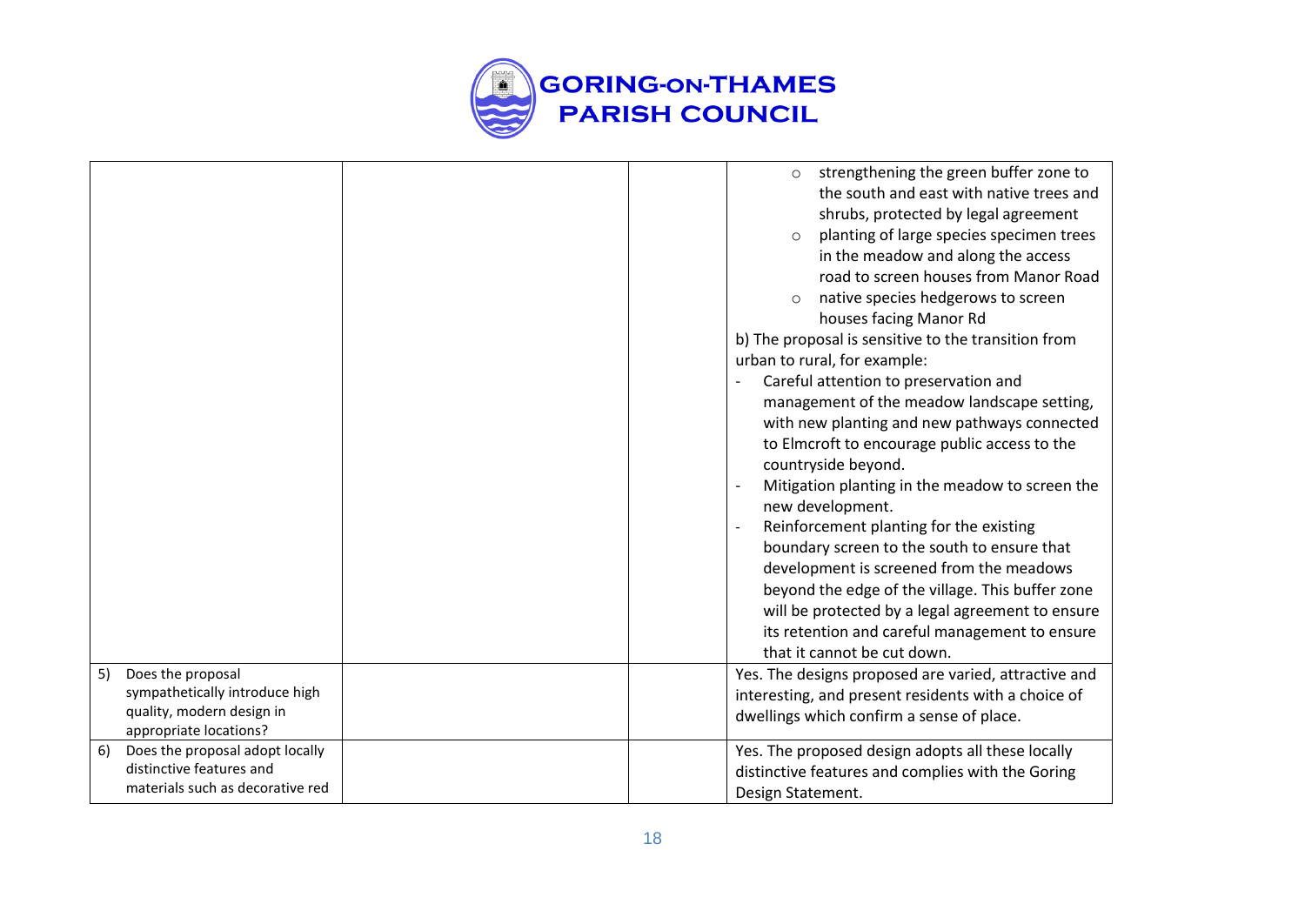

| and grey brickwork, flint work,<br>tile work, chimneys and porches,<br>as described in the Goring<br>Design Statement<br>7)<br>Does the proposal respect and |                                                                                  |     | Yes                                                                                                    |
|--------------------------------------------------------------------------------------------------------------------------------------------------------------|----------------------------------------------------------------------------------|-----|--------------------------------------------------------------------------------------------------------|
| protect the AONB?.                                                                                                                                           |                                                                                  |     |                                                                                                        |
|                                                                                                                                                              |                                                                                  |     |                                                                                                        |
| <b>Policy.17: The Historic</b>                                                                                                                               | Not applicable                                                                   | n/a | Not applicable                                                                                         |
| <b>Environment</b>                                                                                                                                           |                                                                                  |     |                                                                                                        |
|                                                                                                                                                              |                                                                                  |     |                                                                                                        |
|                                                                                                                                                              |                                                                                  |     |                                                                                                        |
| Policy.18: Open space,                                                                                                                                       | No objection $-$ though there are a<br>number of matters of compliance that will | Y   | No objection by GPC - This Reserved Matters                                                            |
| sport and recreation in                                                                                                                                      | need to be addressed at the Reserved                                             |     | application complies with the Neighbourhood Plan<br>Policy 18.                                         |
| new residential                                                                                                                                              | Matters stage.                                                                   |     |                                                                                                        |
| development                                                                                                                                                  |                                                                                  |     | The Reserved Matters application includes extensive                                                    |
| New residential development will be<br>required to provide or contribute towards                                                                             |                                                                                  |     | public open space including a meadow area,                                                             |
| accessible sport and recreation facilities,                                                                                                                  |                                                                                  |     | footpaths through the development and the                                                              |
| including playing pitches, in line with                                                                                                                      |                                                                                  |     | provision for its long-term maintenance and                                                            |
| SODC's most up-to-date Leisure Strategy,                                                                                                                     |                                                                                  |     | management.                                                                                            |
| and Sport England guidance.                                                                                                                                  |                                                                                  |     |                                                                                                        |
| 1)<br>Does the proposal provide or                                                                                                                           |                                                                                  |     | Yes. Paragraph 2.36 of the developer's Reserved                                                        |
| contribute towards accessible                                                                                                                                |                                                                                  |     | Matters Neighbourhood Plan Policy Statement says:                                                      |
| sport and recreation facilities,                                                                                                                             |                                                                                  |     |                                                                                                        |
| including playing pitches, in line<br>with SODC's most up-to-date                                                                                            |                                                                                  |     | "Although no formal recreation facilities are delivered                                                |
| Leisure Strategy, and Sport                                                                                                                                  |                                                                                  |     | on this scheme, the meadow area and footpaths                                                          |
| England guidance?                                                                                                                                            |                                                                                  |     | throughout the development are provided as public<br>open space, secured by the Section 106 agreement. |
|                                                                                                                                                              |                                                                                  |     |                                                                                                        |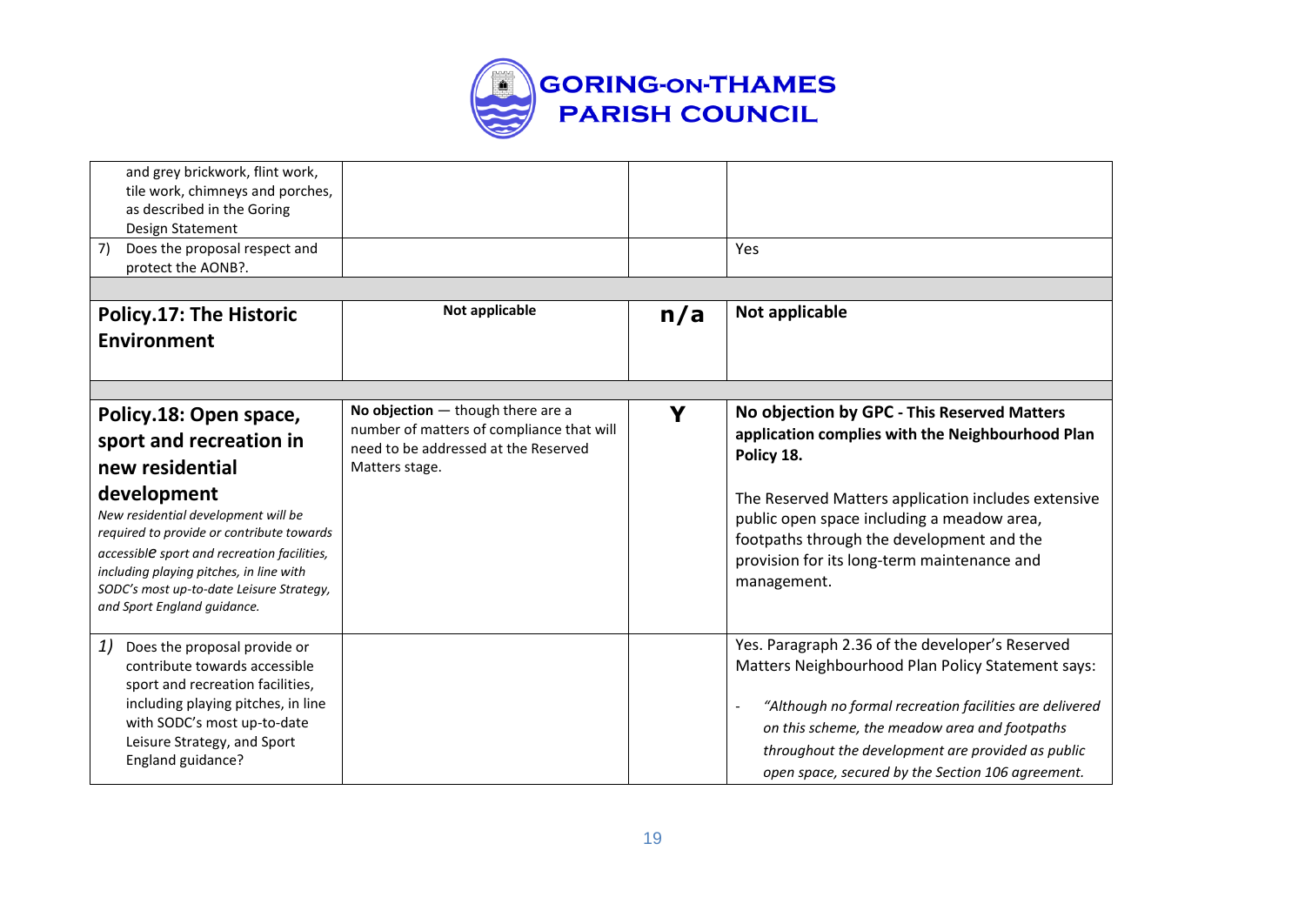

|                                                                                                                                                                                   |                                                                      |   | The constraints on site means it is not feasible to<br>provide formal facilities as part of this application."                                                                                                                                                                                                                                                                        |
|-----------------------------------------------------------------------------------------------------------------------------------------------------------------------------------|----------------------------------------------------------------------|---|---------------------------------------------------------------------------------------------------------------------------------------------------------------------------------------------------------------------------------------------------------------------------------------------------------------------------------------------------------------------------------------|
| Are any open spaces, sport, or<br>2)<br>play facilities, or playing pitches<br>delivered on site?                                                                                 |                                                                      |   | Yes. Meadow areas, footpaths and cycle paths are<br>provided.                                                                                                                                                                                                                                                                                                                         |
| 3)<br>Is there provision for the future<br>long-term maintenance and<br>management of the open space<br>and facilities within the planning<br>application?                        |                                                                      |   | Yes. A Management Plan for the long-term<br>maintenance of the open space and hedges/trees is<br>provided in the Reserved Matters pack.                                                                                                                                                                                                                                               |
|                                                                                                                                                                                   |                                                                      |   |                                                                                                                                                                                                                                                                                                                                                                                       |
| Policy.19: Adequate<br>parking within new<br>developments<br>Proposals for new residential<br>development, including<br>extensions, should provide<br>adequate parking provision. | No objection subject to compliance at<br>the Reserved Matters stage. | Y | No objection by GPC - This Reserved Matters<br>application complies with the Neighbourhood Plan<br>Policy 19.<br>Adequate parking provision for residents and visitors<br>are provided. The proposal exceeds the<br>requirements of the Local Authority adopted<br>standards.                                                                                                         |
| Does the development,<br>1)<br>including extensions provide<br>adequate parking provision at<br>least in line with Local Plan<br>guidelines?                                      |                                                                      |   | Yes. The proposal provides at least two allocated<br>spaces for each dwelling plus a further nine<br>identifiable on-road parking spaces for visitors. This<br>exceeds the requirements of the Local Authority<br>adopted standards. On-road parking spaces will be<br>screened by hedgerow planting and the rural<br>appearance of the meadow from Manor Road will be<br>maintained. |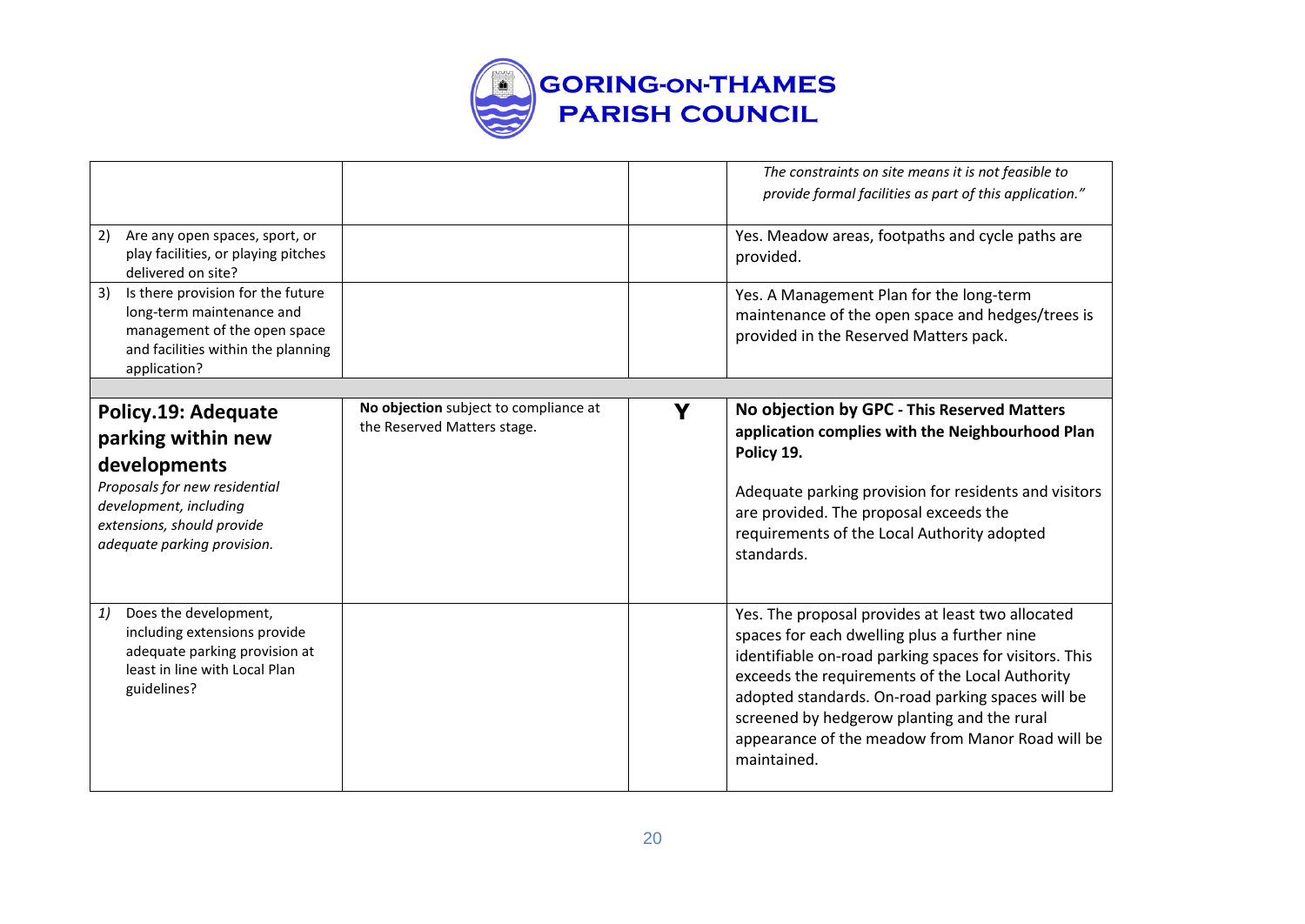

| Is the parking provided on-<br>2)<br>plot?                                                                                                                                                                                                                                                    |                                                                      |   | Yes                                                                                                                                                                                                                                                                                                                                                                                                                                                                                                                                                                                                                                                                                       |
|-----------------------------------------------------------------------------------------------------------------------------------------------------------------------------------------------------------------------------------------------------------------------------------------------|----------------------------------------------------------------------|---|-------------------------------------------------------------------------------------------------------------------------------------------------------------------------------------------------------------------------------------------------------------------------------------------------------------------------------------------------------------------------------------------------------------------------------------------------------------------------------------------------------------------------------------------------------------------------------------------------------------------------------------------------------------------------------------------|
| If not, has the reasoning<br>a)<br>for this design been set<br>out in the Design and<br>Access Statement and an<br>alternative formally<br>designed into the<br>proposed scheme?                                                                                                              |                                                                      |   | Not applicable                                                                                                                                                                                                                                                                                                                                                                                                                                                                                                                                                                                                                                                                            |
| Does the design<br>b)<br>discourage informal,<br>inconsiderate parking?                                                                                                                                                                                                                       |                                                                      |   | Yes                                                                                                                                                                                                                                                                                                                                                                                                                                                                                                                                                                                                                                                                                       |
|                                                                                                                                                                                                                                                                                               |                                                                      |   |                                                                                                                                                                                                                                                                                                                                                                                                                                                                                                                                                                                                                                                                                           |
| Policy. 20: Walking and<br>cycling<br>Proposals for new residential<br>development should ensure that the<br>site and routes from the site to the<br>village centre are accessible and safe<br>for all users, including pedestrians,<br>cyclists, people with disabilities and<br>deliveries. | No objection subject to compliance at the<br>Reserved Matters stage. | Y | No objection by GPC - This Reserved Matters<br>application complies with the Neighbourhood Plan<br>Policy 20.<br>The proposal includes footpaths and cycle paths that<br>are accessible and safe for users including<br>pedestrians, cyclists, people with disabilities and<br>deliveries. Pavements will have drop-down kerbs at<br>suitable locations.<br>The developer's Design Statement and the<br>Neighbourhood Plan Policy Statement (paragraphs<br>2.42 to 2.47) included with the Referred Matters<br>application confirm:<br>The development includes public footpath<br>access across the site. New footpaths will link<br>the site to the amenities and facilities within the |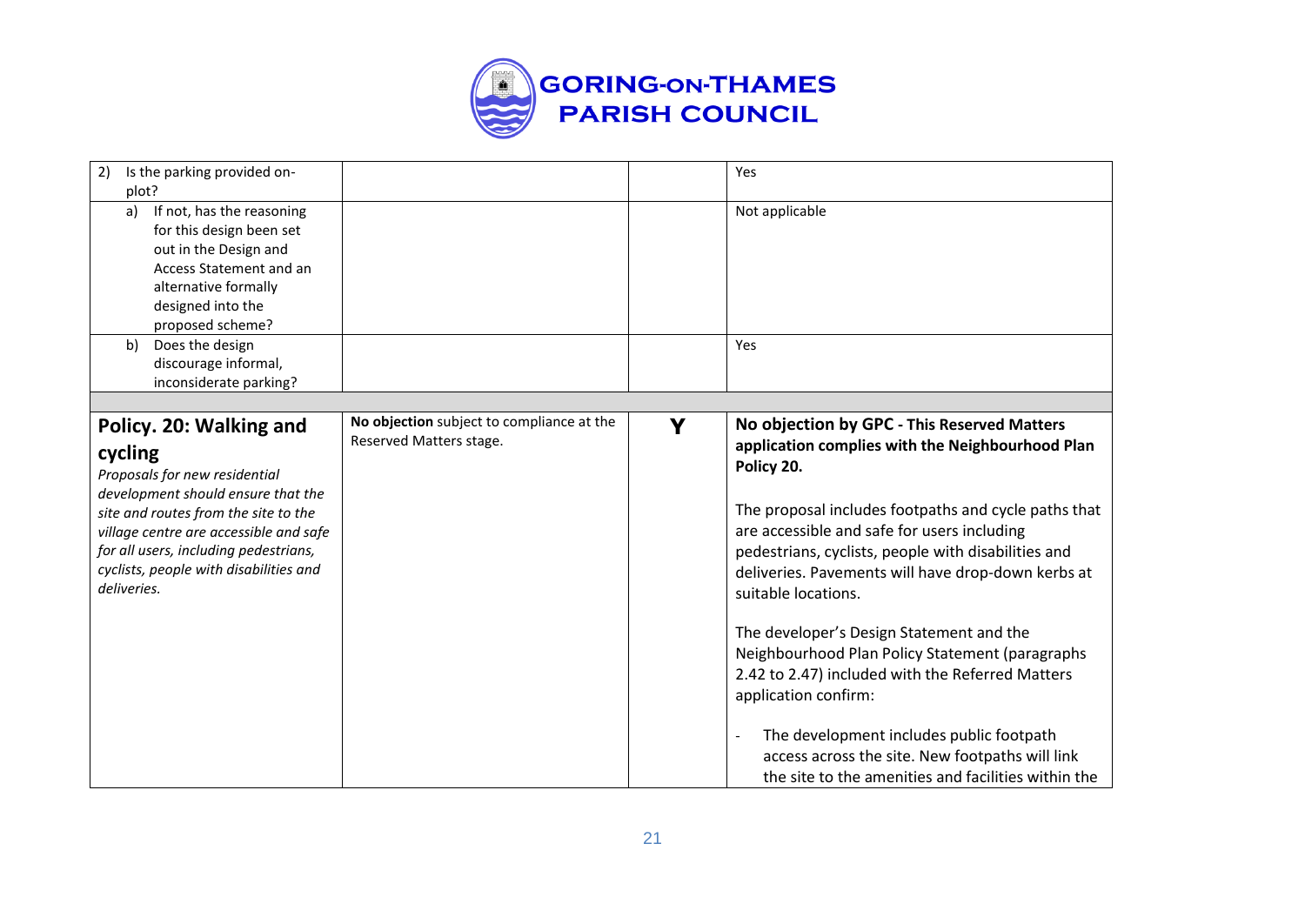

|  | village and will also connect existing residents of<br>Goring with the open countryside.<br>The inclusion of an additional footpath to the<br>south-west, connecting with countryside<br>footpaths and the Thames path beyond.<br>Pedestrians coming to and from the station,<br>Croft Road, Holmlea Road and Elmcroft will now<br>have a quicker and easier journey to access<br>these spaces by navigating through and across<br>the site.<br>Motor vehicles will be prevented from using the<br>footpath access to and from Elmcroft by built-in<br>bollards. It will therefore be safe for all<br>sustainable transport users The bollards will be<br>spaced to support wheelchair access.<br>The rural character of the area will be<br>maintained by ensuring the footpaths across the<br>meadow area and giving access to Elmcroft will<br>be constructed from self-binding gravel.<br>All mature trees and hedgerows will be retained<br>when providing the public footpaths, while all<br>footpaths in tree root protection areas will be |
|--|----------------------------------------------------------------------------------------------------------------------------------------------------------------------------------------------------------------------------------------------------------------------------------------------------------------------------------------------------------------------------------------------------------------------------------------------------------------------------------------------------------------------------------------------------------------------------------------------------------------------------------------------------------------------------------------------------------------------------------------------------------------------------------------------------------------------------------------------------------------------------------------------------------------------------------------------------------------------------------------------------------------------------------------------------|
|  | constructed using a no-dig construction method.                                                                                                                                                                                                                                                                                                                                                                                                                                                                                                                                                                                                                                                                                                                                                                                                                                                                                                                                                                                                    |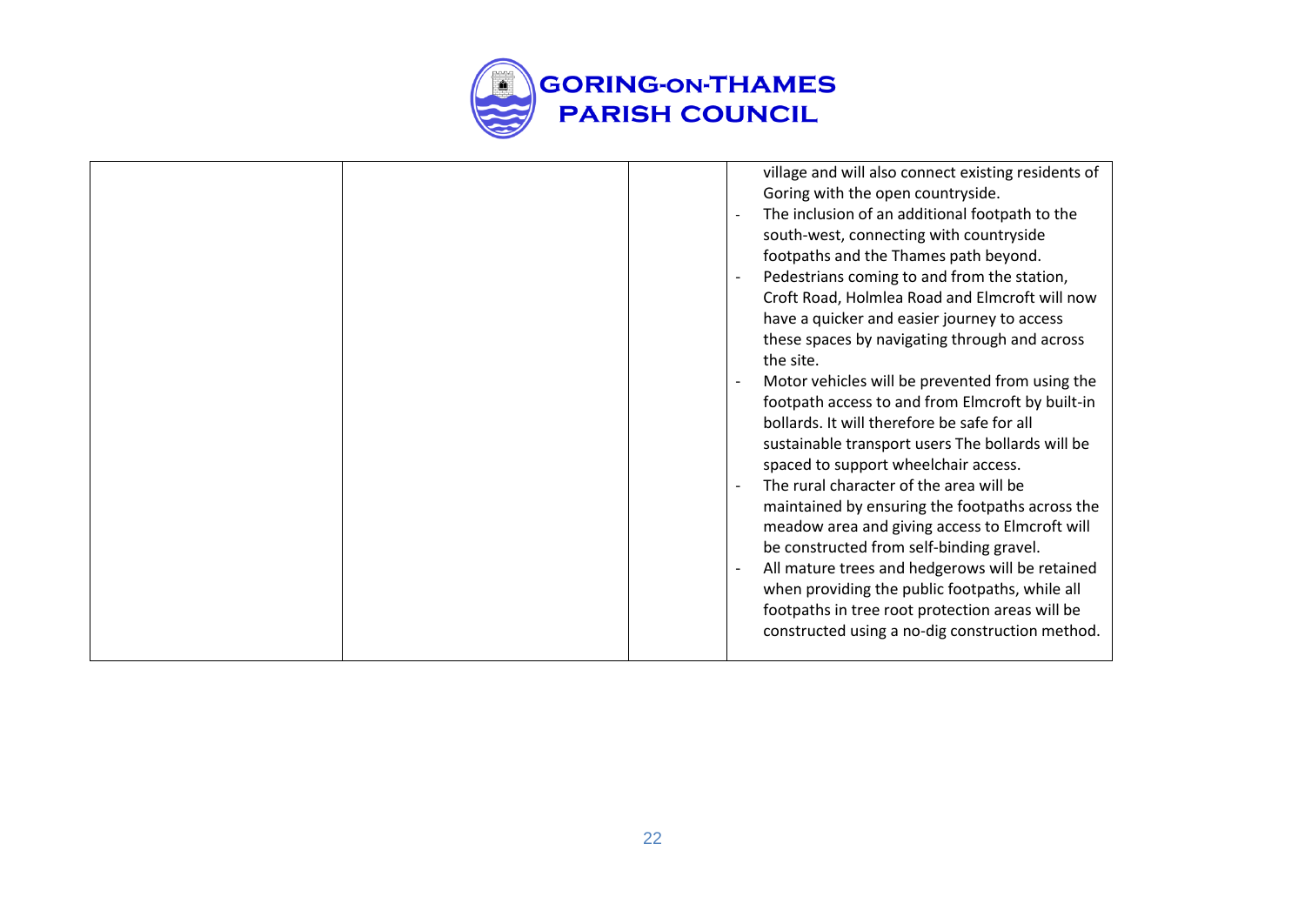

#### **Policy 07 – Site Specific Conditions (GNP3)**

|                          |        | <b>Outline Planning</b><br><b>Application</b> |                       | <b>Reserved Matters Application</b> |
|--------------------------|--------|-----------------------------------------------|-----------------------|-------------------------------------|
| <b>Policy</b><br>details | liance | Comp <b>GPC Comment</b>                       | <b>Compl</b><br>iance | <b>GPC Comment</b>                  |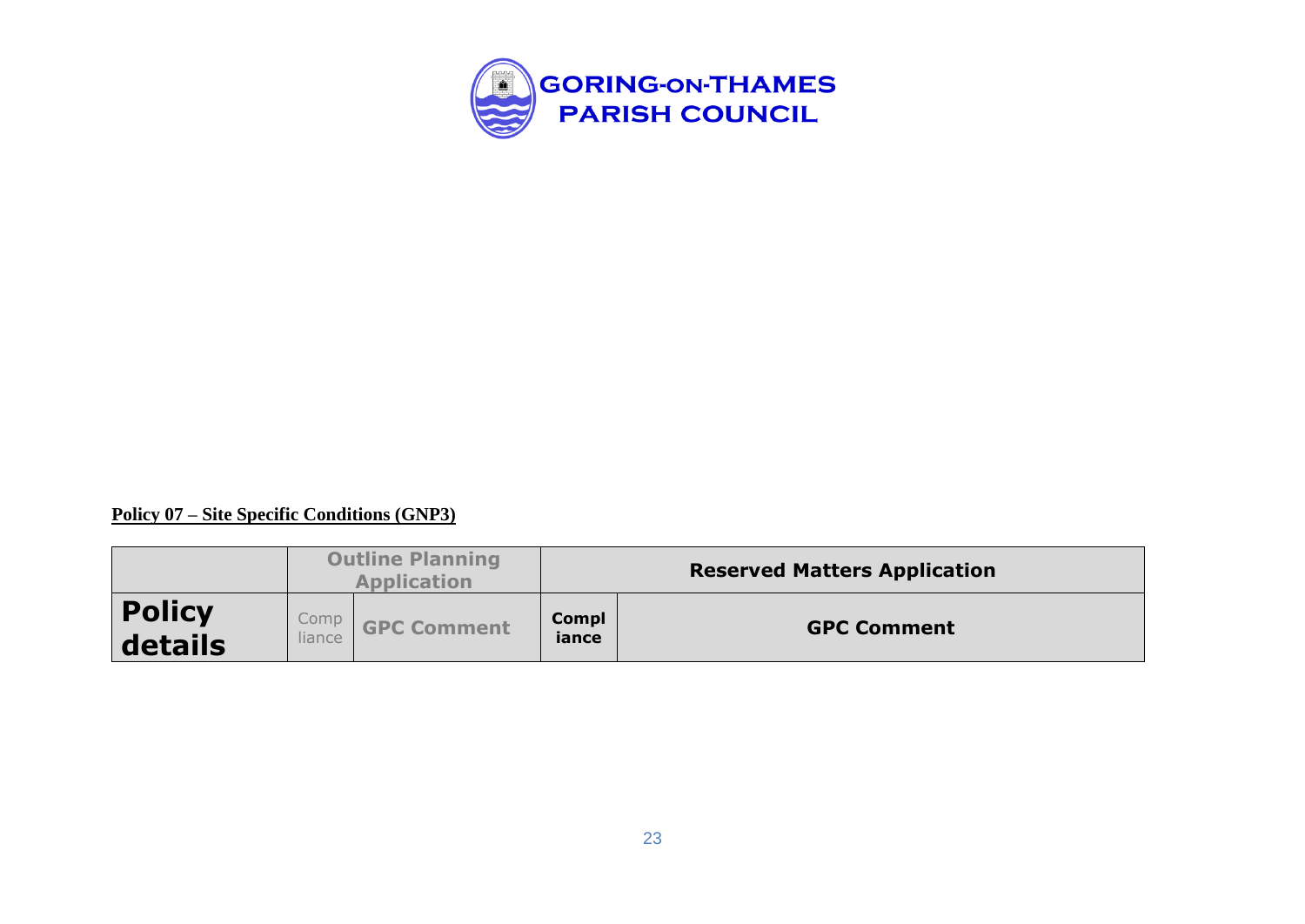

| Policy 07 - Site<br><b>Specific Conditions</b><br>for GNP3<br><b>Allocated Site GNP3 -</b><br>The site between<br><b>Manor Road and</b><br><b>Elmcroft of</b><br>approximately 2.4ha is<br>allocated for<br>approximately 20 new<br>homes. A Masterplan<br>(as part of the planning<br>application) will be<br>supported provided<br>that the proposed<br>development complies<br>with the following site-<br>specific requirements: | Υ            | No objection - though<br>there are a number of<br>matters of compliance<br>that will need to be<br>addressed at the<br><b>Reserved Matters stage.</b><br>We would ask that there<br>be some sort of master<br>plan at the Reserved<br><b>Matters stage indicating</b><br>compliance to all the SSRs<br>for GNP3. | Y | No objection by $GPC$ – – Subject to the relevant conditions in the<br>Decision Notice being met at the appropriate time, this Reserved<br>Matters application complies with the Neighbourhood Plan GNP3 SSR<br>Policy.<br>The proposal complies with Policy 7 (SSRs) with regard to the four<br>reserved matters (appearance, landscaping, layout and scale).<br>Some of GPCs previous comments in the Outline Planning Application are<br>the subject of the SODC Decision Notice Conditions that are required to<br>be approved either as part of this Reserved Matters application, prior to<br>development commencing or first occupation of the dwellings. Where<br>this is the case, these are referenced in the text below.<br>In particular, following the approval of the Reserved Matters application<br>and prior to the commencement of development, a floodplain<br>compensation scheme, surface water drainage scheme, foul water<br>drainage scheme and strategy for groundwater monitoring are required<br>by Conditions 4, 8, 9, 10 and 15. GPC requests that they should be<br>approved by SODC either during or as soon as possible following<br>approval of this application. |
|--------------------------------------------------------------------------------------------------------------------------------------------------------------------------------------------------------------------------------------------------------------------------------------------------------------------------------------------------------------------------------------------------------------------------------------|--------------|------------------------------------------------------------------------------------------------------------------------------------------------------------------------------------------------------------------------------------------------------------------------------------------------------------------|---|----------------------------------------------------------------------------------------------------------------------------------------------------------------------------------------------------------------------------------------------------------------------------------------------------------------------------------------------------------------------------------------------------------------------------------------------------------------------------------------------------------------------------------------------------------------------------------------------------------------------------------------------------------------------------------------------------------------------------------------------------------------------------------------------------------------------------------------------------------------------------------------------------------------------------------------------------------------------------------------------------------------------------------------------------------------------------------------------------------------------------------------------------------------------------------------------------|
| 1) At least 13 of the new<br>dwellings will have 2 or<br>3 bedrooms.                                                                                                                                                                                                                                                                                                                                                                 | $\mathbf{P}$ | The Design, Access and<br>Planning Statement<br>confirms that the<br>development will deliver<br>up to 20 new dwellings,<br>but states "the housing<br>mix will be decided at<br>Reserved Matters stage,<br>but it is proposed to                                                                                | Y | No objection by GPC - This proposal complies with SSR 1.<br>The Housing Mix Plan and the Dwelling Statement report demonstrate<br>that 16 homes will have 2 or 3 bedrooms, exceeding the requirements of<br>SSR1.                                                                                                                                                                                                                                                                                                                                                                                                                                                                                                                                                                                                                                                                                                                                                                                                                                                                                                                                                                                  |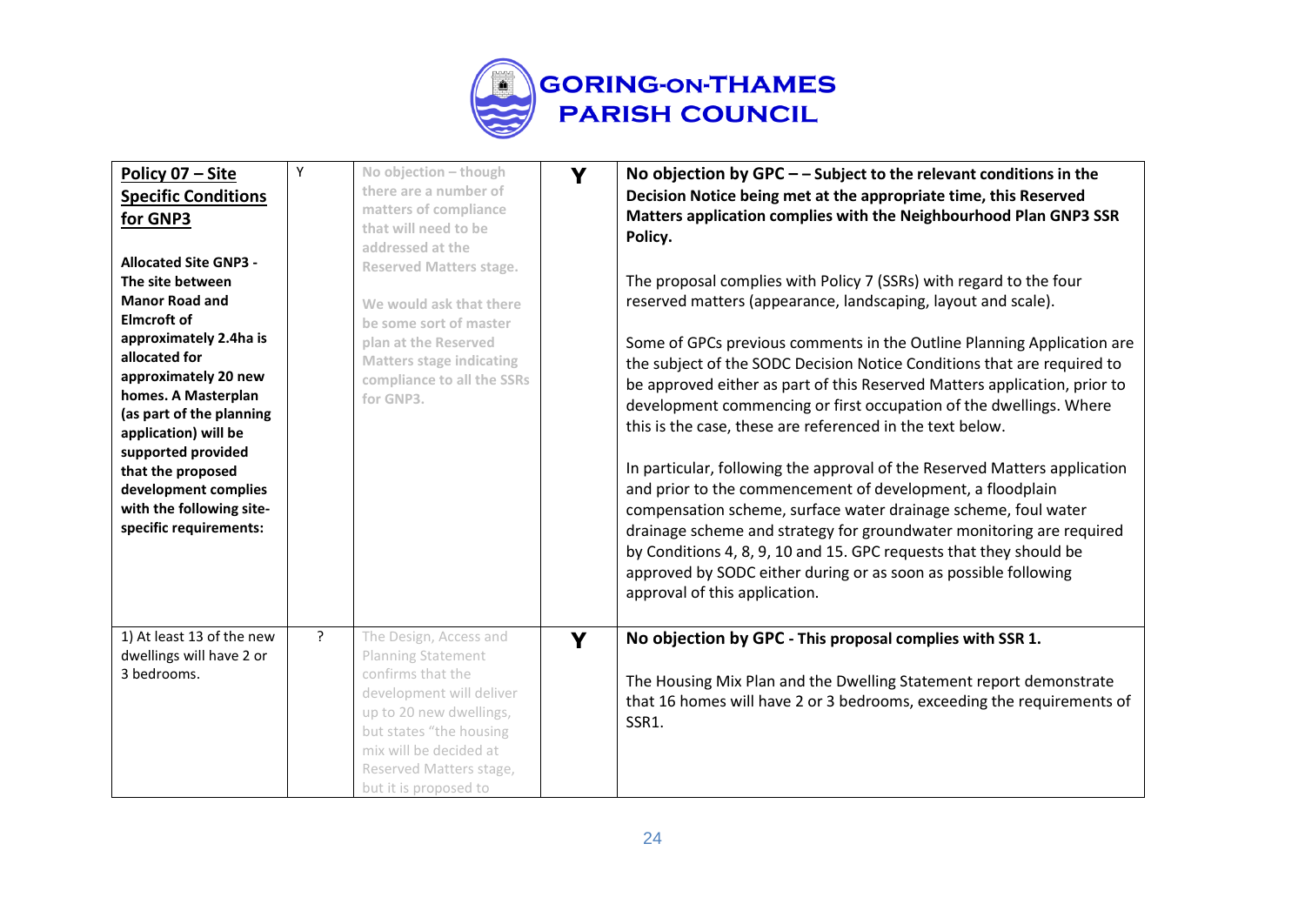

|                                                                                                                                              |          | provide 2, 3 and 4-<br>bedroom family homes,<br>with a mix of terrace,<br>semi-detached and<br>detached houses." All will<br>have gardens and garages.<br>There is no objection,<br>subject to confirmation at<br>the Reserved Matters<br>stage that a minimum of<br>13 dwellings will have 2 or<br>3 bedrooms. |   |                                                                                                                                                                                                                                                                                                                                                                                                                                                                                                                                                                                                                                                                                                                    |
|----------------------------------------------------------------------------------------------------------------------------------------------|----------|-----------------------------------------------------------------------------------------------------------------------------------------------------------------------------------------------------------------------------------------------------------------------------------------------------------------|---|--------------------------------------------------------------------------------------------------------------------------------------------------------------------------------------------------------------------------------------------------------------------------------------------------------------------------------------------------------------------------------------------------------------------------------------------------------------------------------------------------------------------------------------------------------------------------------------------------------------------------------------------------------------------------------------------------------------------|
| 2) Road access must be<br>onto Manor Road. The<br>new entrance road must<br>be designed to maintain<br>the rural character of<br>Manor Road. | V        | This is confirmed in the<br>Design, Access and<br>Planning Statement and<br>the design of the entrance<br>road is discussed.<br>There is no objection to<br>access on Manor Road as<br>that is compliant, though<br>subject to confirmation at<br>the Reserved Matters<br>stage                                 | Y | No objection by GPC - This proposal complies with SSR 2.<br>Access to Manor Road has already been approved by SODC - see Decision<br>Notice for Outline Planning application P19/S2923/0.<br>The entrance road has been designed with granite sett kerbs to reflect<br>the existing character of Manor Road and enters the site as approved by<br>SODC in the Outline Planning application P19/S2923/0. The removal of a<br>TPO tree which was consented at outline planning stage to allow access<br>to the site will be replaced by three mature trees at the entrance point.<br>Apart from this, all existing boundary trees and hedgerows have been<br>retained to maintain the rural character of Manor Road. |
| 3) A new pedestrian and<br>cycle access must be<br>provided connecting the<br>site to Elmcroft.                                              | <b>y</b> | Confirmed in the Design,<br>Access and Planning<br>Statement.                                                                                                                                                                                                                                                   | Y | No objection by GPC - The proposal complies with SSR 3.<br>The developer's Block Layout Plans, the Safe Egress and Access Plan, the<br>Design Statement and the Neighbourhood Plan Policy Statement confirm<br>that a new pedestrian and cycle access will be provided to Elmcroft. This<br>will be protected by bollards at either end to prevent motor vehicles                                                                                                                                                                                                                                                                                                                                                  |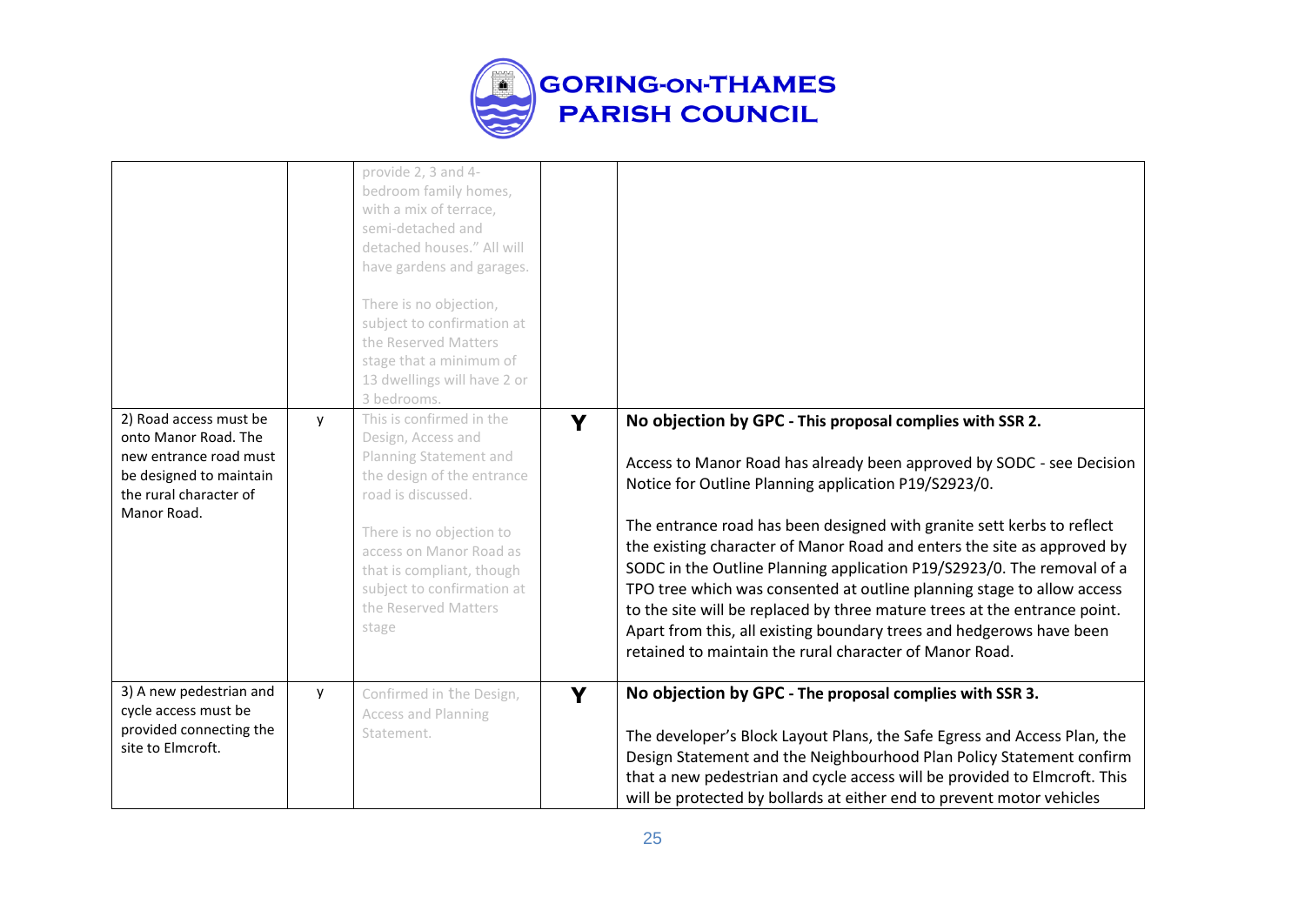

|                                                                                                                                                                  |   | No objection, subject to<br>confirmation at the<br><b>Reserved Matters stage</b>                                                                                                                                                                                                                                                                                                                                                                                                                                                            |   | (apart from emergency vehicles) using this access. These bollards will be<br>spaced to enable wheelchair access                                                                                                                                                                                                                                                                                                                                                                                                                                                                                                                                                                                                                                                                                                                                                                                                                                                                                                                                                                                                                                                                                                                                                                                                 |
|------------------------------------------------------------------------------------------------------------------------------------------------------------------|---|---------------------------------------------------------------------------------------------------------------------------------------------------------------------------------------------------------------------------------------------------------------------------------------------------------------------------------------------------------------------------------------------------------------------------------------------------------------------------------------------------------------------------------------------|---|-----------------------------------------------------------------------------------------------------------------------------------------------------------------------------------------------------------------------------------------------------------------------------------------------------------------------------------------------------------------------------------------------------------------------------------------------------------------------------------------------------------------------------------------------------------------------------------------------------------------------------------------------------------------------------------------------------------------------------------------------------------------------------------------------------------------------------------------------------------------------------------------------------------------------------------------------------------------------------------------------------------------------------------------------------------------------------------------------------------------------------------------------------------------------------------------------------------------------------------------------------------------------------------------------------------------|
| 4) A flood risk<br>assessment must be<br>produced to accompany<br>any planning<br>applications as may be<br>required by<br>national/local<br>policy/regulations. | v | Flood Risk Assessment<br>produced by AA<br>Environmental<br>Consultants is included<br>with the application.<br>The assessment was<br>reviewed by the<br><b>Environment Agency and</b><br>they confirmed they have<br>no objection to the<br>proposed development,<br>are pleased that the FRA<br>has established the level<br>of flood risk on site using<br>the best data available,<br>and are satisfied with the<br>flood compensation<br>proposed.<br>No objection, subject to<br>confirmation at the<br><b>Reserved Matters stage</b> | Y | No objection by GPC - Subject to the relevant conditions in the<br>Decision Notice being met at the appropriate time, this Reserved<br>Matters application complies with SSR 4.<br>An approved flood risk assessment was provided at the outline planning<br>application stage.<br>SODC Decision Notice P19/S2923/0 Condition 4 requires that a floodplain<br>compensation scheme must be approved by SODC prior to the<br>commencement of development:<br>"Prior to the raising of any grounds within Flood Zone 2 or 3, a floodplain<br>compensation scheme, based upon the principles contained within the<br>approved Flood Risk Assessment reference 163315 05/03/2020 by AA<br>Environmental Ltd, shall be submitted to and approved in writing by the<br>local planning authority."<br>The purpose of the flood plain compensation scheme is:<br>"To reduce the risk of flooding to the proposed development and future<br>$\overline{\phantom{a}}$<br>occupants, to prevent flooding elsewhere by ensuring that compensatory<br>storage of flood water is provided and to prevent flooding by ensuring the<br>satisfactory storage of/disposal of surface water from the site in accordance<br>with Policy EP4 of the South Oxfordshire Local Plan 2035 and the National<br>Planning Policy Framework." |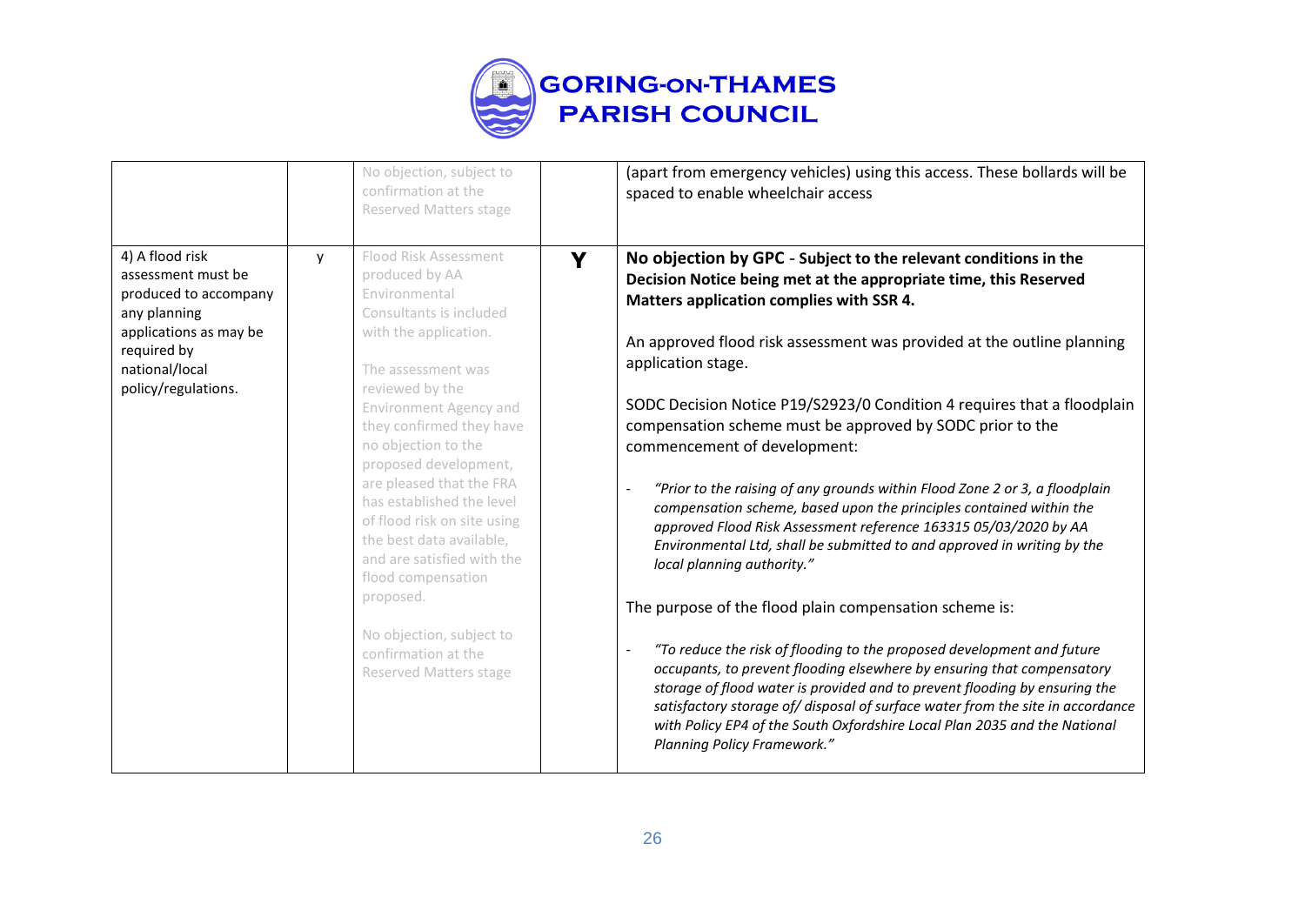

|                                                                                                                                                                                                         |   |                                                                                                                                                                                                                                                                                                                             |   | The Reserved Matters application includes a report from MJA Consulting,<br>Foul and Surface Water Drainage, January 2022 that details the proposed<br>flood compensation scheme and suggests an increase over the<br>compensation proposed in the Outline planning application.                                                                                                                                                                                                                                                                                                                                                                                                                                                                                                                                                                                                          |
|---------------------------------------------------------------------------------------------------------------------------------------------------------------------------------------------------------|---|-----------------------------------------------------------------------------------------------------------------------------------------------------------------------------------------------------------------------------------------------------------------------------------------------------------------------------|---|------------------------------------------------------------------------------------------------------------------------------------------------------------------------------------------------------------------------------------------------------------------------------------------------------------------------------------------------------------------------------------------------------------------------------------------------------------------------------------------------------------------------------------------------------------------------------------------------------------------------------------------------------------------------------------------------------------------------------------------------------------------------------------------------------------------------------------------------------------------------------------------|
| 5) All dwellings must be<br>built in Flood Zone 1<br>levels and built to safe<br>standards<br>recommended by the<br><b>Environment Agency</b><br>and OCC to protect<br>against long-term flood<br>risk. | v | No objection subject to<br>confirmation at the<br><b>Reserved Matters stage.</b><br>All dwellings will be in<br>flood zone 1 following<br>limited recontouring of<br>the flood zone 2 in the<br>vicinity of 14 of the<br>dwellings.<br>All dwellings will be built<br>to safe standards (from a<br>flood risk perspective). | Y | No objection by GPC $-$ Subject to the relevant conditions in the<br>Decision Notice being met at the appropriate time, this Reserved<br>Matters application complies with SSR 5.<br>SODC Decision Notice Condition 4 (mentioned above) also requires<br>that:<br>"Finished floor levels shall be set no lower than 44.67 metres above<br>Ordnance Datum (AOD)".<br>The developers Reserved Matters Neighbourhood Plan Policy Statement,<br>paragraph 3.6 says:<br>"All dwellings have been built in Flood Zone 1 levels, which on this site starts<br>at 44.54m AOD. The lowest finished floor level (FFL) of any dwelling is in fact<br>44.67m AOD. This is because the Oxfordshire Strategic Flood Risk<br>Assessment requires the FFLs of any residential dwelling to be 600mm higher<br>than the Flood Zone 3 level plus climate change. On this site that level is<br>44.07m AOD." |
| 6) Site design and<br>mitigation must satisfy<br>the conditions for<br>acceptability of the<br>development set out in<br>the Level 2 flood risk<br>assessment in the                                    | y | No objection subject to<br>confirmation at the<br><b>Reserved Matters stage.</b><br>The site design and<br>mitigation satisfied the<br>conditions for                                                                                                                                                                       | Y | No objection by GPC - Subject to the relevant conditions in the<br>Decision Notice being met at the appropriate time, this Reserved<br>Matters application complies with SSR 6.                                                                                                                                                                                                                                                                                                                                                                                                                                                                                                                                                                                                                                                                                                          |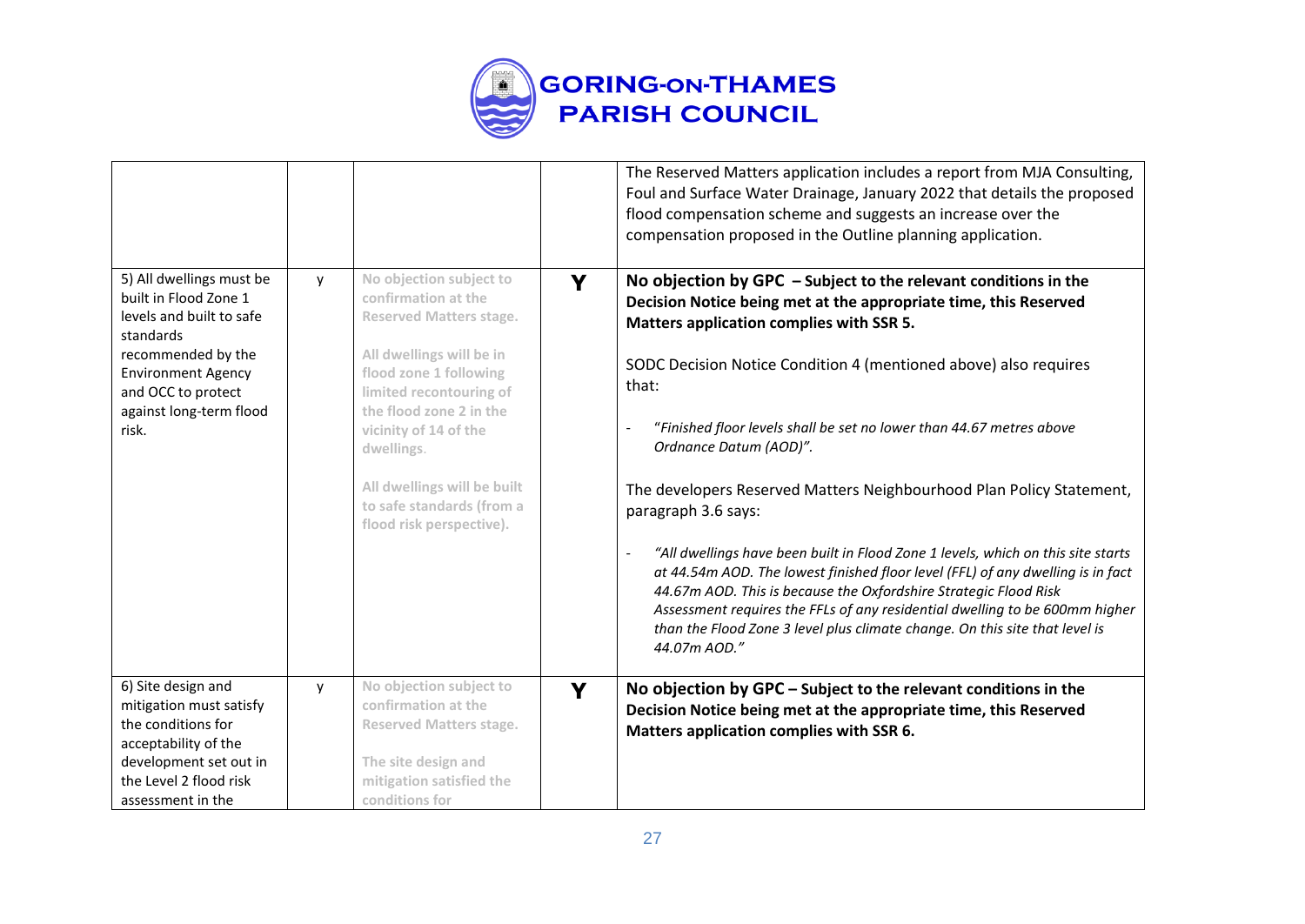

| Goring Neighbourhood      | acceptability of the                                                                       | In addition to Decision Notice Condition 4 mentioned above, Conditions                                                                                                                                                                                                                           |
|---------------------------|--------------------------------------------------------------------------------------------|--------------------------------------------------------------------------------------------------------------------------------------------------------------------------------------------------------------------------------------------------------------------------------------------------|
| Plan Strategic Flood Risk | development as identified                                                                  | 8, 9 and 10 all need to be approved by SODC prior to development                                                                                                                                                                                                                                 |
| Assessment and            | in the Flood Risk                                                                          | commencing:                                                                                                                                                                                                                                                                                      |
| Sequential Test, or as    | Assessment                                                                                 |                                                                                                                                                                                                                                                                                                  |
| identified in any         | accompanying the                                                                           |                                                                                                                                                                                                                                                                                                  |
| subsequent flood risk     | proposal.                                                                                  | "Condition 8 - No development shall begin until a detailed surface water                                                                                                                                                                                                                         |
| assessment as part of an  |                                                                                            | drainage scheme has been submitted to and approved in writing by the local                                                                                                                                                                                                                       |
| approved planning         | <b>Re-contouring of Flood</b>                                                              | planning authority"                                                                                                                                                                                                                                                                              |
| application.              | zone 2 land so that it is                                                                  |                                                                                                                                                                                                                                                                                                  |
|                           | level at flood zone 1                                                                      | "Condition 9 - Prior to the commencement of development, a full foul water                                                                                                                                                                                                                       |
|                           | changes the flood zone of                                                                  | drainage scheme shall be submitted to and approved in writing by the Local                                                                                                                                                                                                                       |
|                           | the land to flood zone 1.                                                                  | Planning Authority."                                                                                                                                                                                                                                                                             |
|                           |                                                                                            |                                                                                                                                                                                                                                                                                                  |
|                           | The plan requires<br>development in flood<br>zone 1 but national<br>standards would accept | "Condition 10 - No development shall commence until a strategy and<br>programme for groundwater monitoring has been submitted to and<br>approved by the Local Planning Authority. The results of the strategy are to<br>be submitted, and any amendments required to the drainage strategy to be |
|                           | flood zone 2.                                                                              | implemented prior to occupation of the site."                                                                                                                                                                                                                                                    |
|                           |                                                                                            |                                                                                                                                                                                                                                                                                                  |
|                           | A sequential test was                                                                      |                                                                                                                                                                                                                                                                                                  |
|                           | correctly applied and the                                                                  |                                                                                                                                                                                                                                                                                                  |
|                           | development addressed                                                                      |                                                                                                                                                                                                                                                                                                  |
|                           | the concerns expressed                                                                     |                                                                                                                                                                                                                                                                                                  |
|                           | by the examiner.                                                                           |                                                                                                                                                                                                                                                                                                  |
|                           |                                                                                            |                                                                                                                                                                                                                                                                                                  |
|                           | The flood risk assessment                                                                  |                                                                                                                                                                                                                                                                                                  |
|                           | demonstrate that re-                                                                       |                                                                                                                                                                                                                                                                                                  |
|                           | contouring will not hold                                                                   |                                                                                                                                                                                                                                                                                                  |
|                           | water back and will in                                                                     |                                                                                                                                                                                                                                                                                                  |
|                           | fact increase the flood                                                                    |                                                                                                                                                                                                                                                                                                  |
|                           | management capacity on                                                                     |                                                                                                                                                                                                                                                                                                  |
|                           | this site, thereby reducing                                                                |                                                                                                                                                                                                                                                                                                  |
|                           | risk on upstream homes.                                                                    |                                                                                                                                                                                                                                                                                                  |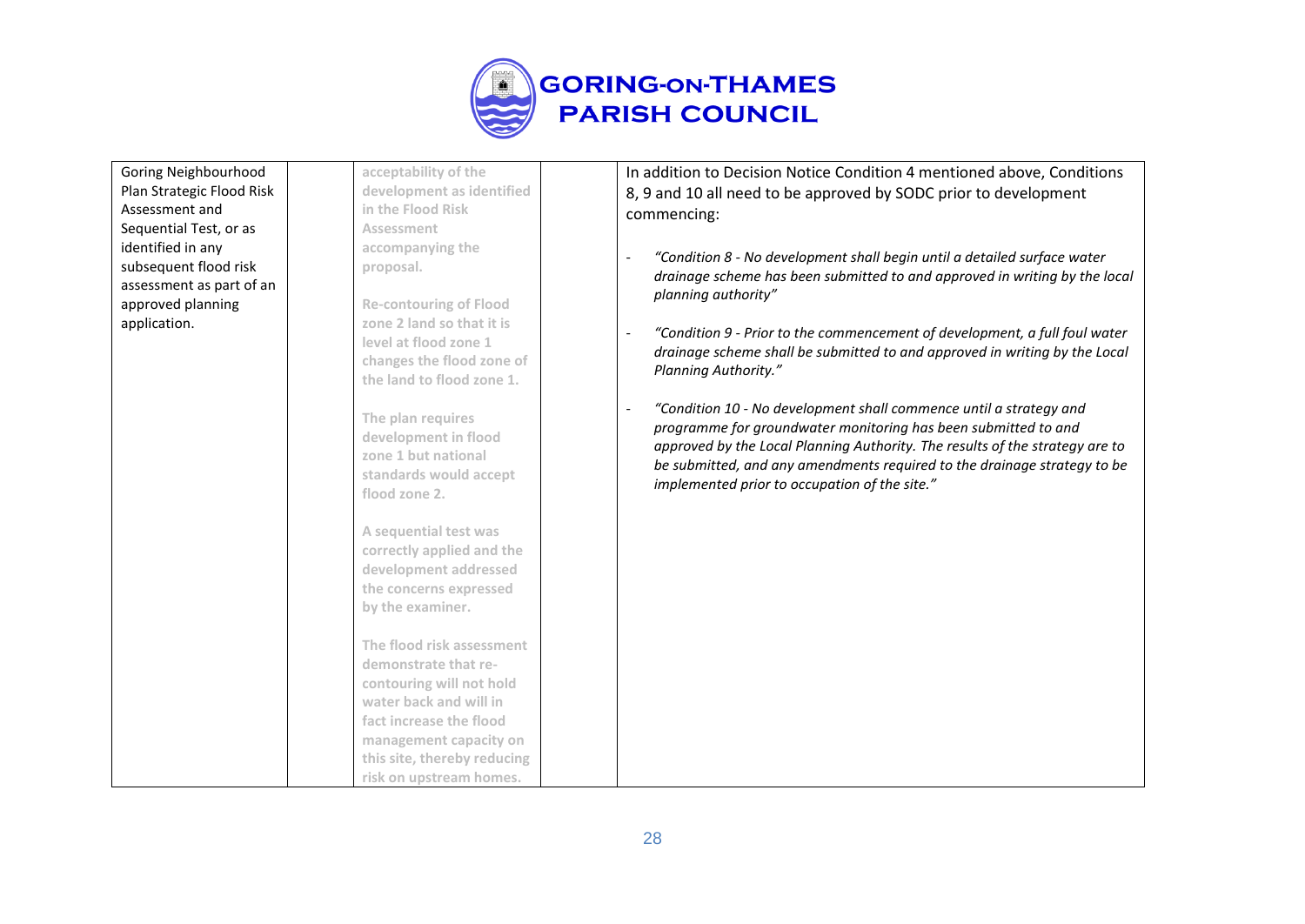

| 7) The road must be<br>designed and<br>constructed to avoid<br>run-off onto Manor<br>Road. Run-off must be<br>attenuated to greenfield<br>run-off rates through<br>the implementation of<br>SUDS (sustainable urban<br>drainage system),<br>including but not limited<br>to: swales, infiltration<br>trenches and soakaways,<br>permeable paving<br>and/or gravel surfacing.                                                        | y              | Confirmed in the Flood<br>Risk Assessment.<br>No objection subject to<br>confirmation at the<br>Reserved Matters stage                                                   | Y | No objection by GPC - Subject to the relevant conditions in the<br>Decision Notice being met at the appropriate time, this Reserved<br>Matters application complies with SSR 7.<br>Following approval of this Reserved Matters application, in addition to<br>Decision Notice Condition 8 mentioned above, Condition 15 also needs<br>to be approved by SODC prior to development commencing:<br>"Condition 15 - No surface water from the development shall be discharged<br>onto the adjoining highway and a scheme to prevent this occurrence shall be<br>submitted to and approved in writing by the Local Planning Authority and<br>constructed prior to the commencement of building operations." |
|-------------------------------------------------------------------------------------------------------------------------------------------------------------------------------------------------------------------------------------------------------------------------------------------------------------------------------------------------------------------------------------------------------------------------------------|----------------|--------------------------------------------------------------------------------------------------------------------------------------------------------------------------|---|---------------------------------------------------------------------------------------------------------------------------------------------------------------------------------------------------------------------------------------------------------------------------------------------------------------------------------------------------------------------------------------------------------------------------------------------------------------------------------------------------------------------------------------------------------------------------------------------------------------------------------------------------------------------------------------------------------|
| 8) A Grampian-style<br>condition is imposed,<br>stating that<br>'Development will not<br>commence until details<br>are approved of how the<br>developer will ensure<br>the public water supply<br>source is not<br>detrimentally affected<br>by the proposed<br>development, both<br>during and after its<br>construction. Details of<br>protection measures<br>shall cover, as a<br>minimum, the mitigation<br>proposed to prevent | $\overline{?}$ | No statement addressing<br>this requirement is made<br>in the application<br>documents. This must be<br>addressed and complied<br>with at the Reserved<br>Matters stage. | Y | No objection by GPC - Subject to the relevant conditions in the<br>Decision Notice being met at the appropriate time, this Reserved<br>Matters application complies with SSR 8.<br>Following approval of this Reserved Matters application, Conditions 4<br>(floodplain compensation scheme), 8 (surface water drainage plan), 9<br>(foul water drainage plan), 10 (groundwater monitoring) and 15 (surface<br>water scheme) all need to be approved prior to development<br>commencing.                                                                                                                                                                                                                |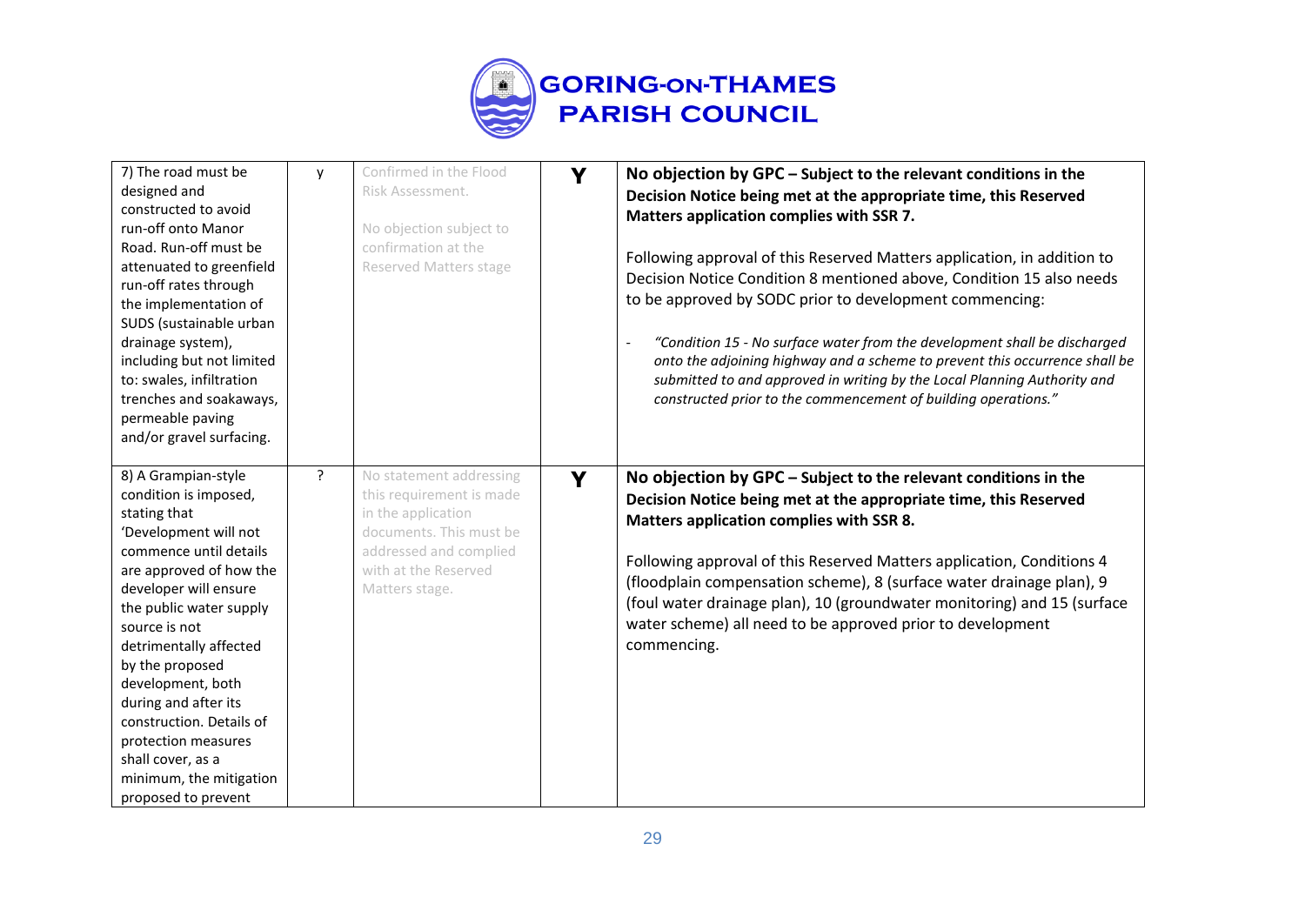

| contamination of the<br>groundwater source due<br>to ground disturbance,<br>pesticide use and<br>drainage system<br>discharge (both surface<br>water and foul water<br>systems) and should be<br>submitted to, and<br>approved in writing by,<br>the local planning<br>authority in consultation<br>with Thames Water.' |   |                                                                                                                                                         |   |                                                                                                                                                                                                                                                                                                                                                                                                                                                             |
|-------------------------------------------------------------------------------------------------------------------------------------------------------------------------------------------------------------------------------------------------------------------------------------------------------------------------|---|---------------------------------------------------------------------------------------------------------------------------------------------------------|---|-------------------------------------------------------------------------------------------------------------------------------------------------------------------------------------------------------------------------------------------------------------------------------------------------------------------------------------------------------------------------------------------------------------------------------------------------------------|
| 9) The developed site<br>must include sufficient<br>parking spaces for the<br>occupants of the<br>dwellings and their<br>visitors so that there is<br>no impact upon the<br>surrounding residential<br>streets, having regard to<br>Local Authority adopted<br>standards.                                               | y | Confirmed in the Design,<br><b>Access and Planning</b><br>Statement.<br>No objection subject to<br>confirmation at the<br><b>Reserved Matters stage</b> | Y | No objection by GPC - The proposal complies with SSR 9.<br>The proposal provides at least two allocated spaces for each dwelling<br>plus a further nine identifiable on-road parking spaces for visitors. This<br>exceeds the requirements of the Local Authority adopted standards,<br>meaning SSR 9 is met. On-road parking spaces will be screened by<br>hedgerow planting and the rural appearance of the meadow from Manor<br>Road will be maintained. |
| 10) The design of new<br>buildings should<br>conform with the<br>provisions of SODC's<br>Design Guide and also<br>the Chilterns Buildings<br>Design Guide to ensure<br>that dwellings will be                                                                                                                           | Y | Confirmed in the Design,<br><b>Access and Planning</b><br>Statement.<br>No objection subject to<br>confirmation at the<br><b>Reserved Matters stage</b> | Y | No objection by GPC - The proposal complies with SSR 10.<br>The Application Plans and supporting material including the Design<br>Statement describe in detail how the proposal addresses the<br>appearance, layout and scale of the development, and how it fits into the<br>context of the site and its neighbourhood appropriately. The design                                                                                                           |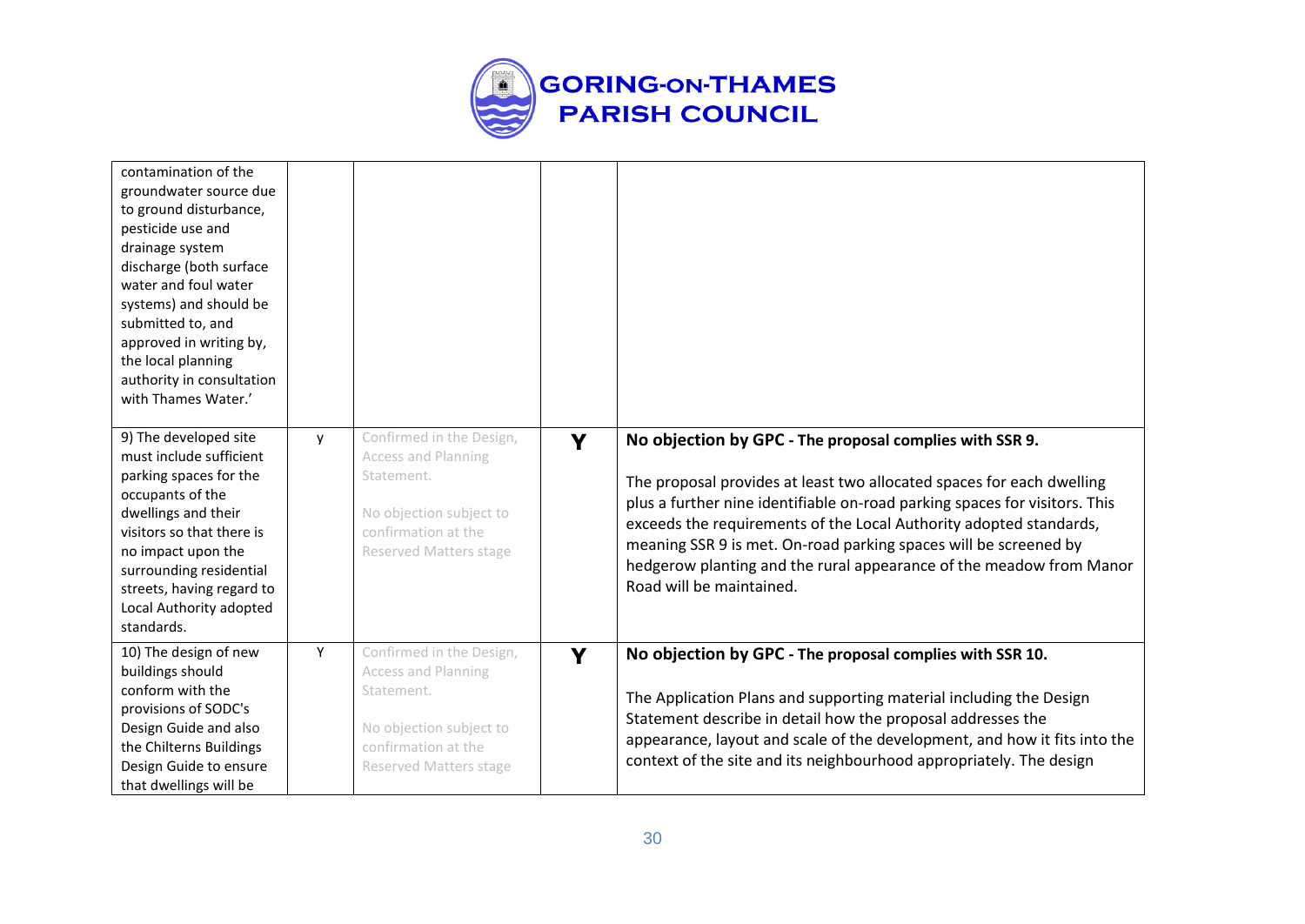

| sympathetically           |  |         | draws on the principles of the Chilterns Buildings Design Guide and      |
|---------------------------|--|---------|--------------------------------------------------------------------------|
| designed and fit in with  |  |         | SODC's Design Guide.                                                     |
| the local area. Buildings |  |         |                                                                          |
| should be no higher       |  |         | The site layout has been improved from the concept design presented in   |
| than 2 storeys, with      |  |         | the outline permission. For example:                                     |
| rooms in the roof if      |  |         |                                                                          |
| appropriate.              |  |         | Adjustment of the road layout has allowed re-positioning of the          |
|                           |  |         | dwellings, improving privacy for both new residents and neighbours,      |
|                           |  |         | creating more space between the buildings and providing garden-to-       |
|                           |  |         |                                                                          |
|                           |  |         | garden boundaries.                                                       |
|                           |  |         | Re-positioning the dwellings to pull them back from the edges of the     |
|                           |  |         | site, creating more space to strengthen the buffer zone and improve      |
|                           |  |         | screening.                                                               |
|                           |  |         | Fewer dwellings face west towards Manor Rd. These will have 1.5          |
|                           |  |         | storeys and in appearance are more sympathetic to the semi-rural         |
|                           |  |         | character of the surrounding area than those of the outline proposal.    |
|                           |  |         | More space has been made for street trees and strengthening buffer       |
|                           |  |         | planting around the periphery. The buffer planting will be protected     |
|                           |  |         | by a legal agreement and professional management.                        |
|                           |  |         | The design rationale and illustrations demonstrate that the              |
|                           |  |         | appearance and scale of these dwellings are appropriate for this         |
|                           |  |         | semi-rural location and respectful of neighbouring properties. For       |
|                           |  |         | example:                                                                 |
|                           |  | $\circ$ | Buildings of an appropriate height and size, $1.5 - 2$ storeys high in   |
|                           |  |         | different orientations, with varying ridge and gable heights (max        |
|                           |  |         | 8.5m), some with hip ends and dormer windows, create visual              |
|                           |  |         | interest and reflect Goring's village character. The scale is compatible |
|                           |  |         | both within the site and in comparison with other developments in        |
|                           |  |         | and across the edge of the village.                                      |
|                           |  |         |                                                                          |
|                           |  | $\circ$ | Design details in the elevations reflect the local vernacular and add    |
|                           |  |         | interest, for example, latticed, cottage-style porches, recessed         |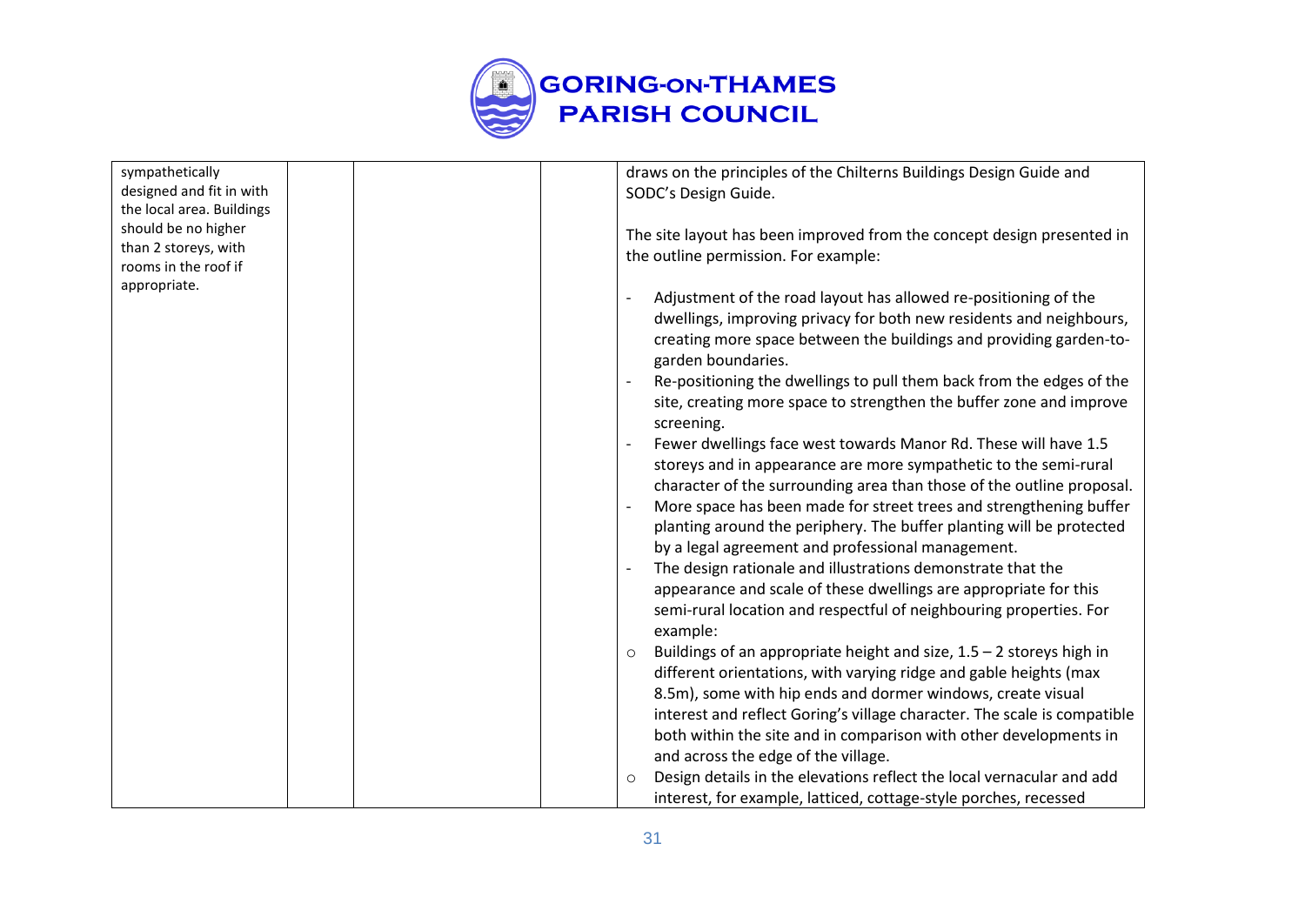

|                                                                                                                                                                                                                               |   |                                                                                                                                                                 |   | windows with brick arched openings, bay and dormer windows, brick<br>bands, stone cills.<br>The Chilterns Design Guide has been used to select a range of<br>$\circ$<br>materials appropriate to Goring's built environment and the<br>surrounding AONB landscape. Materials include varied blends of<br>Chiltern brick styles, flint, clay roof tiles, traditional cladding and<br>hanging tiles, and some slate roofs. All are chosen to reflect the local<br>vernacular building style and to preserve a local sense of place.<br>Plot sizes and distances between buildings exceed SODC's design<br>$\circ$<br>guidance.<br>Overall, this appears to be a high-quality design appropriate to its<br>sensitive site and surroundings. |
|-------------------------------------------------------------------------------------------------------------------------------------------------------------------------------------------------------------------------------|---|-----------------------------------------------------------------------------------------------------------------------------------------------------------------|---|------------------------------------------------------------------------------------------------------------------------------------------------------------------------------------------------------------------------------------------------------------------------------------------------------------------------------------------------------------------------------------------------------------------------------------------------------------------------------------------------------------------------------------------------------------------------------------------------------------------------------------------------------------------------------------------------------------------------------------------|
| 11) There will be a net<br>gain in biodiversity, by:<br>a. providing enhanced<br>mature screening with<br>new trees and hedges<br>on the southern<br>perimeter of the whole<br>site to protect views<br>from the Thames Path; | y | All points are confirmed in<br>the Design, Access and<br>Planning Statement.<br>No objection subject to<br>confirmation at the<br><b>Reserved Matters stage</b> | Y | No objection by GPC – Subject to the relevant conditions in the<br>Decision Notice being met at the appropriate time, this Reserved<br>Matters application complies with SSR 11.<br>The Reserved Matters application plans and supporting materials<br>demonstrates considerable thought and care to ensure that the<br>landscape and vegetation plans, screening etc satisfy the requirements of<br>the Neighbourhood Plan and have longevity.                                                                                                                                                                                                                                                                                          |
| b. providing enhanced<br>mature screening on the<br>south-eastern edge to<br>mitigate harm to the<br>views from the houses in<br>Elmcroft that will be                                                                        |   |                                                                                                                                                                 |   | SODC Decision Notice Condition 21 says:<br>"Concurrent with the submission of any reserved matters application<br>associated to this outline permission, a detailed Biodiversity Mitigation and<br>Enhancement Strategy (BMES) shall be submitted to and approved in writing<br>by the local planning authority. The BMES shall include:<br>Updated ecological surveys as necessary (particularly badger surveys);<br>f)                                                                                                                                                                                                                                                                                                                 |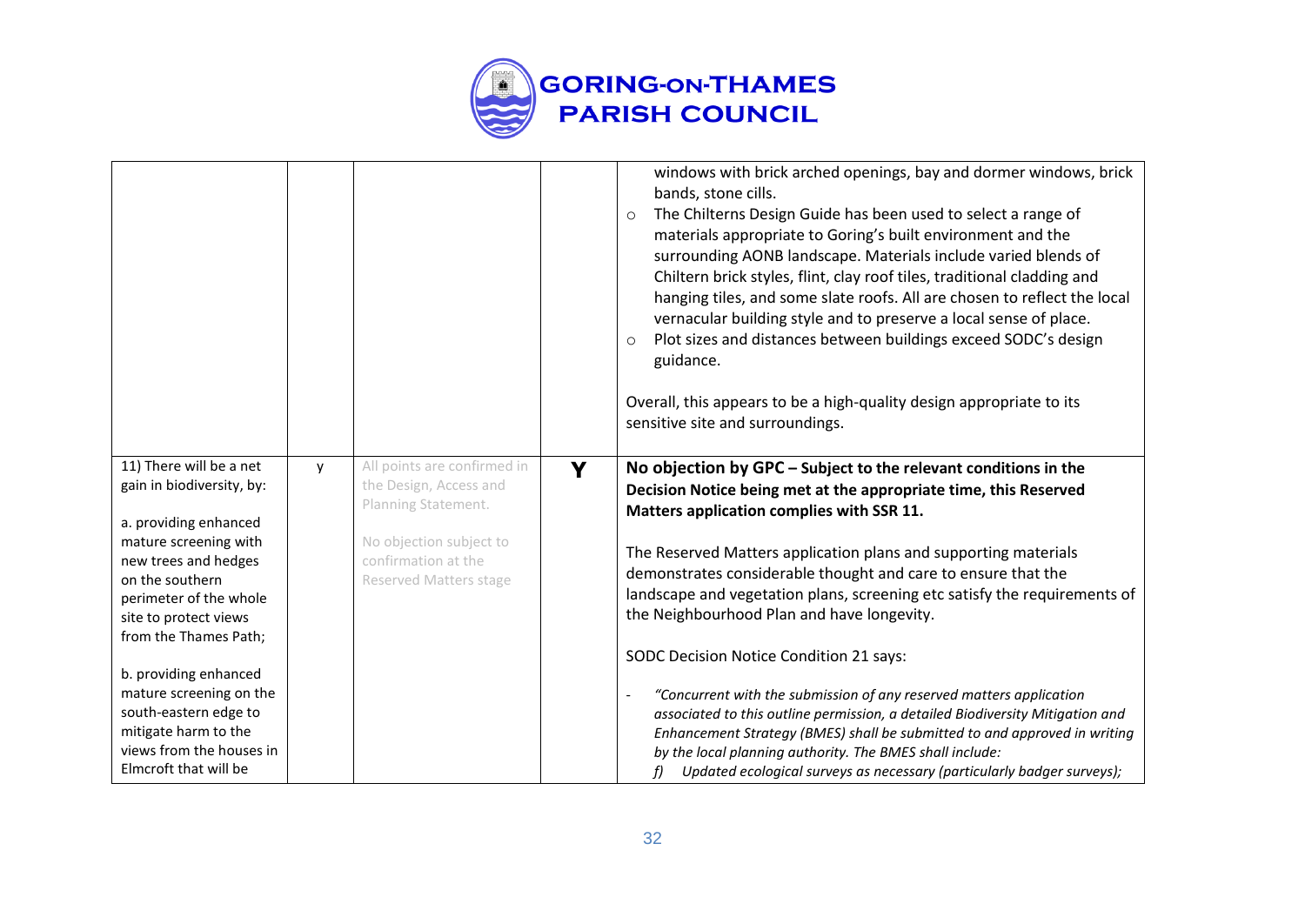

| facing directly into the  | A biodiversity impact calculator assessment which demonstrates that<br>q)   |
|---------------------------|-----------------------------------------------------------------------------|
| site;                     | the development will achieve a no net-loss of biodiversity on site as a     |
|                           | minimum;                                                                    |
| c. retaining the meadow   | Details of working methods to minimise impacts on biodiversity during<br>h) |
| area to the west of the   |                                                                             |
| site and the boundary     | the construction phase;                                                     |
| tree screening along the  | Details of habitat creation on site including methods to successfully<br>i) |
| western and southern      | establish the target habitats and a scheme of ongoing maintenance           |
| boundaries of the site as | (cross referencing landscaping plans);                                      |
| private open space and    | Details of species enhancements on site including the provision of<br>i)    |
| entering into an          | birdboxes, bat boxes, reptile refugia and 1 barn owl box."                  |
| appropriate Habitat       |                                                                             |
| Management scheme to      |                                                                             |
| provide a reliable        | The Reserved Matters application includes a detailed BMES.                  |
| process for the           |                                                                             |
| implementation and        | Paragraph 3.15 to 3.24 of the developers Reserved Matters                   |
| aftercare of these        | Neighbourhood Plan Policy Statement included with the developer's pack      |
| ecological features;      | confirms that there will be a net gain in biodiversity of 25% including:    |
|                           |                                                                             |
| d. making provision for a | Provision of enhanced mature screening with new trees and hedges            |
| landscape buffer of       | on the southern perimeter of the site to protect views from the             |
| appropriate native        | Thames Path. A new buffer zone will be planted along the southern           |
| hedgerow and lowland      | boundary to screen and protect views. The buffer zone will consist of       |
| woodland-edge species,    |                                                                             |
| with medium to large      | primarily native planting to separate the site form the wider               |
| size trees within the     | landscape. A "Plant Zone Image Board" has been provided in the              |
| core of the site, which   | Reserved Matters pack with more information of the types of plants          |
| will also assist in       | specified for this area.                                                    |
| reducing visual impacts;  |                                                                             |
|                           | Provision of enhanced mature screening on the south-eastern edge            |
| e. There must be a legal  | to mitigate harm to the views from the houses in Elmcroft that will         |
| agreement to ensure       | be facing directly into the site. The buffer zone extends along the         |
| that residents of         |                                                                             |
| properties containing or  |                                                                             |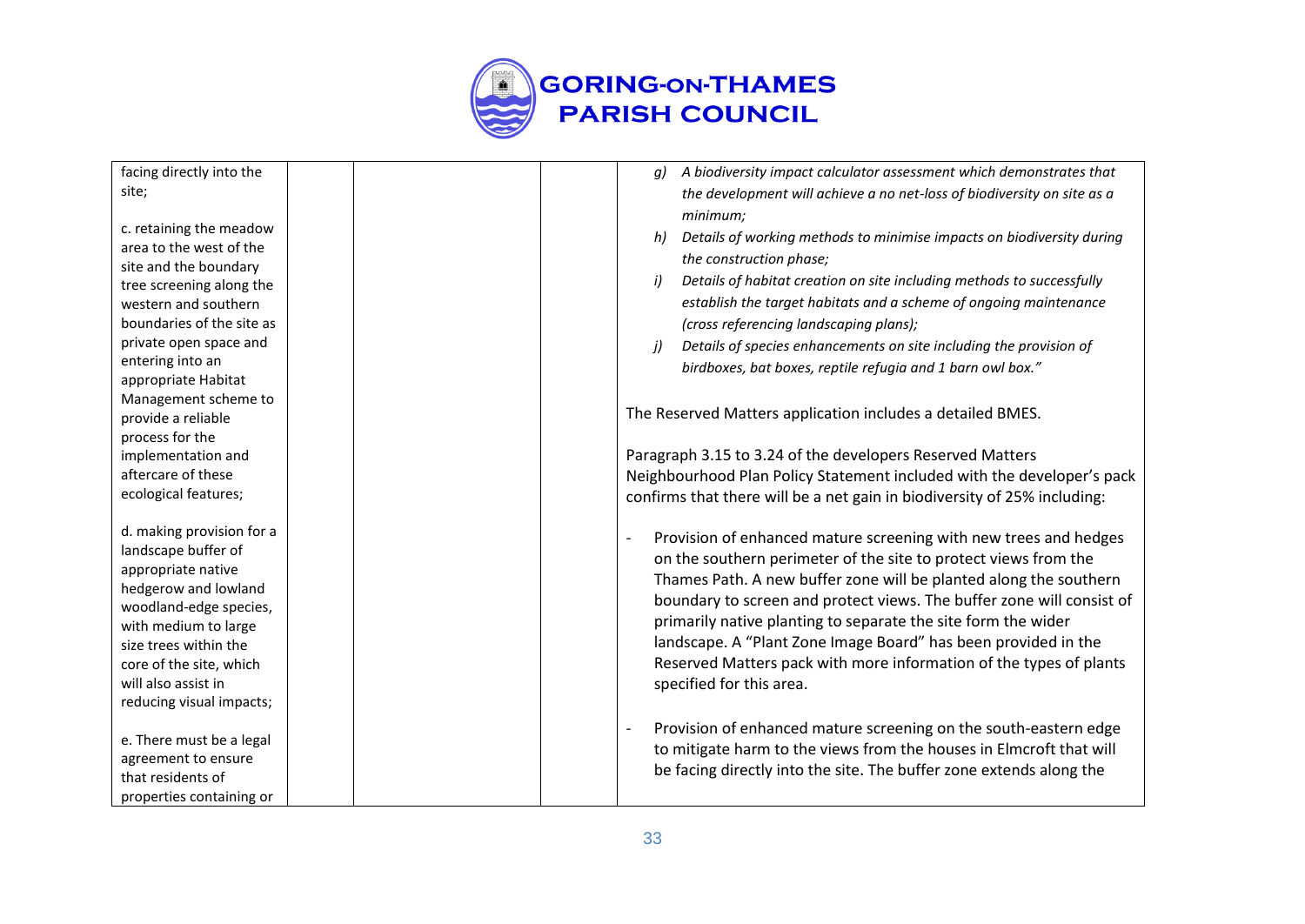

| neighbouring the<br>screening are not able to<br>remove, reduce or<br>materially modify the<br>screening. |                                                                                                                                                                                                                                                                                                                                          |  | eastern boundary. The views from these houses will be screened by<br>further tree planting at the end of the proposed turning head.                                                                                  |
|-----------------------------------------------------------------------------------------------------------|------------------------------------------------------------------------------------------------------------------------------------------------------------------------------------------------------------------------------------------------------------------------------------------------------------------------------------------|--|----------------------------------------------------------------------------------------------------------------------------------------------------------------------------------------------------------------------|
|                                                                                                           | Retaining the meadow area to the west of the site and the boundary<br>tree screening along the western and southern boundaries of the site<br>as private open space and entering into an<br>appropriate Habitat Management scheme to provide a reliable<br>process for the implementation and aftercare of these ecological<br>features. |  |                                                                                                                                                                                                                      |
|                                                                                                           |                                                                                                                                                                                                                                                                                                                                          |  | Retention of the meadow area and the boundary tree screening<br>along the southern and western boundaries.                                                                                                           |
|                                                                                                           |                                                                                                                                                                                                                                                                                                                                          |  | The meadow will be managed as public open space, while the<br>$\overline{\phantom{a}}$<br>southern boundary will remain outside of private ownership to<br>ensure it can be managed and maintained as a buffer zone. |
|                                                                                                           |                                                                                                                                                                                                                                                                                                                                          |  | Provision for a landscape buffer of native hedgerow and lowland<br>woodland-edge species, with medium to large size trees within the<br>core of the site, which will also assist in reducing visual impacts.         |
|                                                                                                           |                                                                                                                                                                                                                                                                                                                                          |  | A landscape buffer of tree planting has been included on either side<br>of the access road as it travels through the site.                                                                                           |
|                                                                                                           |                                                                                                                                                                                                                                                                                                                                          |  | Hedgerows are included to screen the visitor parking spaces, while a<br>large number of different species are specified within the meadow<br>areas.                                                                  |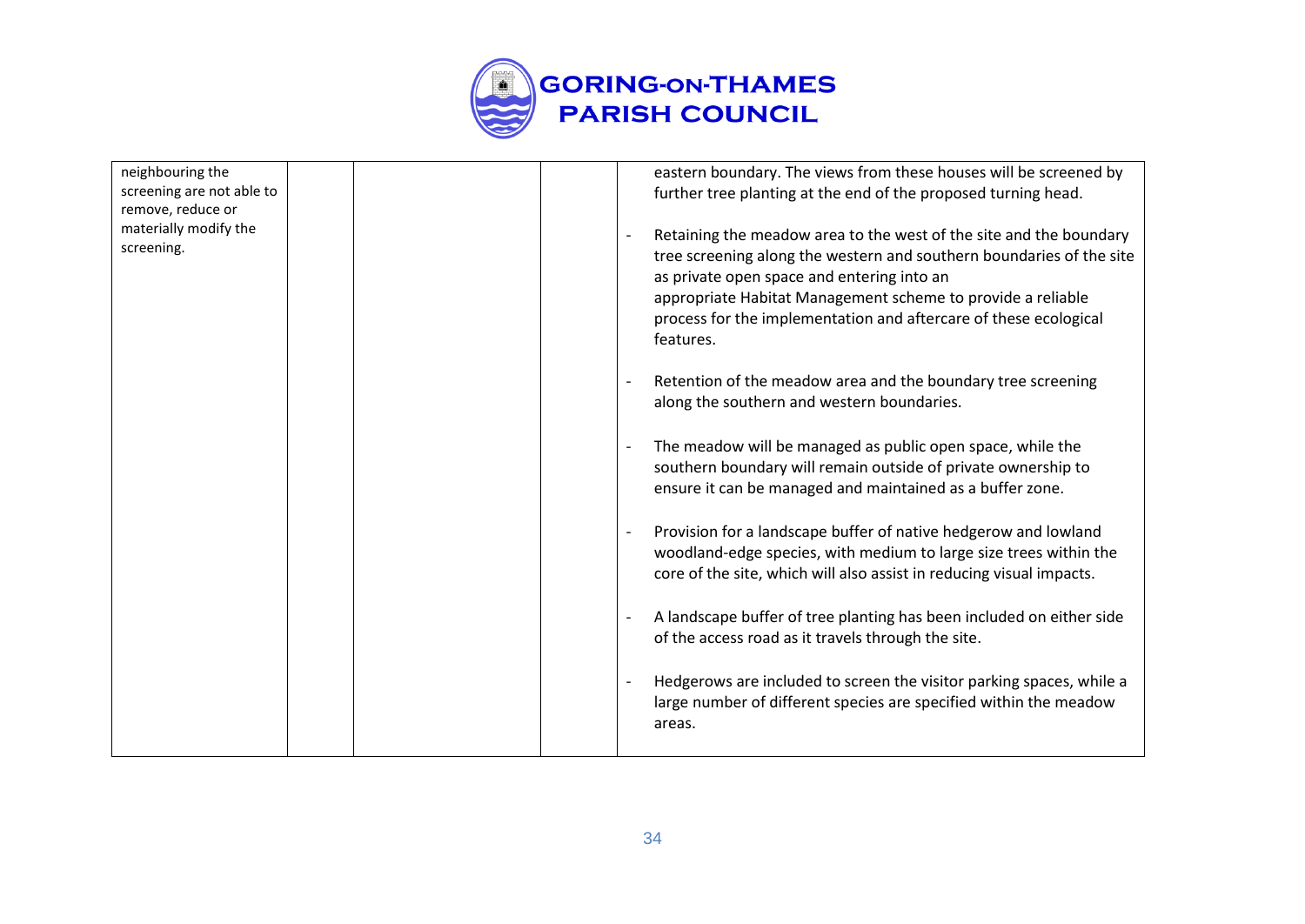

|                                              |                                           |   | Within the core of the site, a triangular copse of medium to large size<br>trees are proposed to reduce the visual impact of the development<br>from Manor Road.<br>There will be a legal agreement to ensure that residents of properties<br>containing or neighbouring the screening are not able to remove,<br>reduce or materially modify the screening. The appropriate legal<br>wording will be included in the property transfers to ensure future<br>residents are prevented from removing or modifying the screening.<br>The buffer zone screening will be managed by the developer and a<br>management company to ensure it is retained as proposed. |
|----------------------------------------------|-------------------------------------------|---|----------------------------------------------------------------------------------------------------------------------------------------------------------------------------------------------------------------------------------------------------------------------------------------------------------------------------------------------------------------------------------------------------------------------------------------------------------------------------------------------------------------------------------------------------------------------------------------------------------------------------------------------------------------|
| 12) The developer must<br>undertake tree and | Confirmed in the<br>Arboricultural Impact | Y | No objection by GPC - Subject to the relevant conditions in the                                                                                                                                                                                                                                                                                                                                                                                                                                                                                                                                                                                                |
| ecological assessments                       | Assessment & Method                       |   | Decision Notice being met at the appropriate time, this Reserved                                                                                                                                                                                                                                                                                                                                                                                                                                                                                                                                                                                               |
| as appropriate and must                      | Statement.                                |   | Matters application complies with SSR 12.                                                                                                                                                                                                                                                                                                                                                                                                                                                                                                                                                                                                                      |
| agree with the SODC                          |                                           |   | The applicant's Technical Note: Biodiversity Impact Assessment                                                                                                                                                                                                                                                                                                                                                                                                                                                                                                                                                                                                 |
| tree protection officer a                    | No objection subject to                   |   | summarises the results of a habitat survey and creates a species baseline,                                                                                                                                                                                                                                                                                                                                                                                                                                                                                                                                                                                     |
| plan for the retention of                    | confirmation at the                       |   | concluding that proposed landscaping and planting scheme and                                                                                                                                                                                                                                                                                                                                                                                                                                                                                                                                                                                                   |
| all significant trees and                    | <b>Reserved Matters stage</b>             |   | mitigation measures will:                                                                                                                                                                                                                                                                                                                                                                                                                                                                                                                                                                                                                                      |
| habitats, the<br>appropriate protection      |                                           |   |                                                                                                                                                                                                                                                                                                                                                                                                                                                                                                                                                                                                                                                                |
| of the trees on the site,                    |                                           |   | Result in a net gain of 2.20 habitat units (+25.62%)                                                                                                                                                                                                                                                                                                                                                                                                                                                                                                                                                                                                           |
| the location and paths of                    |                                           |   | Contribute additional non-tangible measures including a barn<br>$\overline{\phantom{a}}$                                                                                                                                                                                                                                                                                                                                                                                                                                                                                                                                                                       |
| the access road to                           |                                           |   | owl box, bat boxes and log piles to provide further                                                                                                                                                                                                                                                                                                                                                                                                                                                                                                                                                                                                            |
| Manor Road and the                           |                                           |   | enhancements                                                                                                                                                                                                                                                                                                                                                                                                                                                                                                                                                                                                                                                   |
| pedestrian and cycle                         |                                           |   | Comply with national and local policy.                                                                                                                                                                                                                                                                                                                                                                                                                                                                                                                                                                                                                         |
| path to Elmcroft, and                        |                                           |   |                                                                                                                                                                                                                                                                                                                                                                                                                                                                                                                                                                                                                                                                |
| the safeguarding of                          |                                           |   |                                                                                                                                                                                                                                                                                                                                                                                                                                                                                                                                                                                                                                                                |
| mature trees and root                        |                                           |   |                                                                                                                                                                                                                                                                                                                                                                                                                                                                                                                                                                                                                                                                |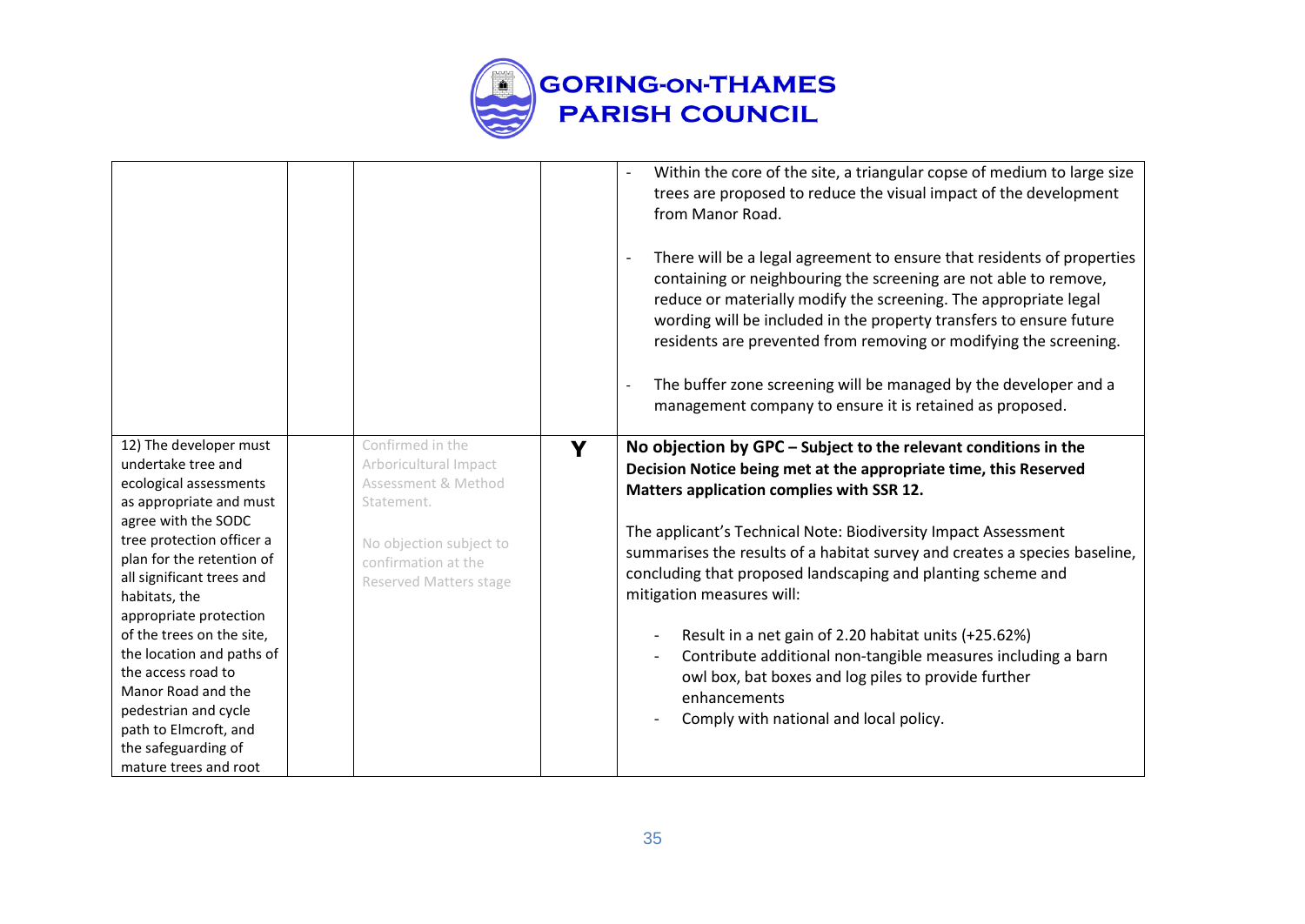

| systems during the<br>construction phase.                             |   |                                                                       |   | The applicant's Biodiversity Mitigation and Enhancement Plan sets out<br>the mitigation and enhancement measures which will be followed and<br>the responsibilities for implementation.<br>The developer will set up the measures detailed.<br>A management company will be responsible for on-going<br>management, taking advice from specialists as necessary, with<br>close liaison to comment on issues and to set up new initiatives.<br>The initial plan will be implemented and reviewed for 5 years,<br>then amended as necessary.<br>No new street lighting will be installed to detract from the<br>wildlife habitat.<br>An arboricultural report and method statement, together with a Tree<br>Protection Plan, were submitted as part of the outline planning<br>application, P19/S2923/O and Conditions 17, 18 and 19 of the decision<br>notice address the implementation and management of tree protection<br>measures during construction. A plan for the retention and on-going<br>management of all significant trees and habitats during the construction<br>phase is presented in a letter from the arboricultural consultant setting |
|-----------------------------------------------------------------------|---|-----------------------------------------------------------------------|---|-----------------------------------------------------------------------------------------------------------------------------------------------------------------------------------------------------------------------------------------------------------------------------------------------------------------------------------------------------------------------------------------------------------------------------------------------------------------------------------------------------------------------------------------------------------------------------------------------------------------------------------------------------------------------------------------------------------------------------------------------------------------------------------------------------------------------------------------------------------------------------------------------------------------------------------------------------------------------------------------------------------------------------------------------------------------------------------------------------------------------------------------------------------|
|                                                                       |   |                                                                       |   | out a schedule for monitoring and inspection visits and interventions if<br>necessary, during the construction phase.                                                                                                                                                                                                                                                                                                                                                                                                                                                                                                                                                                                                                                                                                                                                                                                                                                                                                                                                                                                                                                     |
|                                                                       |   |                                                                       |   | Following the approval of this Reserved Matters application, SODC<br>Conditions 18 (tree protection), 19 (landscaping), 20 (boundary walls and<br>fences) and 21 (Biodiversity Mitigation and Enhancement Strategy) must<br>be satisfied.                                                                                                                                                                                                                                                                                                                                                                                                                                                                                                                                                                                                                                                                                                                                                                                                                                                                                                                 |
| 13) The developer must<br>consult with Thames<br>Water concerning the | y | As per the application<br>papers, Thames Water has<br>been consulted. | Y | No objection by GPC - The proposal complies with SSR 13.                                                                                                                                                                                                                                                                                                                                                                                                                                                                                                                                                                                                                                                                                                                                                                                                                                                                                                                                                                                                                                                                                                  |